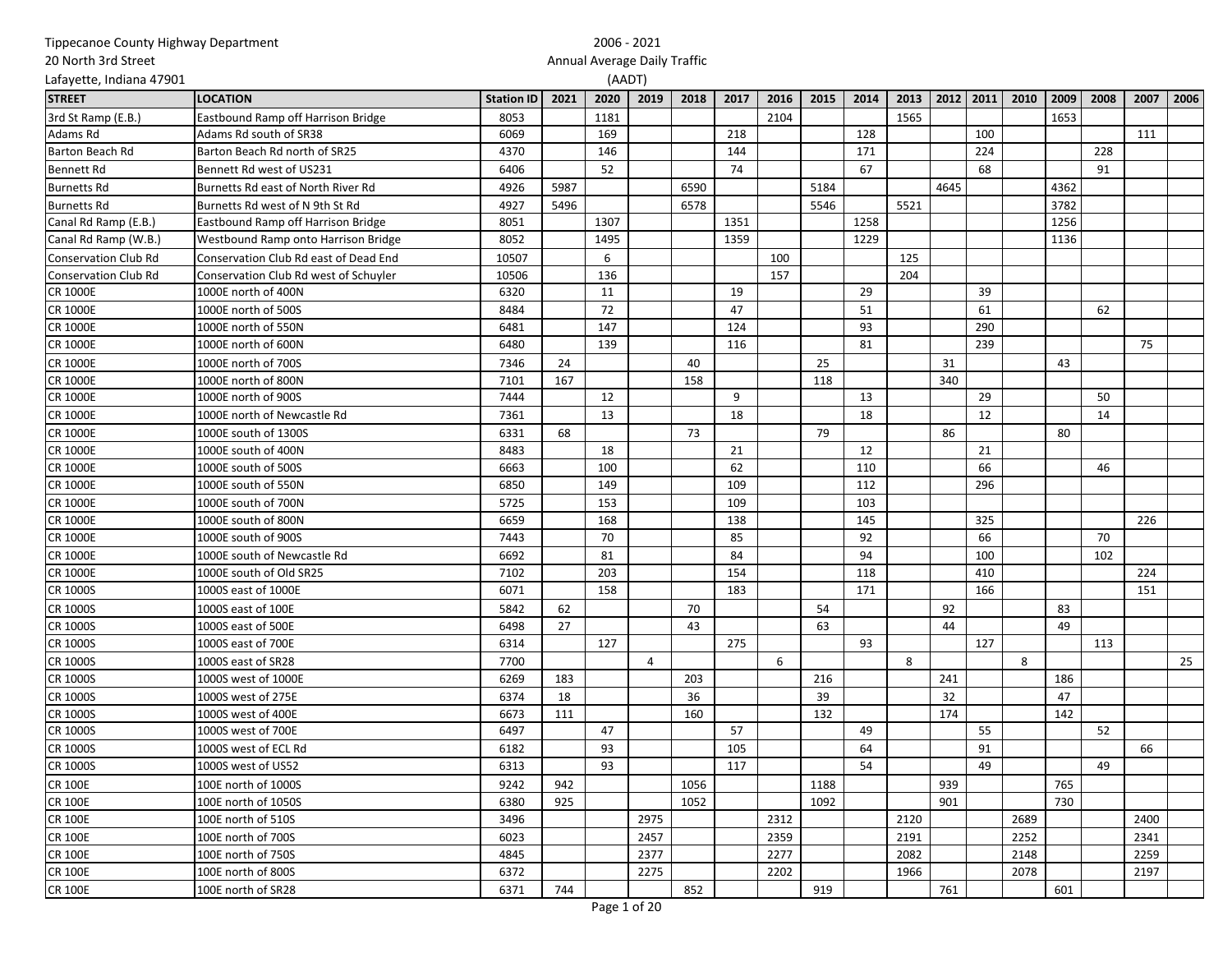| Tippecanoe County Highway Department |                      |                   |      | 2006 - 2021 |                              |      |      |      |      |      |      |      |           |      |      |      |      |      |
|--------------------------------------|----------------------|-------------------|------|-------------|------------------------------|------|------|------|------|------|------|------|-----------|------|------|------|------|------|
| 20 North 3rd Street                  |                      |                   |      |             | Annual Average Daily Traffic |      |      |      |      |      |      |      |           |      |      |      |      |      |
| Lafayette, Indiana 47901             |                      |                   |      |             | (AADT)                       |      |      |      |      |      |      |      |           |      |      |      |      |      |
| <b>STREET</b>                        | <b>LOCATION</b>      | <b>Station ID</b> | 2021 | 2020        | 2019                         | 2018 | 2017 | 2016 | 2015 | 2014 | 2013 |      | 2012 2011 | 2010 | 2009 | 2008 | 2007 | 2006 |
| <b>CR 100E</b>                       | 100E south of 430S   | 6046              |      |             | 4921                         |      |      | 4145 |      |      | 3922 |      |           | 4875 |      |      | 4954 |      |
| <b>CR 100E</b>                       | 100E south of 510S   | 8728              |      |             | 2494                         |      |      | 2185 |      |      | 2091 |      |           | 2300 |      |      | 2467 |      |
| <b>CR 100E</b>                       | 100E south of 800S   | 5843              | 993  |             |                              | 1129 |      |      | 1233 |      |      | 1058 |           |      | 974  |      |      |      |
| <b>CR 100N</b>                       | 100N east of 1025E   | 6091              |      |             | 64                           |      |      | 31   |      |      | 64   |      |           |      | 43   |      |      |      |
| <b>CR 100N</b>                       | 100N east of 550E    | 8128              | 1053 |             |                              | 2394 |      |      | 1012 |      |      |      | 1177      |      |      | 1185 |      | 804  |
| <b>CR 100N</b>                       | 100N east of 675E    | 7113              | 754  |             |                              | 1994 |      |      | 609  |      |      |      | 603       |      |      | 819  |      | 606  |
| <b>CR 100N</b>                       | 100N east of 775E    | 7133              | 521  |             |                              | 891  |      |      | 355  |      |      |      | 381       |      |      | 426  |      | 315  |
| <b>CR 100N</b>                       | 100N east of 900E    | 5855              | 65   |             |                              | 132  |      |      | 112  |      |      |      | 131       |      |      |      | 112  |      |
| <b>CR 100N</b>                       | 100N west of 900E    | 7185              | 448  |             |                              | 793  |      |      | 302  |      |      |      | 312       |      |      | 343  |      | 272  |
| <b>CR 100S</b>                       | 100S east of 900E    | 7314              |      |             | 128                          |      |      |      |      |      |      |      |           |      |      |      |      |      |
| <b>CR 100S</b>                       | 100S west of ECL Rd  | 6800              |      |             | 51                           |      |      |      |      |      |      |      |           |      |      |      |      |      |
| <b>CR 100W</b>                       | 100W north of 350N   | 387               |      |             | 274                          |      |      | 285  |      |      | 242  |      |           | 200  |      |      |      | 210  |
| <b>CR 100W</b>                       | 100W north of 750N   | 5463              |      |             | 662                          |      |      | 633  |      |      | 718  |      |           | 813  |      | 877  |      |      |
| <b>CR 100W</b>                       | 100W north of 900N   | 6230              |      |             | 342                          |      |      | 361  |      |      | 401  |      |           | 487  |      | 490  |      |      |
| <b>CR 100W</b>                       | 100W south of 800S   | 6386              |      | 129         |                              |      | 143  |      |      | 146  |      |      | 127       |      |      | 200  |      |      |
| <b>CR 100W</b>                       | 100W south of 900N   | 5788              |      |             | 385                          |      |      | 375  |      |      | 410  |      |           | 552  |      | 532  |      |      |
| <b>CR 1025E</b>                      | 1025E north of 100S  | 7311              |      |             | 96                           |      |      | 66   |      |      | 89   |      |           |      |      | 84   |      |      |
| <b>CR 1025E</b>                      | 1025E north of 200S  | 6801              |      |             | 62                           |      |      | 63   |      |      | 83   |      |           |      |      | 45   |      |      |
| <b>CR 1025E</b>                      | 1025E south of 100N  | 6803              | 155  |             |                              | 136  |      |      | 194  |      |      | 126  |           |      | 140  |      |      |      |
| <b>CR 1025E</b>                      | 1025E south of 200N  | 6000              | 121  |             |                              | 120  |      |      | 137  |      |      | 94   |           |      | 101  |      |      |      |
| <b>CR 1050E</b>                      | 1050E south of 200S  | 7315              | 188  |             |                              | 144  |      |      | 159  |      |      | 110  |           |      | 149  |      |      |      |
| <b>CR 1050E</b>                      | 1050E south of 350S  | 7316              | 117  |             |                              | 99   |      |      | 108  |      |      | 60   |           |      | 108  |      |      |      |
| <b>CR 1050E</b>                      | 1050E south of SR26  | 7312              |      |             | 73                           |      |      | 57   |      |      | 74   |      |           |      |      | 53   |      |      |
| CR 1050S                             | 1050S east of US231S | 7674              | 239  |             |                              | 222  |      |      | 183  |      |      | 206  |           |      | 169  |      |      |      |
| <b>CR 1075E</b>                      | 1075E south of 500S  | 7284              | 230  |             |                              | 284  |      |      | 257  |      |      | 236  |           |      | 221  |      |      |      |
| CR 1075E                             | 1075E south of SR38  | 7350              | 235  |             |                              | 258  |      |      | 228  |      |      | 218  |           |      | 222  |      |      |      |
| CR 1075S                             | 1075S west of ECL Rd | 6187              | 51   |             |                              | 60   |      |      | 58   |      |      | 72   |           |      | 49   |      |      |      |
| CR 1075S                             | 1075S west of US52   | 6184              |      | 10          |                              |      | 10   |      |      | 15   |      |      | 9         |      |      | 9    |      |      |
| CR 1100S                             | 1100S east of 800W   | 6567              |      |             | 142                          |      |      | 117  |      |      | 100  |      |           | 120  |      |      |      | 81   |
| CR 1100S                             | 1100S west of 800W   | 4123              |      |             | 131                          |      |      | 136  |      |      | 99   |      |           | 84   |      |      |      | 79   |
| CR 1100S                             | 1100S west of 825W   | 6558              |      |             | 123                          |      |      | 103  |      |      | 98   |      |           | 102  |      |      |      | 73   |
| CR 1100S                             | 1100S west of SR28   | 6568              |      | 146         |                              |      | 122  |      |      | 110  |      |      | 120       |      |      |      | 148  |      |
| CR 1150S                             | 1150S east of 125W   | 18                |      |             | 52                           |      |      | 87   |      |      | 70   |      |           | 79   |      |      |      |      |
| CR 1150S                             | 1150S west of 400E   | 6104              | 22   |             |                              | 29   |      |      | 27   |      |      | 22   |           |      | 27   |      |      |      |
| <b>CR 1150S</b>                      | 1150S west of US231  | 17                |      |             | 341                          |      |      | 353  |      |      | 256  |      |           | 338  |      |      | 347  |      |
| CR 1175S                             | 1175S west of 850E   | 8488              |      | 95          |                              |      | 136  |      |      | 129  |      |      | 110       |      |      |      | 100  |      |
| CR 1175S                             | 1175S west of 925E   | 6336              | 199  |             |                              | 230  |      |      | 227  |      |      | 212  |           |      | 251  |      |      |      |
| <b>CR 1200S</b>                      | 1200S east of 400E   | 5720              |      | 61          |                              |      | 59   |      |      | 45   |      |      | 37        |      |      | 61   |      |      |
| <b>CR 1200S</b>                      | 1200S east of 400W   | 6416              | 84   |             |                              | 79   |      |      | 99   |      |      | 66   |           |      | 50   |      |      |      |
| <b>CR 1200S</b>                      | 1200S east of 450E   | 7656              |      | 48          |                              |      | 37   |      |      | 40   |      |      | 37        |      |      | 63   |      |      |
| <b>CR 1200S</b>                      | 1200S east of 500E   | 7655              |      | 75          |                              |      | 54   |      |      | 63   |      |      | 44        |      |      | 94   |      |      |
| <b>CR 1200S</b>                      | 1200S east of 575E   | 7650              |      | 79          |                              |      | 71   |      |      | 41   |      |      | 60        |      |      | 95   |      |      |
| <b>CR 1200S</b>                      | 1200S east of 700E   | 8487              | 124  |             |                              | 96   |      |      | 127  |      |      | 103  |           |      | 126  |      |      |      |
| <b>CR 1200S</b>                      | 1200S east of SR25   | 7701              |      | 22          |                              |      | 23   |      |      | 39   |      |      | 43        |      |      | 54   |      |      |
| CR 1200S                             | 1200S west of 125W   | 6421              |      |             | 238                          |      |      | 211  |      |      | 193  |      |           | 179  |      |      | 277  |      |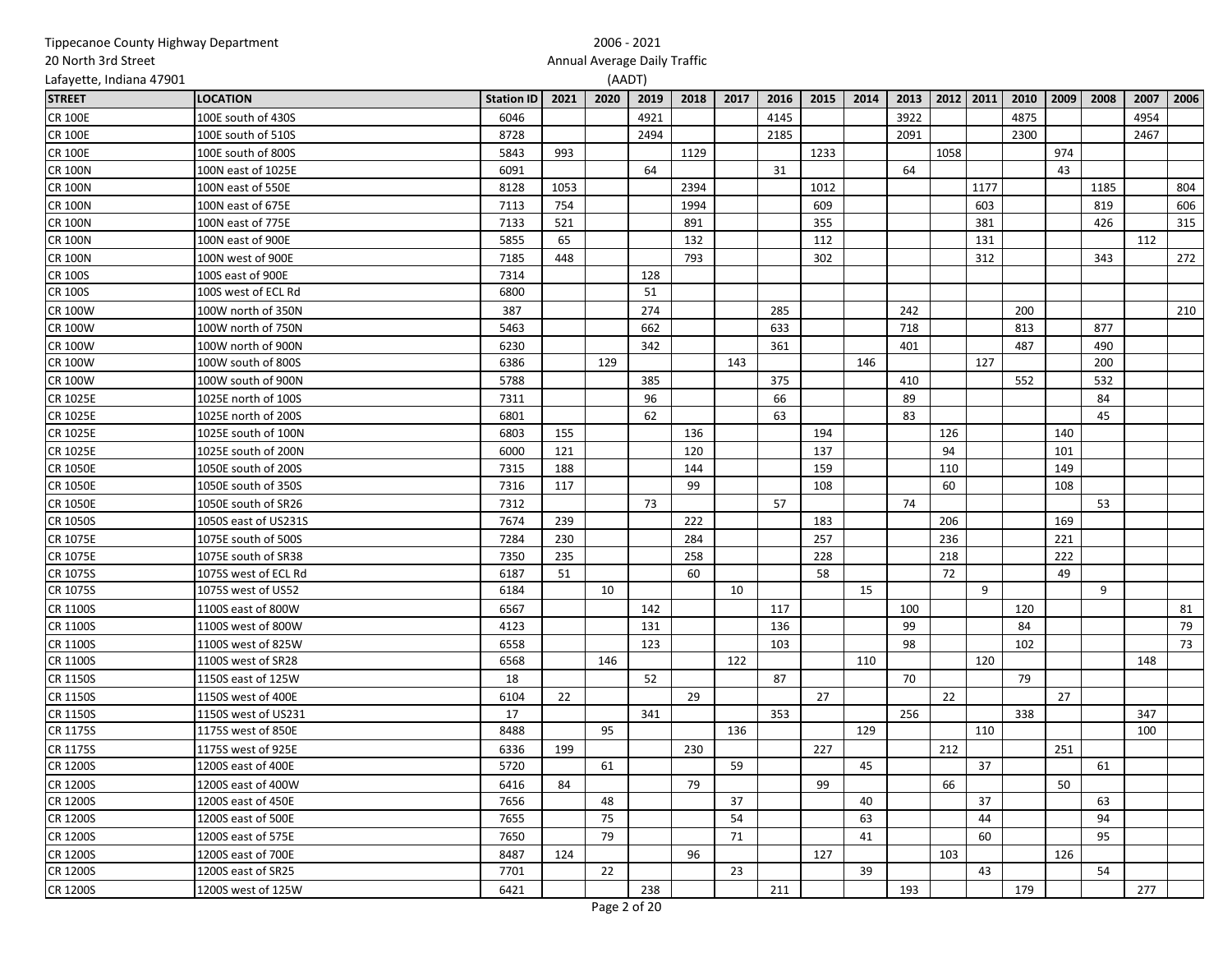| Tippecanoe County Highway Department |                             |                   |      |                              | 2006 - 2021 |      |      |      |      |      |      |      |      |      |      |      |      |      |
|--------------------------------------|-----------------------------|-------------------|------|------------------------------|-------------|------|------|------|------|------|------|------|------|------|------|------|------|------|
| 20 North 3rd Street                  |                             |                   |      | Annual Average Daily Traffic |             |      |      |      |      |      |      |      |      |      |      |      |      |      |
| Lafayette, Indiana 47901             |                             |                   |      | (AADT)                       |             |      |      |      |      |      |      |      |      |      |      |      |      |      |
| <b>STREET</b>                        | <b>LOCATION</b>             | <b>Station ID</b> | 2021 | 2020                         | 2019        | 2018 | 2017 | 2016 | 2015 | 2014 | 2013 | 2012 | 2011 | 2010 | 2009 | 2008 | 2007 | 2006 |
| CR 1200S                             | 1200S west of 175W          | 6420              | 123  |                              |             | 155  |      |      | 172  |      |      | 137  |      |      | 108  |      |      |      |
| <b>CR 1200S</b>                      | 1200S west of 300E          | 7653              | 121  |                              |             | 85   |      |      | 54   |      |      | 25   |      |      | 18   |      |      |      |
| <b>CR 1200S</b>                      | 1200S west of 400E          | 5719              |      | 45                           |             |      | 47   |      |      | 33   |      |      | 27   |      |      | 39   |      |      |
| <b>CR 1200S</b>                      | 1200S west of 400W          | 6413              |      |                              | 51          |      |      | 49   |      |      | 64   |      |      | 61   |      |      |      | 58   |
| <b>CR 1200S</b>                      | 1200S west of 475W          | 62                |      |                              | 21          |      |      | 27   |      |      | 44   |      |      | 46   |      |      |      | 35   |
| <b>CR 1200S</b>                      | 1200S west of 700E          | 6335              |      | 77                           |             |      | 82   |      |      | 72   |      |      | 68   |      |      | 125  |      |      |
| <b>CR 1200S</b>                      | 1200S west of ECL Rd        | 25                |      | 273                          |             |      | 216  |      |      | 210  |      |      | 272  |      |      | 217  | 195  |      |
| <b>CR 1200S</b>                      | 1200S west of US231         | 6364              |      |                              | 206         |      |      | 154  |      |      | 144  |      |      | 120  |      |      | 200  |      |
| <b>CR 1225S</b>                      | 1225S west of 625W          | 6565              |      | 13                           |             |      | 27   |      |      | 16   |      |      | 15   |      |      | 22   |      |      |
| <b>CR 1250S</b>                      | 1250S east of WCL           | 4117              |      |                              | 38          |      |      | 71   |      |      | 31   |      |      | 47   |      |      |      | 66   |
| <b>CR 125N</b>                       | 125N east of Kerber Rd      | 7590              |      | 254                          |             |      | 293  |      |      | 253  |      |      | 225  |      |      | 211  |      |      |
| <b>CR 125W</b>                       | 125W north of SR28          | 5307              | 38   |                              |             | 43   |      |      | 34   |      |      | 47   |      |      | 31   |      |      |      |
| <b>CR 125W</b>                       | 125W south of 1150S         | 6422              | 90   |                              |             | 104  |      |      | 144  |      |      | 95   |      |      | 137  |      |      |      |
| <b>CR 125W</b>                       | 125W south of SR28          | 6423              |      |                              | 131         |      |      | 160  |      |      | 129  |      |      | 120  |      |      | 195  |      |
| CR 1300S                             | 1300S east of 150E          | 6107              | 163  |                              |             | 161  |      |      | 210  |      |      | 84   |      |      | 103  |      |      |      |
| CR 1300S                             | 1300S east of 400E          | 5718              |      |                              | 62          |      |      | 83   |      |      | 46   |      |      | 57   |      |      | 44   |      |
| CR 1300S                             | 1300S east of 400W          | 7694              |      |                              | 12          |      |      | 16   |      |      | 22   |      |      | 15   |      |      |      | 60   |
| CR 1300S                             | 1300S east of 800W          | 6866              | 101  |                              |             | 35   |      |      | 31   |      |      | 63   |      |      | 41   |      |      |      |
| <b>CR 1300S</b>                      | 1300S east of 850E          | 6332              |      | 19                           |             |      | 13   |      |      | 27   |      |      | 20   |      |      | 24   |      |      |
| <b>CR 1300S</b>                      | 1300S east of 925E          | 6334              |      | 26                           |             |      | 24   |      |      | 20   |      |      | 15   |      |      | 20   |      |      |
| CR 1300S                             | 1300S east of US231         | 6105              | 250  |                              |             | 189  |      |      | 292  |      |      | 155  |      |      | 183  |      |      |      |
| CR 1300S                             | 1300S W 175W                | 7693              |      |                              | 27          |      |      | 44   |      |      | 39   |      |      | 54   |      |      |      | 33   |
| CR 1300S                             | 1300S west of 400E          | 6126              |      |                              | 59          |      |      | 84   |      |      | 51   |      |      | 47   |      |      | 36   |      |
| CR 1300S                             | 1300S west of 625W          | 6865              |      |                              | 43          |      |      | 74   |      |      | 64   |      |      | 49   |      |      |      | 40   |
| CR 1300S                             | 1300S west of 700E          | 6333              |      | 45                           |             |      | 47   |      |      | 67   |      |      | 51   |      |      | 71   |      |      |
| CR 1300S                             | 1300S west of 800W          | 6560              |      |                              | 16          |      |      | 46   |      |      | 39   |      |      | 49   |      |      |      | 40   |
| CR 1300S                             | 1300S west of 850E          | 6343              |      | 49                           |             |      | 50   |      |      | 25   |      |      | 33   |      |      | 31   |      |      |
| CR 1325S                             | 1325S east of 525W          | 6564              |      |                              | 77          |      |      | 75   |      |      | 53   |      |      | 65   |      |      |      | 66   |
| CR 1325S                             | 1325S west of 400W          | 6863              | 95   |                              |             | 77   |      |      | 77   |      |      | 66   |      |      | 59   |      |      |      |
| CR 1325S                             | 1325S west of 525W          | 6101              |      |                              | 37          |      |      | 70   |      |      | 46   |      |      | 32   |      |      |      | 66   |
| <b>CR 140W</b>                       | 140W south of 500N          | 820               |      |                              | 272         |      |      | 260  |      |      | 374  |      |      | 221  |      |      |      | 185  |
| <b>CR 150E</b>                       | 150E north of 510S          | 6976              |      |                              | 3568        |      |      | 3274 |      |      | 3316 |      |      | 3820 |      |      | 3102 |      |
| <b>CR 150E</b>                       | 150E north of Wea School Rd | 6951              |      |                              | 3955        |      |      | 3546 |      |      | 3569 |      |      | 4112 |      |      | 4425 |      |
| <b>CR 150E</b>                       | 150E south of 1300S         | 6370              | 36   |                              |             | 37   |      |      | 49   |      |      | 28   |      |      | 27   |      |      |      |
| <b>CR 150E</b>                       | 150E south of 430S          | 6952              |      |                              | 4975        |      |      | 4682 |      |      | 5173 |      |      | 5514 |      |      | 4680 |      |
| <b>CR 150W</b>                       | 150W north of 800S          | 7738              |      | 611                          |             |      | 703  |      |      | 406  |      |      | 453  |      |      |      |      |      |
| <b>CR 150W</b>                       | 150W south of 600N          | 7233              | 70   |                              |             | 81   |      |      | 51   |      |      | 59   |      |      | 19   |      |      |      |
| <b>CR 175W</b>                       | 175W S 1200S                | 6620              |      |                              | 87          |      |      | 102  |      |      | 72   |      |      | 71   |      |      |      | 29   |
| <b>CR 175W</b>                       | 175W south of SR25          | 4841              |      | 613                          |             |      | 595  |      |      | 639  |      |      | 560  |      |      |      |      |      |
| <b>CR 200E</b>                       | 200E north of 700S          | 5780              |      |                              | 835         |      |      | 825  |      |      | 662  |      |      | 559  |      | 594  |      |      |
| <b>CR 200E</b>                       | 200E north of 800S          | 4849              |      |                              | 542         |      |      | 615  |      |      | 446  |      |      | 368  |      | 418  |      |      |
| <b>CR 200E</b>                       | 200E north of SR28          | 6375              |      | 27                           |             |      | 30   |      |      | 46   |      |      | 30   |      |      | 30   |      |      |
| <b>CR 200E</b>                       | 200E south of 700S          | 4848              |      |                              | 589         |      |      | 667  |      |      | 502  |      |      | 392  |      | 425  |      |      |
| <b>CR 200E</b>                       | 200E south of 800S          | 5822              |      | 133                          |             |      | 122  |      |      | 157  |      |      | 166  |      |      | 119  |      |      |
| <b>CR 200E</b>                       | 200E south of Wea School Rd | 6759              |      |                              | 1001        |      |      | 1094 |      |      | 946  |      |      | 837  |      | 858  |      |      |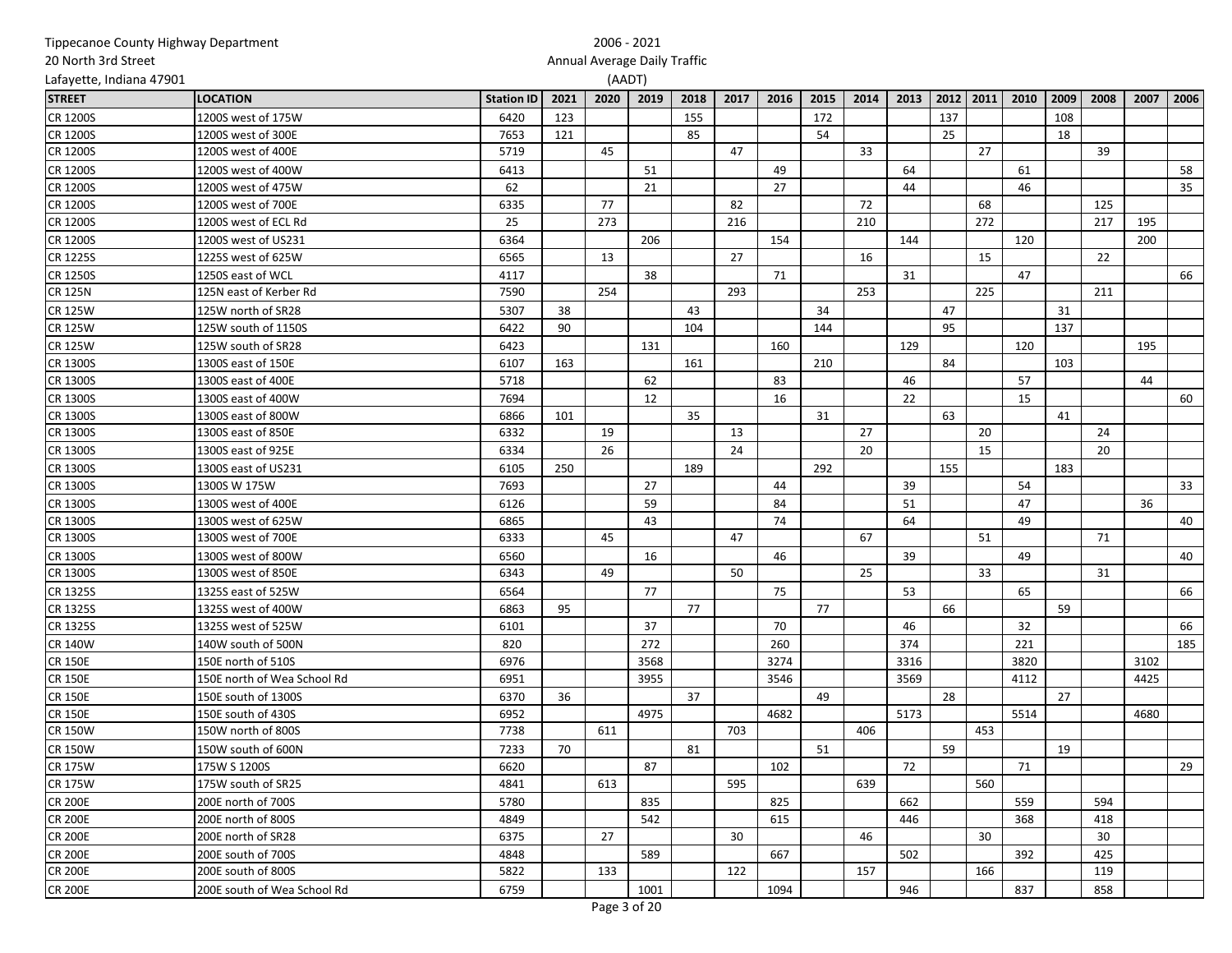| represence county infinity beparents |                              |                   |      |                              |       |      |      |       |      |      |      |      |           |       |      |       |      |      |
|--------------------------------------|------------------------------|-------------------|------|------------------------------|-------|------|------|-------|------|------|------|------|-----------|-------|------|-------|------|------|
| 20 North 3rd Street                  |                              |                   |      | Annual Average Daily Traffic |       |      |      |       |      |      |      |      |           |       |      |       |      |      |
| Lafayette, Indiana 47901             |                              |                   |      | (AADT)                       |       |      |      |       |      |      |      |      |           |       |      |       |      |      |
| <b>STREET</b>                        | <b>LOCATION</b>              | <b>Station ID</b> | 2021 | 2020                         | 2019  | 2018 | 2017 | 2016  | 2015 | 2014 | 2013 |      | 2012 2011 | 2010  | 2009 | 2008  | 2007 | 2006 |
| <b>CR 200N</b>                       | 200N east of 400E            | 4372              |      |                              | 2163  |      |      | 2454  |      |      | 2217 |      |           | 2867  |      |       | 2925 |      |
| <b>CR 200N</b>                       | 200N east of 500E            | 6093              |      |                              | 932   |      |      | 1096  |      |      | 1053 |      |           | 1450  |      |       | 1323 |      |
| <b>CR 200N</b>                       | 200N east of 900E            | 5727              |      |                              | 646   |      |      | 587   |      |      | 538  |      |           |       |      |       |      |      |
| <b>CR 200N</b>                       | 200N east of 950E            | 6905              | 427  |                              |       | 532  |      |       | 435  |      |      | 368  |           |       | 378  |       |      |      |
| <b>CR 200N</b>                       | 200N east of SR25            | 9248              | 1326 |                              |       | 1646 |      |       | 1170 |      |      | 1467 |           |       | 1270 |       |      |      |
| <b>CR 200N</b>                       | 200N west of 1025E           | 6899              | 343  |                              |       | 454  |      |       | 304  |      |      | 269  |           |       | 288  |       |      |      |
| <b>CR 200N</b>                       | 200N west of 400E            | 4371              |      |                              | 1801  |      |      | 2253  |      |      | 1716 |      |           | 1436  | 1268 | 1087  |      |      |
| <b>CR 200N</b>                       | 200N west of 500E            | 6641              | 1127 |                              |       | 1483 |      |       | 1663 |      |      | 1620 |           |       | 1780 |       |      |      |
| <b>CR 200N</b>                       | 200N west of 600E            | 9255              |      |                              | 492   |      |      | 636   |      |      | 642  |      |           | 1086  |      |       |      |      |
| <b>CR 200N</b>                       | 200N west of ECL Rd          | 6898              |      | 303                          |       |      | 286  |       |      | 213  |      |      | 189       |       |      | 229   |      |      |
| <b>CR 200S</b>                       | 200S east of 1025E           | 6100              |      | 2243                         |       |      | 2163 |       |      | 1528 |      |      | 1654      |       |      |       | 1601 |      |
| <b>CR 200S</b>                       | 200S east of 500W            | 347               | 430  |                              |       | 459  |      |       | 645  |      |      | 617  |           |       |      |       |      |      |
| <b>CR 200S</b>                       | 200S east of 700W            | 268               |      | 328                          |       |      | 443  |       |      | 292  |      |      | 696       |       |      | 513   |      |      |
| <b>CR 200S</b>                       | 200S east of 750E            | 6096              |      | 4250                         |       |      | 4199 |       |      | 3106 |      |      | 2878      |       |      | 2817  |      |      |
| <b>CR 200S</b>                       | 200S east of 900E            | 5335              |      | 2257                         |       |      | 1863 |       |      | 1570 |      |      | 1646      |       | 1537 |       |      |      |
| <b>CR 200S</b>                       | 200S east of 165             | 7616              |      | 4828                         |       |      | 5227 |       |      | 4010 |      |      | 3847      |       |      | 3824  |      |      |
| <b>CR 200S</b>                       | 200S west of 700W            | 6598              |      | 200                          |       |      | 244  |       |      | 217  |      |      | 239       |       |      | 265   |      |      |
| <b>CR 200S</b>                       | 200S west of 750E            | 5491              |      | 4451                         |       |      | 4413 |       |      | 3015 |      |      | 3044      |       |      | 3100  |      |      |
| <b>CR 200S</b>                       | 200S west of 900E            | 6097              |      | 3490                         |       |      | 3220 |       |      | 2428 |      |      | 2524      |       | 2856 |       |      |      |
| <b>CR 200S</b>                       | 200S west of Dayton Rd       | 5490              |      | 4884                         |       |      | 5345 |       |      | 3577 |      |      | 3822      |       |      |       | 4361 |      |
| <b>CR 200S</b>                       | 200S west of ECL Rd          | 6799              |      | 2139                         |       |      | 2052 |       |      | 1441 |      |      | 1468      |       |      | 1955  |      |      |
| <b>CR 200W</b>                       | 200W south of 800S           | 6418              |      | 76                           |       |      | 74   |       |      | 23   |      |      | 62        |       |      | 65    |      |      |
| <b>CR 225W</b>                       | 225W north of 500N           | 2785              | 925  |                              |       | 910  |      |       | 902  |      |      | 913  |           |       | 701  |       |      |      |
| <b>CR 225W</b>                       | 225W north of 600N           | 6398              |      | 311                          |       |      | 306  |       |      | 285  |      |      | 297       |       |      | 271   |      |      |
| <b>CR 225W</b>                       | 225W north of Morehouse Rd   | 2784              |      |                              | 760   |      |      | 957   |      |      | 802  |      |           | 829   |      | 815   |      |      |
| <b>CR 225W</b>                       | 225W south of 500N           | 2920              | 845  |                              |       | 829  |      |       | 895  |      |      | 955  |           |       | 702  |       |      |      |
| <b>CR 225W</b>                       | 225W south of 600N           | 6391              | 744  |                              |       | 716  |      |       | 730  |      |      | 555  |           |       | 450  |       |      |      |
| <b>CR 250E</b>                       | 250E north of 430S           | 9253              |      |                              | 7967  |      |      | 8486  |      |      | 6125 |      |           | 6580  |      |       |      |      |
| CR 250E                              | 250E north of 600N           | 6036              |      |                              | 1403  |      |      | 1386  |      |      | 1281 |      |           | 1508  |      | 1666  |      |      |
| <b>CR 250E</b>                       | 250E north of 800S           | 4850              | 143  |                              |       | 103  |      |       | 104  |      |      | 124  |           |       | 75   |       |      |      |
| <b>CR 250E</b>                       | 250E north of Marcasite Blvd | 6607              |      |                              | 11871 |      |      | 12344 |      |      | 9226 |      |           | 11195 |      | 10188 |      |      |
| <b>CR 250E</b>                       | 250E south of 430S           | 5626              |      |                              | 7561  |      |      | 7196  |      |      | 5249 |      |           | 4873  |      |       | 3092 |      |
| <b>CR 250E</b>                       | 250E south of 450S           | 2026              |      |                              | 4129  |      |      | 4055  |      |      | 2971 |      |           | 2815  |      | 3318  |      |      |
| <b>CR 250E</b>                       | 250E south of 500S           | 5628              |      |                              | 2602  |      |      | 2579  |      |      | 2039 |      |           | 1734  |      | 2264  |      |      |
| <b>CR 250N</b>                       | 250N east of 400W            | 4146              | 665  |                              |       | 638  |      |       | 408  |      |      | 245  |           |       | 230  |       |      | 299  |
| <b>CR 250N</b>                       | 250N east of 900E            | 6792              |      | 91                           |       |      | 99   |       |      | 76   |      |      | 101       |       |      | 126   |      |      |
| <b>CR 250N</b>                       | 250N east of 950E            | 4660              |      | 64                           |       |      | 55   |       |      | 53   |      |      | 67        |       |      | 64    |      |      |
| <b>CR 250N</b>                       | 250N west of ECL Rd          | 4177              |      | 134                          |       |      | 54   |       |      | 53   |      |      | 54        |       |      | 32    |      |      |
| <b>CR 250N</b>                       | 250N west of Klondike Rd     | 4147              | 2363 |                              |       | 2196 |      |       | 1820 |      |      | 1204 |           |       | 868  |       | 1245 |      |
| <b>CR 250W</b>                       | 250W north of 750N           | 5787              | 35   |                              |       | 45   |      |       | 39   |      |      | 50   |           |       | 62   |       |      |      |
| <b>CR 250W</b>                       | 250W north of US52           | 1397              | 1209 |                              |       | 1268 |      |       | 1028 |      |      | 1100 |           |       | 1067 |       |      |      |
| <b>CR 250W</b>                       | 250W south of Morehouse Rd   | 3302              | 637  |                              |       | 496  |      |       | 418  |      |      | 342  |           |       | 412  |       |      |      |
| <b>CR 250W</b>                       | 250W south of SR25           | 5925              |      | 1321                         |       |      | 1242 |       |      | 1367 |      |      | 1397      |       |      |       |      |      |
| <b>CR 25E</b>                        | 25E north of 400S            | 43                |      |                              | 866   |      |      | 802   |      |      | 1025 |      |           | 1044  |      |       |      | 919  |
| <b>CR 275E</b>                       | 275E north of 1000S          | 5716              | 3    |                              |       | 8    |      |       | 8    |      |      | 11   |           |       | 13   |       |      |      |
|                                      |                              |                   |      |                              |       |      |      |       |      |      |      |      |           |       |      |       |      |      |

### Tippecanoe County Highway Department

# 2006 - 2021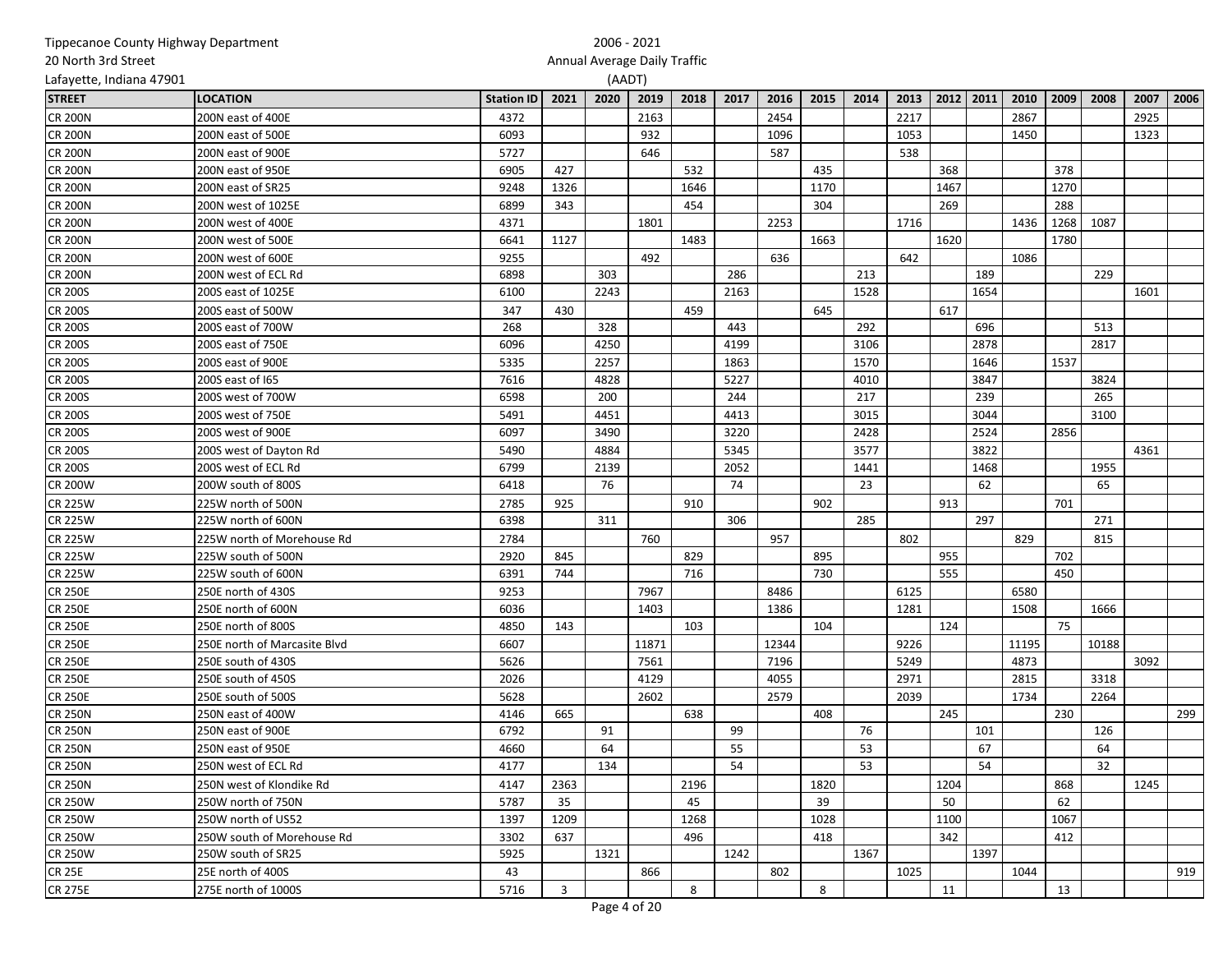| 20 North 3rd Street      |                                          |                   |      | Annual Average Daily Traffic |      |      |      |      |      |      |      |      |      |      |      |      |      |      |
|--------------------------|------------------------------------------|-------------------|------|------------------------------|------|------|------|------|------|------|------|------|------|------|------|------|------|------|
| Lafayette, Indiana 47901 |                                          |                   |      | (AADT)                       |      |      |      |      |      |      |      |      |      |      |      |      |      |      |
| <b>STREET</b>            | <b>LOCATION</b>                          | <b>Station ID</b> | 2021 | 2020                         | 2019 | 2018 | 2017 | 2016 | 2015 | 2014 | 2013 | 2012 | 2011 | 2010 | 2009 | 2008 | 2007 | 2006 |
| <b>CR 275E</b>           | 275E north of 800N                       | 7047              |      | 284                          |      |      | 234  |      |      | 178  |      |      | 162  |      |      | 175  |      |      |
| <b>CR 275E</b>           | 275E south of 900N                       | 7048              |      |                              | 137  |      |      | 119  |      |      | 79   |      |      |      | 99   |      |      |      |
| <b>CR 275S</b>           | 275S south of SR25                       | 2698              |      | 122                          |      |      | 75   |      |      | 129  |      |      | 94   |      |      |      |      |      |
| <b>CR 300E</b>           | 300E north of SR225                      | 7209              | 556  |                              |      | 500  | 585  |      |      | 602  |      |      | 489  |      |      | 535  |      |      |
| <b>CR 300E</b>           | 300E north of SR28                       | 6829              | 31   |                              |      | 63   |      |      | 52   |      |      | 88   |      |      | 79   |      |      |      |
| <b>CR 300E</b>           | 300E south of 1150S                      | 6378              |      | 58                           |      |      | 65   |      |      | 62   |      |      | 54   |      |      | 49   |      |      |
| <b>CR 300E</b>           | 300E south of 1200S                      | 6377              | 44   |                              |      | 55   |      |      | 74   |      |      | 59   |      |      | 58   |      |      |      |
| <b>CR 300E</b>           | 300E south of 1300S                      | 6376              | 81   |                              |      | 40   |      |      | 73   |      |      | 40   |      |      | 49   |      |      |      |
| <b>CR 300E</b>           | 300E south of 600S                       | 7534              |      |                              | 1269 |      |      | 997  |      |      | 892  |      |      | 1089 |      | 1278 |      |      |
| <b>CR 300E</b>           | 300E south of 800N                       | 7208              |      |                              | 228  |      |      | 184  |      |      | 162  |      |      | 163  |      |      |      |      |
| <b>CR 300E</b>           | 300E south of SR28                       | 6828              | 51   |                              |      | 68   |      |      | 104  |      |      | 48   |      |      | 108  |      |      |      |
| <b>CR 300N</b>           | 300N east of 400E                        | 4944              |      | 3259                         |      |      | 3369 |      |      | 3081 |      |      | 3009 |      |      |      | 2685 |      |
| <b>CR 300N</b>           | 300N east of 600E                        | 6787              |      | 2413                         |      |      | 2152 |      |      | 2697 |      |      | 2708 |      |      |      | 3088 |      |
| <b>CR 300N</b>           | 300N east of 750E                        | 7083              | 1090 |                              |      | 1515 |      |      | 1268 |      |      | 1418 |      |      | 1622 |      |      |      |
| <b>CR 300N</b>           | 300N east of 800E                        | 7069              | 938  |                              |      | 1543 |      |      | 1244 |      |      | 1165 |      |      | 1318 |      |      |      |
| <b>CR 300N</b>           | 300N east of SR25                        | 4941              |      | 3259                         |      |      | 2826 |      |      | 2617 |      |      |      |      |      | 3471 | 4279 |      |
| <b>CR 300N</b>           | 300N west of 400E                        | 4943              |      | 2306                         |      |      | 2222 |      |      | 2472 |      |      | 2969 |      |      |      | 4040 |      |
| <b>CR 300N</b>           | 300N west of 600E                        | 5                 |      | 2088                         |      |      | 2227 |      |      | 2324 |      |      | 2255 |      |      |      | 2474 |      |
| <b>CR 300N</b>           | 300N west of 725W                        | 7062              | 2068 |                              |      | 3095 |      |      | 2955 |      |      | 2146 |      |      | 2477 |      |      |      |
| <b>CR 300N</b>           | 300N west of 750E                        | 5997              | 2034 |                              |      | 2967 |      |      | 3152 |      |      | 2284 |      |      | 2548 |      |      |      |
| <b>CR 300N</b>           | 300N west of 900E                        | 4179              | 936  |                              |      | 1470 |      |      | 1187 |      |      | 1116 |      |      | 1404 |      |      |      |
| <b>CR 300S</b>           | 300S east of 700W                        | 5732              |      | 420                          |      |      | 405  |      |      | 415  |      |      | 573  |      |      | 477  |      |      |
| <b>CR 300S</b>           | 300S west of 700W                        | 5868              |      | 164                          |      |      | 186  |      |      | 179  |      |      | 175  |      |      | 273  |      |      |
| <b>CR 300S</b>           | 300S west of SR25                        | 5923              |      | 991                          |      |      | 872  |      |      | 946  |      |      | 871  |      |      |      |      |      |
| <b>CR 300W</b>           | 300W (Newman Rd) north of South River Rd | 3775              | 458  |                              |      | 518  |      |      | 534  |      |      | 1373 |      |      | 1055 | 1127 |      |      |
| <b>CR 300W</b>           | 300W north of 600N                       | 8741              |      |                              | 793  |      |      | 893  |      |      | 556  |      |      | 612  |      | 793  |      |      |
| <b>CR 300W</b>           | 300W north of 750N                       | 7228              |      |                              | 687  |      |      | 536  |      |      | 504  |      |      | 530  |      | 610  |      |      |
| <b>CR 300W</b>           | 300W north of 850N                       | 6352              |      |                              | 565  |      |      | 586  |      |      | 420  |      |      | 324  |      | 471  |      |      |
| <b>CR 300W</b>           | 300W north of US52                       | 1396              | 3224 |                              |      | 3398 |      |      | 2891 |      |      | 2929 |      |      | 1492 |      |      |      |
| <b>CR 300W</b>           | 300W south of 750N                       | 7230              |      |                              | 735  |      |      | 795  |      |      | 533  |      |      | 545  |      | 686  |      |      |
| <b>CR 325N</b>           | 325N east of 900E                        | 7006              |      | 227                          |      |      | 327  |      |      | 287  |      |      | 223  |      |      | 276  |      |      |
| <b>CR 325W</b>           | 325W south of SR26                       | 3588              | 272  |                              |      | 274  |      |      | 243  |      |      | 319  |      |      | 317  |      |      |      |
| <b>CR 350E</b>           | 350E north of 700S                       | 7533              |      |                              | 1319 |      |      | 931  |      |      | 783  |      |      | 1265 |      |      |      | 921  |
| <b>CR 350E</b>           | 350E north of 800S                       | 6271              | 716  |                              |      | 1124 |      |      | 625  |      | 558  |      |      | 719  |      |      | 687  |      |
| <b>CR 350E</b>           | 350E north of 900S                       | 6300              | 908  |                              |      | 908  |      |      | 689  |      | 580  |      |      | 794  |      |      | 723  |      |
| <b>CR 350E</b>           | 350E north of 950S                       | 6312              |      |                              | 385  |      |      | 357  |      |      | 236  |      |      | 269  |      | 243  |      |      |
| <b>CR 350E</b>           | 350E south of 700S                       | 5691              | 866  |                              |      | 1083 |      |      | 735  |      | 700  |      |      | 825  |      | 1044 |      |      |
| <b>CR 350E</b>           | 350E south of 800S                       | 6339              | 969  |                              |      | 967  |      |      | 751  |      | 619  |      |      | 868  |      | 989  |      | 779  |
| <b>CR 350N</b>           | 350N east of 800W                        | 6431              |      |                              | 395  |      |      | 360  |      |      | 451  |      |      | 405  |      |      | 315  |      |
| <b>CR 350N</b>           | 350N east of Morehouse Rd                | 2799              |      |                              | 5040 |      |      | 5382 |      |      | 4802 |      |      | 6016 |      |      | 4584 |      |
| <b>CR 350N</b>           | 350N east of WCL                         | 6449              |      |                              | 319  |      |      | 304  |      |      | 360  |      |      | 319  |      | 264  | 274  |      |
| <b>CR 350N</b>           | 350N west of 650W                        | 6465              |      |                              | 563  |      |      | 463  |      |      | 444  |      |      | 435  |      |      | 450  |      |
| <b>CR 350N</b>           | 350N west of 800W                        | 6464              |      |                              | 332  |      |      | 285  |      |      | 382  |      |      | 348  |      |      | 270  |      |
| <b>CR 350N</b>           | 350N west of ECL Rd                      | 5851              |      | 161                          |      |      | 207  |      |      | 174  |      |      | 146  |      |      | 186  |      |      |
| <b>CR 350S</b>           | 350S east of 1050E                       | 5489              | 206  |                              |      | 195  |      |      | 155  |      |      | 207  |      |      | 203  |      |      |      |
|                          |                                          |                   |      |                              |      |      |      |      |      |      |      |      |      |      |      |      |      |      |

### Tippecanoe County Highway Department

## 2006 - 2021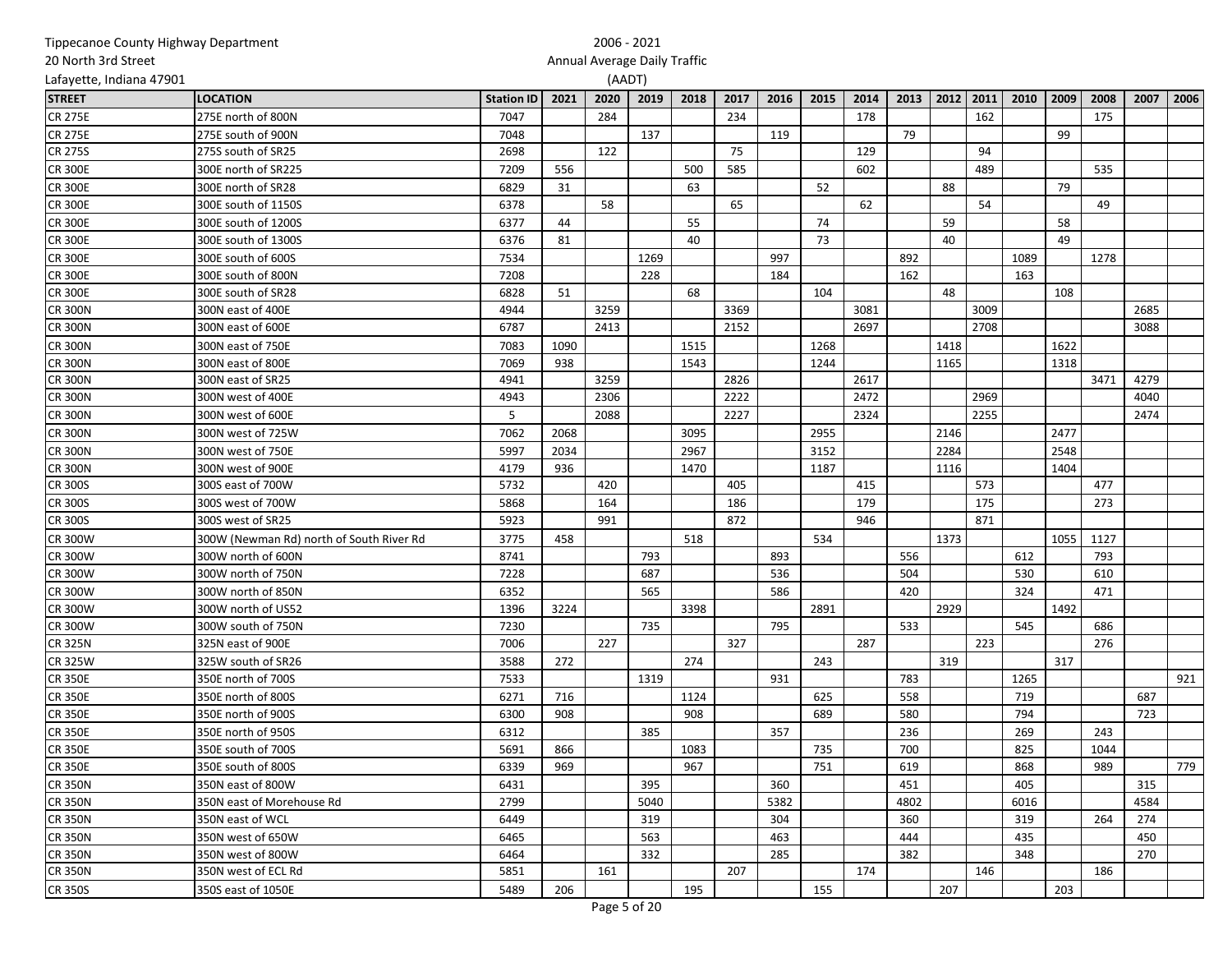| Tippecanoe County Highway Department |                              |                   |      | 2006 - 2021                  |      |      |      |      |      |      |      |      |      |      |      |      |      |      |
|--------------------------------------|------------------------------|-------------------|------|------------------------------|------|------|------|------|------|------|------|------|------|------|------|------|------|------|
| 20 North 3rd Street                  |                              |                   |      | Annual Average Daily Traffic |      |      |      |      |      |      |      |      |      |      |      |      |      |      |
| Lafayette, Indiana 47901             |                              |                   |      | (AADT)                       |      |      |      |      |      |      |      |      |      |      |      |      |      |      |
| <b>STREET</b>                        | <b>LOCATION</b>              | <b>Station ID</b> | 2021 | 2020                         | 2019 | 2018 | 2017 | 2016 | 2015 | 2014 | 2013 | 2012 | 2011 | 2010 | 2009 | 2008 | 2007 | 2006 |
| <b>CR 350S</b>                       | 350S west of 1050E           | 6310              | 279  |                              |      | 232  |      |      | 224  |      |      | 228  |      |      | 272  |      |      |      |
| <b>CR 350W</b>                       | 350W north of 400W           | 1970              | 136  |                              |      | 130  |      |      | 116  |      |      | 188  |      |      | 192  |      |      |      |
| <b>CR 350W</b>                       | 350W north of 750N           | 6397              | 37   |                              |      | 52   |      |      | 35   |      |      | 58   |      |      | 57   |      |      |      |
| <b>CR 350W</b>                       | 350W north of Division Rd    | 273               | 312  |                              |      | 249  |      |      | 277  |      |      | 494  |      |      | 448  |      |      |      |
| <b>CR 350W</b>                       | 350W north of South River Rd | 3778              |      | 284                          |      |      | 279  |      |      | 263  |      |      | 330  |      |      | 235  |      | 228  |
| <b>CR 350W</b>                       | 350W south of 1200S          | 6415              |      | 22                           |      |      | 19   |      |      | 20   |      |      | 21   |      |      | 21   |      |      |
| <b>CR 375S</b>                       | 375S east of Old US231       | 42                |      |                              | 847  |      |      | 814  |      |      | 1017 |      |      | 1068 |      |      |      | 973  |
| <b>CR 375S</b>                       | 375S west of Dayton Rd       | 6195              |      | 373                          |      |      | 278  |      |      | 239  |      |      | 233  |      |      |      | 175  | 182  |
| <b>CR 375W</b>                       | 375W north of 450N           | 4670              | 301  |                              |      | 322  |      |      | 270  |      |      | 217  |      |      | 244  |      |      | 201  |
| <b>CR 375W</b>                       | 375W north of 500N           | 7246              | 83   |                              |      | 92   |      |      | 75   |      |      | 74   |      |      | 98   |      |      |      |
| <b>CR 375W</b>                       | 375W north of 800S           | 6417              |      | 516                          |      |      | 732  |      |      | 519  |      |      | 472  |      |      |      |      |      |
| <b>CR 375W</b>                       | 375W south of 450N           | 38                | 344  |                              |      | 345  |      |      | 276  |      |      | 236  |      |      | 238  |      |      | 227  |
| <b>CR 375W</b>                       | 375W south of SR25           | 434               |      | 901                          |      |      | 872  |      |      | 787  |      |      | 718  |      |      |      |      |      |
| <b>CR 400E</b>                       | 400E north of 1300S          | 6384              |      |                              | 82   |      |      | 99   |      |      | 61   |      |      | 67   |      |      | 66   |      |
| <b>CR 400E</b>                       | 400E north of 200N           | 1962              |      | 4005                         |      |      | 3769 |      |      | 3834 |      |      | 3866 |      |      | 3036 |      |      |
| <b>CR 400E</b>                       | 400E north of Eisenhower Rd  | 1968              |      | 5299                         |      |      | 5030 |      |      | 5154 |      |      | 6022 |      |      | 5052 |      |      |
| <b>CR 400E</b>                       | 400E north of SR28           | 7541              |      |                              | 217  |      |      | 207  |      |      | 165  |      |      | 177  |      | 205  |      |      |
| <b>CR 400E</b>                       | 400E south of 1150S          | 5721              |      |                              | 203  |      |      | 224  |      |      | 125  |      |      | 172  |      | 166  |      |      |
| <b>CR 400E</b>                       | 400E south of 1200S          | 6383              |      |                              | 151  |      |      | 161  |      |      | 95   |      |      | 133  |      | 122  |      |      |
| <b>CR 400E</b>                       | 400E south of 200N           | 1727              | 4533 |                              |      | 5963 |      |      | 6278 |      |      | 6877 |      |      | 5441 |      |      |      |
| <b>CR 400E</b>                       | 400E south of 300N           | 1967              |      | 3322                         |      |      | 3033 |      |      | 3260 |      |      | 3088 |      |      |      | 2427 |      |
| <b>CR 400E</b>                       | 400E south of 950S           | 7540              |      |                              | 89   |      |      | 87   |      |      | 74   |      |      | 52   |      | 86   |      | 74   |
| <b>CR 400E</b>                       | 400E south of SR28           | 6381              |      |                              | 235  |      |      | 254  |      |      | 130  |      |      | 188  |      | 179  |      |      |
| <b>CR 400N</b>                       | 400N east of 500E            | 7068              |      | 92                           |      |      | 68   |      |      | 86   |      |      |      |      |      |      |      |      |
| <b>CR 400N</b>                       | 400N east of 625E            | 7003              |      |                              | 97   |      |      | 122  |      |      | 169  |      |      |      |      |      |      |      |
| <b>CR 400N</b>                       | 400N east of 750E            | 7004              |      |                              | 148  |      |      | 163  |      |      | 164  |      |      |      |      |      |      |      |
| <b>CR 400N</b>                       | 400N east of 800E            | 5852              |      |                              | 148  |      |      | 181  |      |      | 210  |      |      |      |      |      |      |      |
| <b>CR 400N</b>                       | 400N east of 900E            | 6321              |      |                              | 58   |      |      | 77   |      |      | 104  |      |      |      |      |      |      |      |
| <b>CR 400N</b>                       | 400N west of ECL Rd          | 7253              |      |                              | 86   |      |      | 78   |      |      | 78   |      |      |      |      | 86   |      |      |
| <b>CR 400S</b>                       | 400S east of 500E            | 6196              |      | 76                           |      |      |      | 84   |      |      | 63   |      |      | 62   |      |      |      | 37   |
| <b>CR 400S</b>                       | 400S east of 700W            | 7712              |      |                              | 211  |      |      | 209  |      |      | 228  |      |      | 210  |      |      |      | 142  |
| <b>CR 400S</b>                       | 400S east of Fiddlesticks Dr | 9268              |      |                              | 1235 |      |      | 1215 |      |      | 1295 |      |      | 1401 |      |      |      |      |
| <b>CR 400S</b>                       | 400S east of US231           | 6258              |      |                              | 497  |      |      | 394  |      |      | 380  |      |      | 337  |      |      |      | 330  |
| <b>CR 400S</b>                       | 400S east of US52            | 8280              |      | 608                          |      |      |      | 455  |      |      | 336  |      |      | 277  |      |      |      | 194  |
| <b>CR 400S</b>                       | 400S west of 500W            | 7714              |      | 214                          |      |      | 290  |      |      | 192  |      |      | 168  |      |      |      |      | 149  |
| <b>CR 400S</b>                       | 400S west of US231           | 9281              |      | 940                          |      |      | 192  |      |      |      |      |      |      |      |      |      |      |      |
| <b>CR 400W</b>                       | 400W north of 1325S          | 6860              |      |                              | 681  |      |      | 631  |      |      | 514  |      |      | 491  |      |      | 466  |      |
| <b>CR 400W</b>                       | 400W north of 250N           | 3574              | 1955 |                              |      | 1925 |      |      | 1511 |      |      | 1858 |      |      | 1810 |      |      |      |
| <b>CR 400W</b>                       | 400W north of Lindberg Rd    | 3586              | 2121 |                              |      |      | 1891 |      |      | 1476 |      |      |      |      |      | 1236 |      |      |
| <b>CR 400W</b>                       | 400W south of Lindberg Rd    | 9284              | 1383 |                              |      |      |      |      |      |      |      |      |      |      |      |      |      |      |
| <b>CR 400W</b>                       | 400W north of SCL Rd         | 6864              |      | 556                          |      |      | 523  |      |      | 502  |      |      | 458  |      |      | 430  |      |      |
| <b>CR 400W</b>                       | 400W north of SR28           | 7265              |      |                              | 976  |      |      | 590  |      |      | 494  |      |      | 509  |      |      | 521  |      |
| <b>CR 400W</b>                       | 400W north of US52           | 4104              | 776  |                              |      | 844  |      |      | 770  |      |      | 835  |      |      | 782  |      |      |      |
| <b>CR 400W</b>                       | 400W south of 1200S          | 7702              | 876  |                              |      | 651  |      |      | 586  |      |      | 542  |      |      | 491  |      |      |      |
| <b>CR 400W</b>                       | 400W south of 750N           | 7229              | 14   |                              |      | 27   |      |      | 15   |      |      | 20   |      |      | 17   |      |      |      |
|                                      |                              |                   |      |                              |      |      |      |      |      |      |      |      |      |      |      |      |      |      |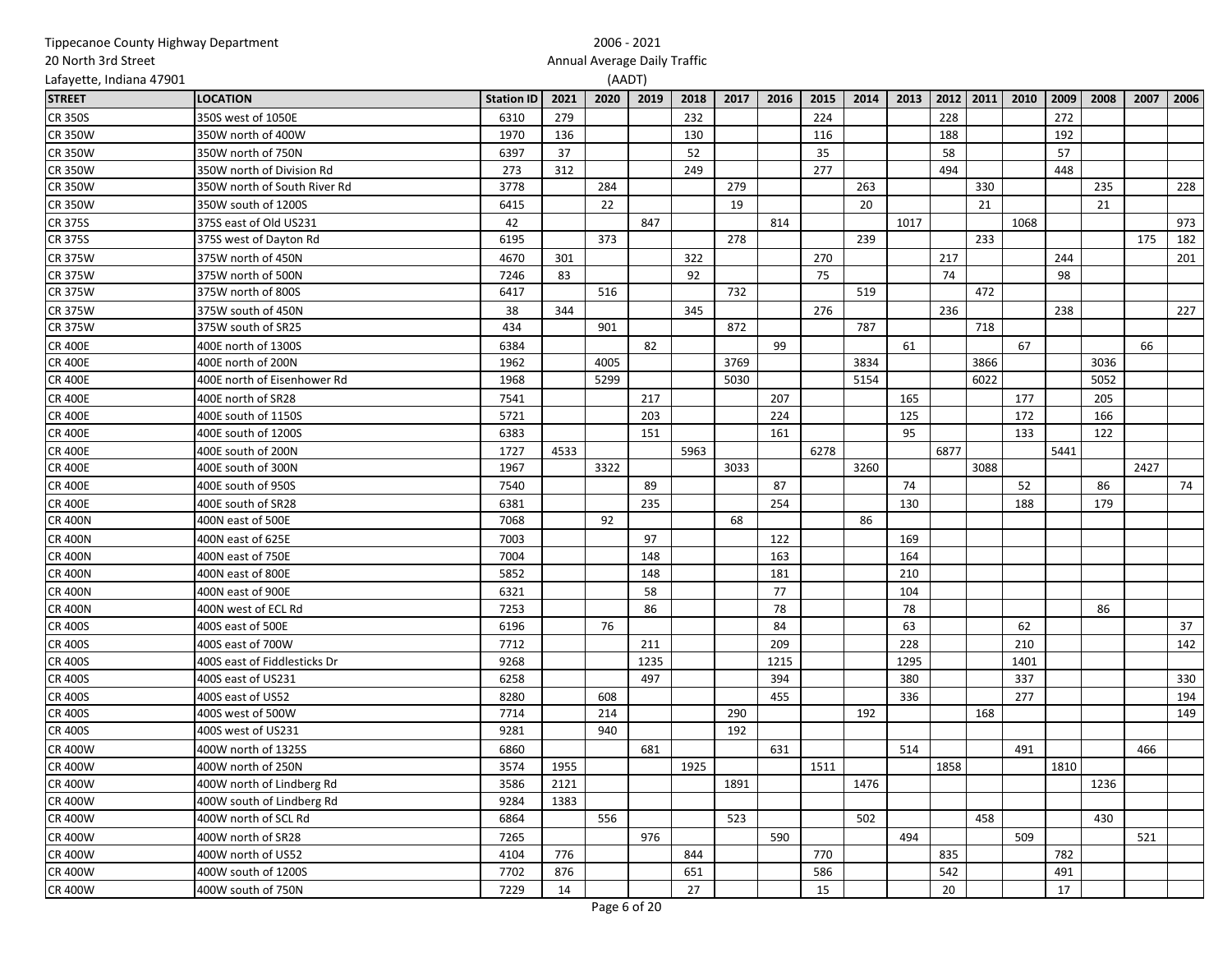| Tippecanoe County Highway Department |                                    |                   | 2006 - 2021 |                              |      |      |      |      |      |      |      |      |      |      |      |      |      |      |
|--------------------------------------|------------------------------------|-------------------|-------------|------------------------------|------|------|------|------|------|------|------|------|------|------|------|------|------|------|
| 20 North 3rd Street                  |                                    |                   |             | Annual Average Daily Traffic |      |      |      |      |      |      |      |      |      |      |      |      |      |      |
| Lafayette, Indiana 47901             |                                    |                   |             | (AADT)                       |      |      |      |      |      |      |      |      |      |      |      |      |      |      |
| <b>STREET</b>                        | <b>LOCATION</b>                    | <b>Station ID</b> | 2021        | 2020                         | 2019 | 2018 | 2017 | 2016 | 2015 | 2014 | 2013 | 2012 | 2011 | 2010 | 2009 | 2008 | 2007 | 2006 |
| <b>CR 400W</b>                       | 400W south of 800S                 | 6408              |             |                              | 1092 |      |      | 658  |      |      | 580  |      |      | 564  |      |      | 586  |      |
| <b>CR 400W</b>                       | 400W south of SR26                 | 9243              | 876         |                              |      | 794  |      |      | 742  |      |      | 800  |      |      | 724  |      |      |      |
| <b>CR 400W</b>                       | 400W south of SR28                 | 6861              |             |                              | 728  |      |      | 699  |      |      | 574  |      |      | 608  |      |      | 550  |      |
| <b>CR 400W</b>                       | 400W south of US52                 | 7731              | 2004        |                              |      | 2091 |      |      | 1535 |      |      | 2013 |      |      | 1748 |      |      |      |
| <b>CR 400W</b>                       | 400W west of 350W                  | 6831              | 216         |                              |      | 203  |      |      | 183  |      |      | 300  |      |      |      |      | 337  |      |
| <b>CR 40S</b>                        | 40S east of 1050E                  | 6906              |             |                              | 43   |      |      | 28   |      |      | 85   |      |      |      |      | 71   |      |      |
| <b>CR 425W</b>                       | 425W north of 500N                 | 7223              |             |                              | 16   |      |      | 14   |      |      | 17   |      |      | 14   |      |      |      |      |
| <b>CR 430S</b>                       | 430S east of 150E                  | 6985              |             |                              | 3685 |      |      | 3741 |      |      | 3614 |      |      | 3593 |      |      |      |      |
| <b>CR 430S</b>                       | 430S east of 575E                  | 6183              | 276         |                              |      | 112  |      |      | 120  |      |      | 127  |      |      | 80   |      |      | 25   |
| <b>CR 430S</b>                       | West of CR 250E                    | 52                |             |                              | 3657 |      |      | 3712 |      |      | 3511 |      |      | 4004 |      |      |      |      |
| <b>CR 450E</b>                       | 450E north of 450S                 | 8328              |             |                              | 3976 |      |      | 2861 |      |      | 2566 |      |      | 1796 |      |      | 1785 |      |
| <b>CR 450E</b>                       | 450E north of 500S                 | 5676              | 2936        |                              |      | 2577 |      |      | 1795 |      |      | 1762 |      |      | 1782 |      | 1685 |      |
| <b>CR 450E</b>                       | 450E north of 550S                 | 5675              |             |                              | 2686 |      |      | 2103 |      |      | 1977 |      |      | 1585 |      |      | 1694 |      |
| <b>CR 450E</b>                       | 450E north of 600S                 | 5310              |             | 2740                         |      |      | 2255 |      |      | 1799 |      |      | 1748 |      | 1728 |      | 1287 |      |
| <b>CR 450E</b>                       | 450E north of 700S                 | 6210              |             |                              | 2587 |      |      | 2005 |      |      | 1890 |      |      | 1561 |      |      | 1554 |      |
| <b>CR 450E</b>                       | 450E north of SCL Rd               | 6382              |             |                              | 58   |      |      | 69   |      |      | 20   |      |      | 64   |      | 56   |      |      |
| <b>CR 450E</b>                       | 450E south of 700S                 | 5312              |             | 2483                         |      |      | 1985 |      |      | 1554 |      |      | 1545 |      | 1516 |      | 1305 |      |
| <b>CR 450E</b>                       | 450E south of 800S                 | 5459              | 735         |                              |      | 853  |      |      | 693  |      |      | 523  |      |      | 484  |      |      |      |
| <b>CR 450N</b>                       | 450N east of 500E                  | 7254              |             | 487                          |      |      | 453  |      |      | 513  |      |      | 2147 |      |      | 1090 |      |      |
| <b>CR 450N</b>                       | 450N east of 625E                  | 6731              |             |                              | 262  |      |      | 239  |      |      | 313  |      |      |      |      | 829  |      |      |
| <b>CR 450N</b>                       | 450N east of Hoosier Heartland Hwy | 10508             |             |                              | 460  |      |      | 486  |      |      | 442  |      |      |      |      |      |      |      |
| <b>CR 450N</b>                       | 450N east of SR25                  | 7255              |             | 676                          |      |      | 641  |      |      | 727  |      |      | 2267 |      |      |      | 1233 |      |
| <b>CR 450N</b>                       | 450N west of 625E                  | 4207              |             |                              | 323  |      |      | 325  |      |      | 394  |      |      |      |      | 918  |      |      |
| <b>CR 450N</b>                       | 450N west of Taft Rd               | 8562              | 1188        |                              |      | 1266 |      |      | 845  |      |      | 557  |      |      | 531  |      |      |      |
| <b>CR 450S</b>                       | 450S east of 250E                  | 87                |             | 3860                         |      |      | 3458 |      |      | 2494 |      |      | 2591 |      | 1830 |      |      | 650  |
| <b>CR 450S</b>                       | 450S east of Fletcher Dr           | 9246              |             | 3428                         |      |      | 2839 |      |      | 2007 |      |      | 1853 |      | 1220 |      |      |      |
| <b>CR 450S</b>                       | 450S east of US52                  | 7135              | 415         |                              |      | 492  |      |      | 453  |      |      | 170  |      |      | 111  |      |      |      |
| <b>CR 450S</b>                       | 450S west of 450E                  | 3236              |             | 2978                         |      |      | 2324 |      |      | 1620 |      |      | 1387 |      | 1145 |      |      | 483  |
| <b>CR 450S</b>                       | 450S west of 500E                  | 5680              |             | 1201                         |      |      | 1094 |      |      | 776  |      |      | 744  |      | 633  |      |      |      |
| <b>CR 450W</b>                       | 450W north of 600N                 | 7222              | 75          |                              |      | 100  |      |      | 87   |      |      | 64   |      |      | 61   |      |      |      |
| <b>CR 450W</b>                       | 450W north of 850N                 | 6353              | 81          |                              |      | 72   |      |      | 37   |      |      | 50   |      |      | 46   |      |      |      |
| <b>CR 475E</b>                       | 475E north of 900N                 | 7212              | 15          |                              |      | 13   |      |      | 47   |      |      | 28   |      |      | 58   |      |      |      |
| <b>CR 475E</b>                       | 475E south of 900N                 | 15                | 37          |                              |      | 30   |      |      | 31   |      |      | 20   |      |      | 36   |      |      |      |
| <b>CR 475W</b>                       | 475W north of 1325S                | 20                | 12          |                              |      | 13   |      |      | 12   |      |      | 13   |      |      | 12   |      |      |      |
| <b>CR 475W</b>                       | 475W north of 800S                 | 5304              |             | 56                           |      |      | 85   |      |      | 67   |      |      | 101  |      |      |      |      |      |
| <b>CR 475W</b>                       | 475W north of Jackson Hwy          | 9244              |             |                              | 443  |      |      | 353  |      |      | 360  | 351  |      |      | 394  |      |      |      |
| <b>CR 475W</b>                       | 475W south of US52                 | 7390              |             |                              | 551  |      |      | 395  |      |      | 410  | 456  |      |      | 394  |      |      |      |
| <b>CR 500E</b>                       | 500E north of 1000S                | 6341              | 298         |                              |      | 356  |      |      | 365  |      |      | 325  |      |      | 299  |      |      |      |
| <b>CR 500E</b>                       | 500E north of 1200S                | 7527              |             | 107                          |      |      | 70   |      |      | 125  |      |      | 94   |      |      | 149  |      |      |
| <b>CR 500E</b>                       | 500E north of 300N                 | 7469              |             | 1760                         |      |      | 1823 |      |      | 1695 |      |      | 1463 |      |      |      | 883  |      |
| <b>CR 500E</b>                       | 500E north of 400S                 | 6165              | 915         |                              |      | 543  |      |      | 356  |      |      | 260  |      |      | 229  |      |      |      |
| <b>CR 500E</b>                       | 500E north of 450N                 | 7471              |             | 882                          |      |      | 967  |      |      | 741  |      |      | 914  |      |      |      | 533  |      |
| <b>CR 500E</b>                       | 500E north of 550S                 | 6168              |             |                              | 140  |      |      | 159  |      |      | 167  |      |      | 104  |      |      | 85   |      |
| <b>CR 500E</b>                       | 500E north of 700S                 | 9249              | 15          |                              |      | 34   |      |      | 28   |      |      | 23   |      |      | 31   |      |      |      |
| <b>CR 500E</b>                       | 500E north of Pretty Prairie Rd    | 14                | 49          |                              |      | 24   |      |      | 51   |      |      | 33   |      |      | 54   |      |      |      |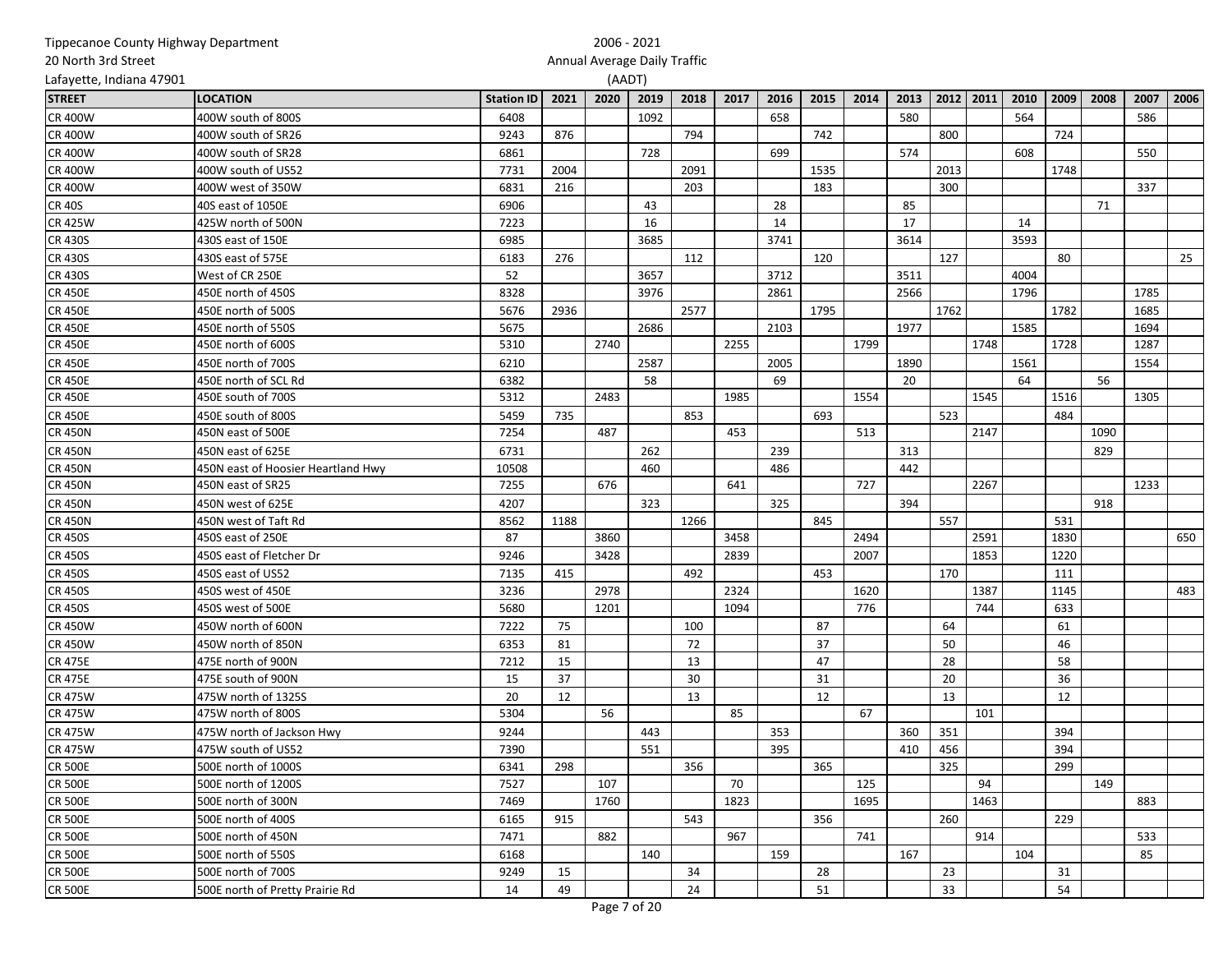| Tippecanoe County Highway Department |                             |                   | 2006 - 2021                  |      |      |      |      |      |      |      |      |      |      |      |      |      |      |      |
|--------------------------------------|-----------------------------|-------------------|------------------------------|------|------|------|------|------|------|------|------|------|------|------|------|------|------|------|
| 20 North 3rd Street                  |                             |                   | Annual Average Daily Traffic |      |      |      |      |      |      |      |      |      |      |      |      |      |      |      |
| Lafayette, Indiana 47901             |                             |                   | (AADT)                       |      |      |      |      |      |      |      |      |      |      |      |      |      |      |      |
| <b>STREET</b>                        | <b>LOCATION</b>             | <b>Station ID</b> | 2021                         | 2020 | 2019 | 2018 | 2017 | 2016 | 2015 | 2014 | 2013 | 2012 | 2011 | 2010 | 2009 | 2008 | 2007 | 2006 |
| <b>CR 500E</b>                       | 500E south of 1000S         | 6344              | 278                          |      |      | 334  |      |      | 375  |      |      | 299  |      |      | 280  |      |      |      |
| <b>CR 500E</b>                       | 500E south of 1200S         | 7528              |                              | 30   |      |      | 21   |      |      | 53   |      |      | 48   |      |      | 52   |      |      |
| <b>CR 500E</b>                       | 500E south of 300N          | 4656              |                              | 559  |      |      | 574  |      |      | 671  |      |      | 734  |      |      |      | 1067 |      |
| <b>CR 500E</b>                       | 500E south of 400S          | 6163              | 474                          |      |      | 308  |      |      | 238  |      |      | 126  |      |      | 141  |      |      |      |
| <b>CR 500E</b>                       | 500E south of 450N          | 7468              |                              | 991  |      |      | 1063 |      |      | 900  |      |      | 1209 |      |      |      | 798  |      |
| <b>CR 500E</b>                       | 500E south of 550S          | 6198              | 56                           |      |      | 49   |      |      | 82   |      |      | 57   |      |      | 56   |      |      | 40   |
| <b>CR 500E</b>                       | 500E south of 600S          | 6199              | 45                           |      |      | 58   |      |      | 57   |      |      | 72   |      |      | 58   |      |      |      |
| <b>CR 500E</b>                       | 500E south of SR25          | 7472              |                              | 723  |      |      | 764  |      |      | 592  |      |      | 727  |      |      |      | 403  |      |
| CR 500E Connector                    | CR 500E north of SR25       | 10510             |                              | 893  |      |      | 1034 |      |      |      |      |      |      |      |      |      |      |      |
| <b>CR 500N</b>                       | 500N east of 1000E          | 6849              |                              | 743  |      |      | 724  |      |      | 675  |      |      | 1132 |      |      | 965  |      |      |
| <b>CR 500N</b>                       | 500N east of 140W           | 359               |                              |      | 1845 |      |      | 2073 |      |      | 1641 |      |      | 1575 |      |      | 1441 |      |
| <b>CR 500N</b>                       | 500N east of 150W           | 1474              |                              |      | 1647 |      |      | 1881 |      |      | 1410 |      |      | 1372 |      |      | 1250 |      |
| <b>CR 500N</b>                       | 500N east of 225W           | 4204              |                              |      | 1633 |      |      | 1889 |      |      | 1376 |      |      | 1437 |      |      | 1307 |      |
| <b>CR 500N</b>                       | 500N east of 50W            | 3450              | 2559                         |      |      | 3366 |      |      | 2606 |      |      | 2372 |      |      | 1808 |      |      |      |
| <b>CR 500N</b>                       | 500N east of 75E            | 10516             | 2173                         |      |      |      |      |      |      |      |      |      |      |      |      |      |      |      |
| <b>CR 500N</b>                       | 500N east of 900E           | 6848              |                              | 744  |      |      | 799  |      |      | 800  |      |      | 1294 |      |      | 1033 |      |      |
| <b>CR 500N</b>                       | 500N east of Morehouse Rd   | 3451              |                              |      | 1617 |      |      | 1809 |      |      | 1445 |      |      | 1282 |      |      | 1082 |      |
| <b>CR 500N</b>                       | 500N west of 375W           | 4669              |                              |      | 457  |      |      | 543  |      |      | 321  |      |      | 383  |      |      | 320  |      |
| <b>CR 500N</b>                       | 500N west of 425W           | 6762              |                              |      | 440  |      |      | 521  |      |      | 300  |      |      | 353  |      |      | 261  |      |
| <b>CR 500N</b>                       | 500N west of 500E           | 5908              |                              | 70   |      |      | 68   |      |      | 80   |      |      | 89   |      |      | 74   |      |      |
| <b>CR 500N</b>                       | 500N west of 500W           | 6819              |                              |      | 431  |      |      | 518  |      |      | 280  |      |      |      |      |      |      |      |
| <b>CR 500N</b>                       | 500N west of 50W            | 1508              | 1884                         |      |      | 2229 |      |      | 1823 |      |      | 1753 |      |      | 1465 |      |      |      |
| <b>CR 500N</b>                       | 500N west of 75E            | 3445              | 2196                         |      |      | 3038 |      |      | 2595 |      |      | 2226 |      |      | 1691 |      |      |      |
| <b>CR 500N</b>                       | 500N west of 800E           | 8303              |                              | 294  |      |      | 357  |      |      | 361  |      |      | 361  |      |      | 502  |      |      |
| <b>CR 500N</b>                       | 500N west of 850W           | 7248              |                              |      | 603  |      |      | 487  |      |      | 413  |      |      | 422  |      |      | 353  |      |
| <b>CR 500N</b>                       | 500N west of 900E           | 5854              |                              | 275  |      |      | 352  |      |      | 321  |      |      | 394  |      |      | 490  |      |      |
| <b>CR 500N</b>                       | 500N west of Morehouse Rd   | 3453              |                              |      | 585  |      |      | 685  |      |      | 435  |      |      | 519  |      |      | 467  |      |
| <b>CR 500N</b>                       | 500N west of North River Rd | 4616              | 2059                         |      |      | 3121 |      |      | 2419 |      |      | 2247 |      |      | 1660 |      |      |      |
| <b>CR 500N</b>                       | 500N west of US231          | 7235              |                              | 528  |      |      | 509  |      |      | 658  |      |      |      | 499  |      |      | 374  |      |
| <b>CR 500S</b>                       | 500S east of 1000E          | 7574              |                              |      | 382  |      |      | 451  |      |      | 415  |      |      | 547  |      |      | 392  |      |
| <b>CR 500S</b>                       | 500S east of 1075E          | 6137              |                              |      | 281  |      |      | 348  |      |      | 266  |      |      | 425  |      | 273  | 299  |      |
| <b>CR 500S</b>                       | 500S east of 250E           | 5809              |                              |      | 260  |      |      | 300  |      |      | 253  |      |      | 219  |      | 249  |      |      |
| <b>CR 500S</b>                       | 500S east of 600W           | 6025              | 169                          |      |      | 206  |      |      | 176  |      |      | 199  |      |      | 176  |      |      |      |
| <b>CR 500S</b>                       | 500S east of 900E           | 6140              |                              |      | 538  |      |      | 592  |      |      | 486  |      |      | 730  |      |      | 563  |      |
| <b>CR 500S</b>                       | 500S east of Old US231      | 6939              |                              |      | 4022 |      |      | 3448 |      |      | 3912 |      |      | 3906 |      |      | 3950 |      |
| <b>CR 500S</b>                       | 500S east of Union Township | 6943              |                              |      | 1154 |      |      | 1170 |      |      | 1104 |      |      | 944  |      |      | 1054 |      |
| <b>CR 500S</b>                       | 500S east of US231          | 6946              |                              | 4913 |      |      | 5327 |      |      | 5113 |      |      |      |      |      | 4092 | 5560 |      |
| <b>CR 500S</b>                       | 500S west of 450E           | 8018              |                              |      | 195  |      |      | 186  |      |      | 177  |      |      | 126  |      | 132  |      |      |
| <b>CR 500S</b>                       | 500S west of 500W           | 6869              | 125                          |      |      | 130  |      |      | 126  |      |      | 142  |      |      | 101  |      |      |      |
| <b>CR 500S</b>                       | 500S west of 600W           | 6577              | 136                          |      |      | 140  |      |      | 129  |      |      | 150  |      |      | 136  |      |      |      |
| <b>CR 500S</b>                       | 500S west of New US231      | 4339              |                              |      | 3003 |      |      | 3588 |      |      | 3308 |      |      | 3052 |      |      |      | 4826 |
| <b>CR 500W</b>                       | 500W north of 200S          | 6594              |                              | 210  |      |      | 161  |      |      | 158  |      |      | 113  |      |      | 217  |      |      |
| <b>CR 500W</b>                       | 500W north of 600S          | 5371              | 81                           |      |      | 69   |      |      | 81   |      |      | 123  |      |      | 92   |      |      |      |
| <b>CR 500W</b>                       | 500W north of Division Rd   | 6777              |                              | 669  |      |      | 769  |      |      | 595  |      |      | 703  |      |      | 701  |      |      |
| <b>CR 500W</b>                       | 500W north of US52          | 7243              | 31                           |      |      | 31   |      |      | 30   |      |      | 28   |      |      | 14   |      |      |      |
|                                      |                             |                   |                              |      |      |      |      |      |      |      |      |      |      |      |      |      |      |      |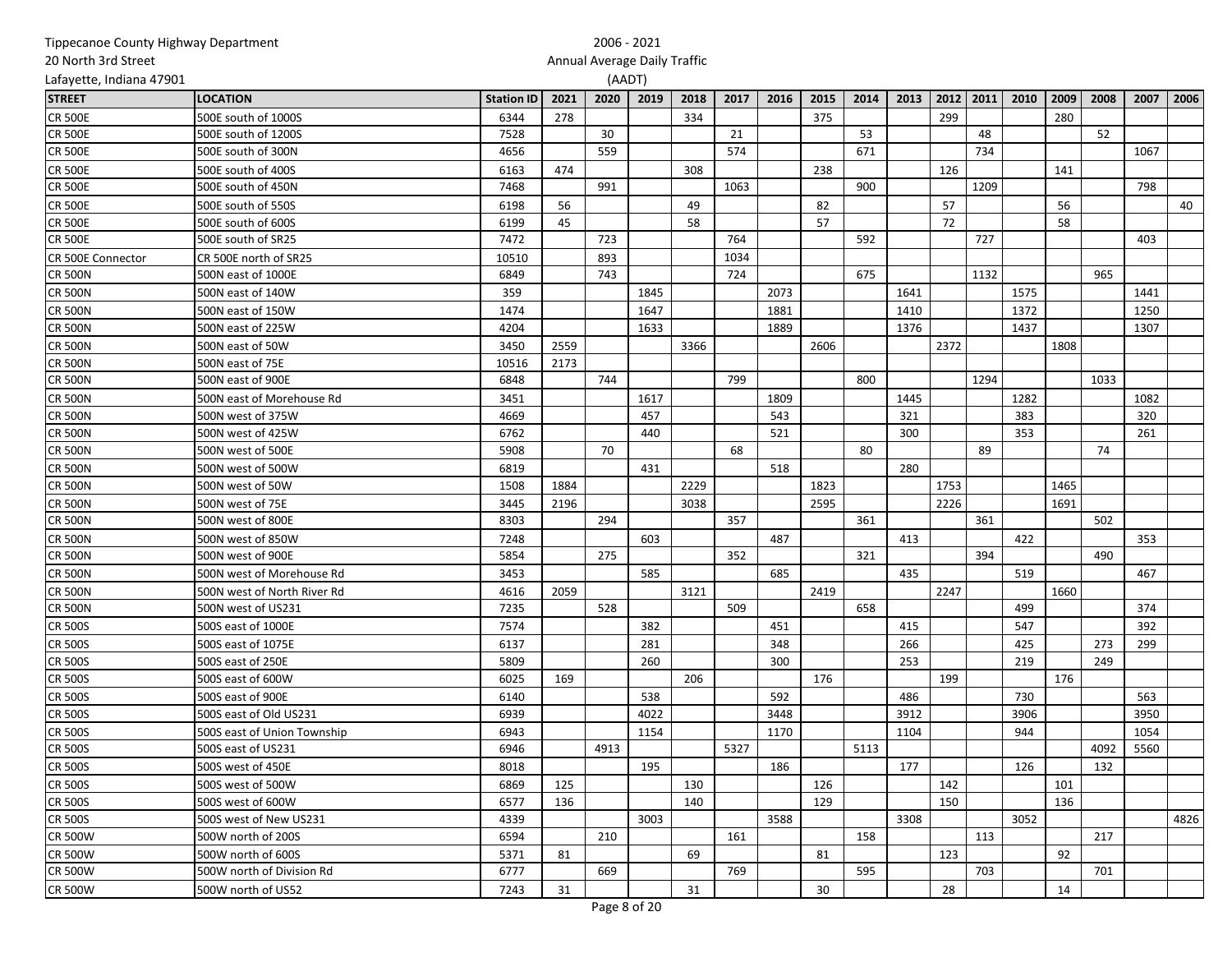| Tippecanoe County Highway Department |                            |                   | 2006 - 2021 |                              |                |      |      |      |                |      |      |                |      |      |      |      |      |                 |
|--------------------------------------|----------------------------|-------------------|-------------|------------------------------|----------------|------|------|------|----------------|------|------|----------------|------|------|------|------|------|-----------------|
| 20 North 3rd Street                  |                            |                   |             | Annual Average Daily Traffic |                |      |      |      |                |      |      |                |      |      |      |      |      |                 |
| Lafayette, Indiana 47901             |                            |                   |             | (AADT)                       |                |      |      |      |                |      |      |                |      |      |      |      |      |                 |
| <b>STREET</b>                        | <b>LOCATION</b>            | <b>Station ID</b> | 2021        | 2020                         | 2019           | 2018 | 2017 | 2016 | 2015           | 2014 | 2013 | 2012           | 2011 | 2010 | 2009 | 2008 | 2007 | 2006            |
| <b>CR 500W</b>                       | 500W south of 200S         | 4260              |             | 44                           |                |      | 61   |      |                | 51   |      |                | 59   |      |      | 60   |      |                 |
| <b>CR 500W</b>                       | 500W south of 400S         | 9260              |             |                              | 319            |      |      | 483  |                |      | 271  |                |      | 475  |      |      |      |                 |
| <b>CR 500W</b>                       | 500W south of 600S         | 5303              | 69          |                              |                | 52   |      |      | 41             |      |      | 96             |      |      | 62   |      |      |                 |
| <b>CR 500W</b>                       | 500W south of SR25         | 5370              |             | 185                          |                |      | 195  |      |                | 154  |      |                | 186  |      |      |      |      |                 |
| <b>CR 500W</b>                       | 500W south of SR26         | 6572              |             | 716                          |                |      | 810  |      |                | 638  |      |                | 783  |      |      | 793  |      |                 |
| <b>CR 50N</b>                        | 50N west of 550E           | 1317              |             |                              | 407            |      |      | 454  |                |      | 391  |                |      | 477  |      |      | 407  |                 |
| <b>CR 50N</b>                        | 50N west of Shady Creek Dr | 9256              |             |                              | 428            |      |      | 467  |                |      | 405  |                |      | 465  |      |      |      |                 |
| <b>CR 50N</b>                        | 50N west of Sterling Dr    | 652               |             |                              | 256            |      |      | 255  |                |      | 229  |                |      | 317  |      |      |      | 345             |
| <b>CR 50N</b>                        | 50N west of Vermont Dr     | 7613              |             |                              | 2561           |      |      | 2228 |                |      | 2106 |                |      | 2066 |      |      |      | 1356            |
| <b>CR 50S</b>                        | 50S east of 550E           | 6920              |             |                              | 1196           |      |      | 637  | 1120           |      |      | 763            |      |      | 348  |      |      |                 |
| <b>CR 50S</b>                        | 50S west of McCarty Ln     | 9280              |             |                              | 258            |      |      | 283  | 278            |      |      |                |      |      |      |      |      |                 |
| <b>CR 50W</b>                        | 50W north of 500N          | 1502              | 6535        |                              |                | 6350 |      |      | 5719           |      |      | 5710           |      |      | 5842 |      |      | 4049            |
| <b>CR 50W</b>                        | 50W north of 600N          | 8330              |             |                              | 2222           |      |      | 2048 |                |      | 2273 |                |      | 1944 |      |      |      | 2412            |
| <b>CR 50W</b>                        | 50W north of 650N          | 5549              |             |                              | 1652           |      |      | 1630 |                |      | 1865 |                |      | 1873 |      |      | 1988 |                 |
| <b>CR 50W</b>                        | 50W north of 725N          | 6392              |             |                              | 796            |      |      | 823  |                | 819  |      |                | 878  | 933  |      | 1020 |      |                 |
| <b>CR 50W</b>                        | 50W north of 750N          | 6401              |             |                              | 78             |      |      | 90   |                |      | 83   |                |      |      |      |      |      |                 |
| <b>CR 50W</b>                        | 50W south of 500N          | 1142              | 7184        |                              |                | 6945 |      |      | 6341           |      |      | 5727           |      |      | 5840 |      | 5559 |                 |
| <b>CR 50W</b>                        | 50W south of 650N          | 8331              |             |                              | 1749           |      |      | 1708 |                |      | 2086 |                |      | 2047 |      |      | 2192 |                 |
| <b>CR 510S</b>                       | 510S east of 100E          | 5481              |             |                              | 3517           |      |      | 3346 |                |      | 3182 |                |      | 3757 |      |      | 3720 |                 |
| <b>CR 510S</b>                       | 510S west of 100E          | 8662              |             |                              | 4712           |      |      | 4102 |                |      | 3618 |                |      | 4536 |      |      | 3866 |                 |
| <b>CR 510S</b>                       | 510S west of 900W          | 9258              |             |                              | 230            |      |      | 276  |                |      | 247  |                |      | 315  |      |      |      |                 |
| <b>CR 510S</b>                       | 510S west of SR25          | 7720              |             |                              | 1142           |      |      | 1384 |                |      | 1591 |                |      | 1579 |      |      |      | 1145            |
| <b>CR 525E</b>                       | 525E north of 800S         | 5313              | 16          |                              |                | 18   |      |      | 13             |      |      | 15             |      |      | 27   |      |      |                 |
| <b>CR 525W</b>                       | 525W south of 1325S        | 7704              | 96          |                              |                | 90   |      |      | 70             |      |      | 44             |      |      | 50   |      |      |                 |
| <b>CR 550E</b>                       | 550E north of 50N          | 1959              |             |                              | 2140           |      |      | 2294 |                |      | 1860 |                |      | 2049 |      |      |      | 1170            |
| <b>CR 550E</b>                       | 550E north of McCarty Ln   | 1115              | 3024        |                              |                | 3604 |      |      | 3011           |      |      | 2729           |      |      | 3204 |      |      |                 |
| <b>CR 550E</b>                       | 550E north of SR26         | 1238              |             |                              | 3536           |      |      | 3709 |                |      | 3204 |                |      |      | 2563 |      |      |                 |
| <b>CR 550E</b>                       | 550E south of 50N          | 1957              | 1978        |                              |                | 3406 |      |      | 2369           |      |      |                | 2356 |      |      |      | 2255 |                 |
| <b>CR 550E</b>                       | 550E south of 800S         | 5460              | 33          |                              |                | 36   |      |      | 27             |      |      | 32             |      |      | 29   |      |      |                 |
| <b>CR 550E</b>                       | 550E south of McCarty Ln   | 9282              |             | 102                          |                |      | 186  |      |                |      |      |                |      |      |      |      |      |                 |
| <b>CR 550E</b>                       | 550E south of SR26         | 7997              |             |                              | 3446           |      |      | 3093 |                |      | 2686 |                |      |      | 3294 |      |      |                 |
| <b>CR 550N</b>                       | 550N east of 1000E         | 6845              |             |                              | $\overline{2}$ |      |      | 40   |                |      | 34   |                |      |      |      |      |      |                 |
| <b>CR 550N</b>                       | 550N east of 600E          | 7064              |             | 121                          |                |      | 137  |      |                | 131  |      |                | 196  |      |      |      |      |                 |
| <b>CR 550N</b>                       | 550N west of 750E          | 6858              |             | 116                          |                |      | 135  |      |                | 137  |      |                |      |      | 69   |      |      |                 |
| <b>CR 550S</b>                       | 550S east of 500E          | 6170              | 131         |                              |                | 193  |      |      | 186            |      |      | 82             |      |      | 76   |      |      | 63              |
| <b>CR 550S</b>                       | 550S west of 500E          | 4265              | 148         |                              |                | 152  |      |      | 260            |      |      | 34             |      |      | 45   |      |      | 35 <sup>5</sup> |
| <b>CR 550S</b>                       | 550S west of US52          | 9247              | 148         |                              |                | 186  |      |      | 146            |      |      | 72             |      |      | 72   |      |      |                 |
| <b>CR 550W</b>                       | 550W north of 800S         | 6601              | 10          |                              |                | 12   |      |      | 17             |      |      | 15             |      |      | 15   |      |      |                 |
| <b>CR 550W</b>                       | 550W north of 850N         | 6351              |             | 9                            |                |      | 12   |      |                | 13   |      |                | 12   |      |      | 11   |      |                 |
| <b>CR 550W</b>                       | 550W north of SR28         | 7703              | 33          |                              |                | 44   |      |      | 51             |      |      | 63             |      |      | 34   |      |      |                 |
| <b>CR 550W</b>                       | 550W south of 800S         | 7271              | 115         |                              |                | 107  |      |      | 145            |      |      | 131            |      |      | 85   |      |      | 111             |
| <b>CR 550W</b>                       | 550W south of SR26         | 4906              | 198         |                              |                | 253  |      |      | 234            |      |      | 220            |      |      | 240  |      |      |                 |
| <b>CR 575E</b>                       | 575E south of 430S         | 8382              | 11          |                              |                | 18   |      |      | $\overline{7}$ |      |      | $\overline{3}$ |      |      | 6    |      |      |                 |
| <b>CR 575W</b>                       | 575W north of Division Rd  | 458               | 133         |                              |                | 144  |      |      | 140            |      |      | 142            |      |      | 159  |      |      |                 |
| <b>CR 575W</b>                       | 575W south of SR25         | 6029              |             | 86                           |                |      | 88   |      |                | 90   |      |                | 92   |      |      | 127  |      |                 |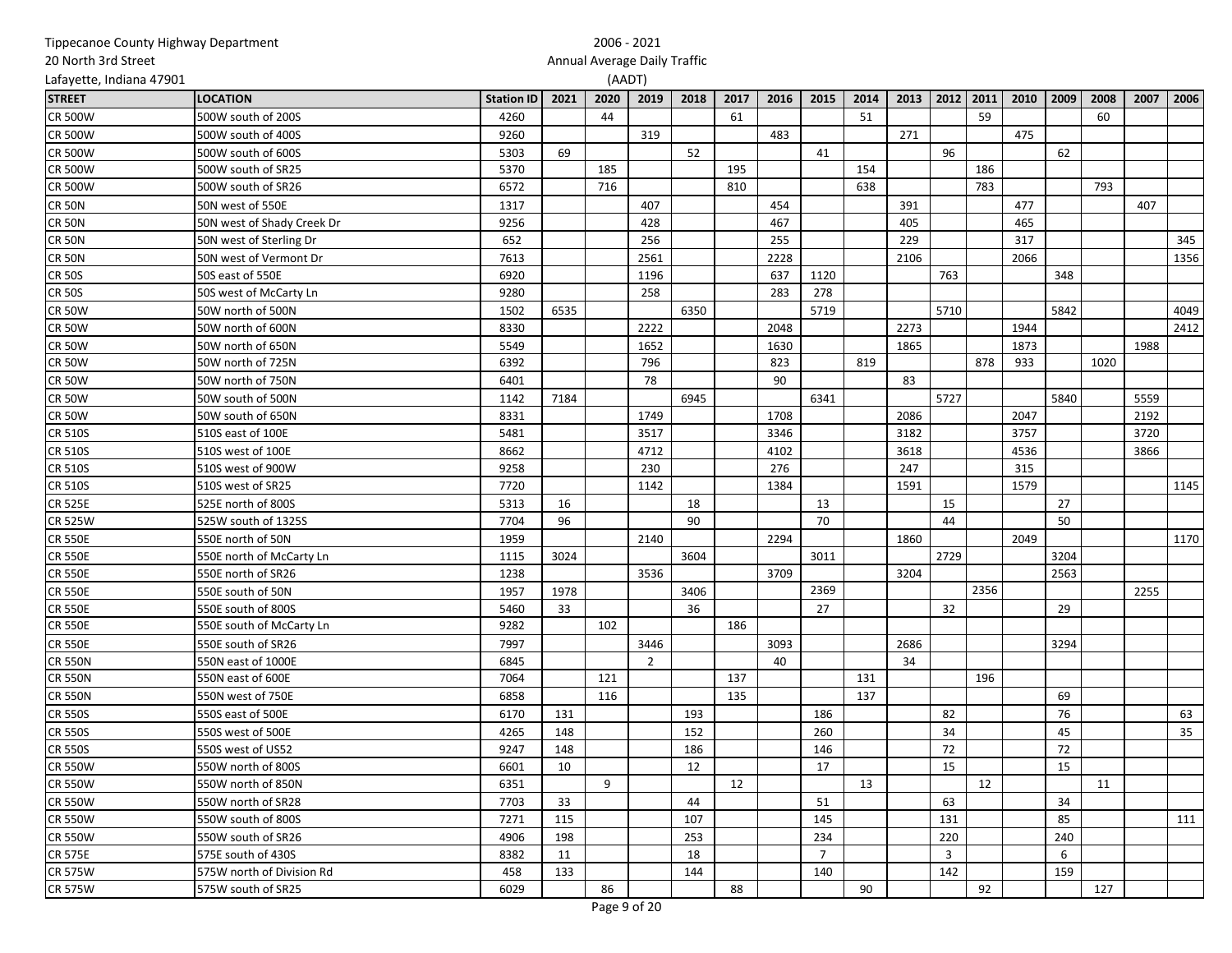| Lafayette, Indiana 47901<br>(AADT)<br>2019<br>2016<br>2013<br>2011<br>2010<br>2009<br>2008<br>2007<br><b>LOCATION</b><br>2021<br>2020<br>2018<br>2017<br>2015<br>2014<br>2012<br><b>STREET</b><br><b>Station ID</b><br>707<br>592<br>857<br>600E north of 200N<br>7187<br>585<br>644<br><b>CR 600E</b><br><b>CR 600E</b><br>7428<br>279<br>260<br>272<br>317<br>600E north of 450N<br>210<br><b>CR 600E</b><br>7427<br>179<br>184<br>166<br>208<br>600E north of 550N<br>27<br>45<br>46<br>21<br>28<br><b>CR 600E</b><br>600E south of 1200S<br>6275<br><b>CR 600E</b><br>6274<br>23<br>37<br>42<br>40<br>53<br>600E south of 1300S<br>600E south of 300N<br>524<br>467<br>617<br>671<br><b>CR 600E</b><br>7188<br>861<br><b>CR 600N</b><br>600N east of 1000E<br>6479<br>20<br>44<br>15<br>600N east of 225W<br>6160<br>2310<br>1479<br><b>CR 600N</b><br>2190<br>1862<br>1341<br>4532<br>600N east of 50W<br>7659<br>4435<br>4538<br>3998<br><b>CR 600N</b><br>7098<br>65<br><b>CR 600N</b><br>600N east of 900E<br>42<br>64<br><b>CR 600N</b><br>6388<br>5315<br>5327<br>5481<br>5470<br>4193<br>600N east of I-65 Bridge<br>1233<br><b>CR 600N</b><br>7239<br>1816<br>1435<br>1471<br>1013<br>600N east of Morehouse Rd<br>3844<br>3750<br>3767<br><b>CR 600N</b><br>600N east of SR43<br>9251<br>3081<br><b>CR 600N</b><br>6760<br>727<br>491<br>463<br>463<br>390<br>600N east of US231<br>770<br>537<br>475<br><b>CR 600N</b><br>600N west of 375W<br>7232<br>602<br>615<br><b>CR 600N</b><br>600N west of 425W<br>7231<br>769<br>674<br>616<br>533<br>472<br>6761<br>677<br>547<br>559<br>477<br><b>CR 600N</b><br>600N west of 450W<br>418<br>2286<br>5373<br>2477<br>2134<br><b>CR 600N</b><br>600N west of 50W<br>1303<br>3811<br><b>CR 600N</b><br>7377<br>5875<br>4865<br>4993<br>600N west of 75E<br>6147<br>16<br><b>CR 600N</b><br>7242<br>18<br>16<br>28<br>600N west of 850W<br>11<br>57<br>6482<br>73<br>88<br>70<br>57<br><b>CR 600N</b><br>600N west of 900E<br>7240<br>12<br>17<br><b>CR 600N</b><br>600N west of 950W<br>13<br>31<br>18<br>713<br><b>CR 600N</b><br>600N west of Morehouse Rd<br>7236<br>649<br>629<br>575<br>574<br>2156<br>2261<br>2087<br>1988<br>2110<br><b>CR 600N</b><br>600N west of Prophets Rock Rd<br>7370<br>5474<br>5812<br>5255<br>5408<br><b>CR 600N</b><br>600N west of SR43<br>4648<br>32<br>29<br>137<br>58<br>600N west of US231<br>7241<br>63<br><b>CR 600N</b><br>486<br>483<br>463<br>362<br>CR 600S<br>600S east of 300E<br>8553<br>460<br>CR 600S<br>600S east of 450E<br>7507<br>226<br>293<br>252<br>212<br>231<br>6704<br>622<br>888<br>1013<br><b>CR 600S</b><br>600S east of 950W<br>1143<br>CR 600S<br>8554<br>356<br>417<br>324<br>301<br>292<br>600S west of 450E<br>CR 600S<br>600S west of 500W<br>5302<br>269<br>293<br>271<br>256<br>229<br>CR 600S<br>600S west of 600W<br>7784<br>145<br>126<br>188<br>156<br>139<br><b>CR 600S</b><br>600S west of 950W<br>6702<br>613<br>851<br>1127<br>971<br>1014<br><b>CR 600W</b><br>600W north of 700S<br>5693<br>125<br>110<br>130<br>128<br>105<br>76<br>CR 600W<br>370<br>78<br>71<br>109<br>600W north of Jackson Hwy<br>76 | 20 North 3rd Street |  | Annual Average Daily Traffic |  |  |  |  |  |    |  |      |
|----------------------------------------------------------------------------------------------------------------------------------------------------------------------------------------------------------------------------------------------------------------------------------------------------------------------------------------------------------------------------------------------------------------------------------------------------------------------------------------------------------------------------------------------------------------------------------------------------------------------------------------------------------------------------------------------------------------------------------------------------------------------------------------------------------------------------------------------------------------------------------------------------------------------------------------------------------------------------------------------------------------------------------------------------------------------------------------------------------------------------------------------------------------------------------------------------------------------------------------------------------------------------------------------------------------------------------------------------------------------------------------------------------------------------------------------------------------------------------------------------------------------------------------------------------------------------------------------------------------------------------------------------------------------------------------------------------------------------------------------------------------------------------------------------------------------------------------------------------------------------------------------------------------------------------------------------------------------------------------------------------------------------------------------------------------------------------------------------------------------------------------------------------------------------------------------------------------------------------------------------------------------------------------------------------------------------------------------------------------------------------------------------------------------------------------------------------------------------------------------------------------------------------------------------------------------------------------------------------------------------------------------------------------------------------------------------------------------------------------------------------------------------------------------------------------------------------------------------------------------------------------------------------------------------------------------------------------------------------------------------------------------------------------------------------------------------------------------------------------------------------------------------|---------------------|--|------------------------------|--|--|--|--|--|----|--|------|
|                                                                                                                                                                                                                                                                                                                                                                                                                                                                                                                                                                                                                                                                                                                                                                                                                                                                                                                                                                                                                                                                                                                                                                                                                                                                                                                                                                                                                                                                                                                                                                                                                                                                                                                                                                                                                                                                                                                                                                                                                                                                                                                                                                                                                                                                                                                                                                                                                                                                                                                                                                                                                                                                                                                                                                                                                                                                                                                                                                                                                                                                                                                                                    |                     |  |                              |  |  |  |  |  |    |  |      |
|                                                                                                                                                                                                                                                                                                                                                                                                                                                                                                                                                                                                                                                                                                                                                                                                                                                                                                                                                                                                                                                                                                                                                                                                                                                                                                                                                                                                                                                                                                                                                                                                                                                                                                                                                                                                                                                                                                                                                                                                                                                                                                                                                                                                                                                                                                                                                                                                                                                                                                                                                                                                                                                                                                                                                                                                                                                                                                                                                                                                                                                                                                                                                    |                     |  |                              |  |  |  |  |  |    |  | 2006 |
|                                                                                                                                                                                                                                                                                                                                                                                                                                                                                                                                                                                                                                                                                                                                                                                                                                                                                                                                                                                                                                                                                                                                                                                                                                                                                                                                                                                                                                                                                                                                                                                                                                                                                                                                                                                                                                                                                                                                                                                                                                                                                                                                                                                                                                                                                                                                                                                                                                                                                                                                                                                                                                                                                                                                                                                                                                                                                                                                                                                                                                                                                                                                                    |                     |  |                              |  |  |  |  |  |    |  |      |
|                                                                                                                                                                                                                                                                                                                                                                                                                                                                                                                                                                                                                                                                                                                                                                                                                                                                                                                                                                                                                                                                                                                                                                                                                                                                                                                                                                                                                                                                                                                                                                                                                                                                                                                                                                                                                                                                                                                                                                                                                                                                                                                                                                                                                                                                                                                                                                                                                                                                                                                                                                                                                                                                                                                                                                                                                                                                                                                                                                                                                                                                                                                                                    |                     |  |                              |  |  |  |  |  |    |  |      |
|                                                                                                                                                                                                                                                                                                                                                                                                                                                                                                                                                                                                                                                                                                                                                                                                                                                                                                                                                                                                                                                                                                                                                                                                                                                                                                                                                                                                                                                                                                                                                                                                                                                                                                                                                                                                                                                                                                                                                                                                                                                                                                                                                                                                                                                                                                                                                                                                                                                                                                                                                                                                                                                                                                                                                                                                                                                                                                                                                                                                                                                                                                                                                    |                     |  |                              |  |  |  |  |  |    |  |      |
|                                                                                                                                                                                                                                                                                                                                                                                                                                                                                                                                                                                                                                                                                                                                                                                                                                                                                                                                                                                                                                                                                                                                                                                                                                                                                                                                                                                                                                                                                                                                                                                                                                                                                                                                                                                                                                                                                                                                                                                                                                                                                                                                                                                                                                                                                                                                                                                                                                                                                                                                                                                                                                                                                                                                                                                                                                                                                                                                                                                                                                                                                                                                                    |                     |  |                              |  |  |  |  |  |    |  |      |
|                                                                                                                                                                                                                                                                                                                                                                                                                                                                                                                                                                                                                                                                                                                                                                                                                                                                                                                                                                                                                                                                                                                                                                                                                                                                                                                                                                                                                                                                                                                                                                                                                                                                                                                                                                                                                                                                                                                                                                                                                                                                                                                                                                                                                                                                                                                                                                                                                                                                                                                                                                                                                                                                                                                                                                                                                                                                                                                                                                                                                                                                                                                                                    |                     |  |                              |  |  |  |  |  |    |  |      |
|                                                                                                                                                                                                                                                                                                                                                                                                                                                                                                                                                                                                                                                                                                                                                                                                                                                                                                                                                                                                                                                                                                                                                                                                                                                                                                                                                                                                                                                                                                                                                                                                                                                                                                                                                                                                                                                                                                                                                                                                                                                                                                                                                                                                                                                                                                                                                                                                                                                                                                                                                                                                                                                                                                                                                                                                                                                                                                                                                                                                                                                                                                                                                    |                     |  |                              |  |  |  |  |  |    |  |      |
|                                                                                                                                                                                                                                                                                                                                                                                                                                                                                                                                                                                                                                                                                                                                                                                                                                                                                                                                                                                                                                                                                                                                                                                                                                                                                                                                                                                                                                                                                                                                                                                                                                                                                                                                                                                                                                                                                                                                                                                                                                                                                                                                                                                                                                                                                                                                                                                                                                                                                                                                                                                                                                                                                                                                                                                                                                                                                                                                                                                                                                                                                                                                                    |                     |  |                              |  |  |  |  |  |    |  |      |
|                                                                                                                                                                                                                                                                                                                                                                                                                                                                                                                                                                                                                                                                                                                                                                                                                                                                                                                                                                                                                                                                                                                                                                                                                                                                                                                                                                                                                                                                                                                                                                                                                                                                                                                                                                                                                                                                                                                                                                                                                                                                                                                                                                                                                                                                                                                                                                                                                                                                                                                                                                                                                                                                                                                                                                                                                                                                                                                                                                                                                                                                                                                                                    |                     |  |                              |  |  |  |  |  |    |  |      |
|                                                                                                                                                                                                                                                                                                                                                                                                                                                                                                                                                                                                                                                                                                                                                                                                                                                                                                                                                                                                                                                                                                                                                                                                                                                                                                                                                                                                                                                                                                                                                                                                                                                                                                                                                                                                                                                                                                                                                                                                                                                                                                                                                                                                                                                                                                                                                                                                                                                                                                                                                                                                                                                                                                                                                                                                                                                                                                                                                                                                                                                                                                                                                    |                     |  |                              |  |  |  |  |  |    |  | 4199 |
|                                                                                                                                                                                                                                                                                                                                                                                                                                                                                                                                                                                                                                                                                                                                                                                                                                                                                                                                                                                                                                                                                                                                                                                                                                                                                                                                                                                                                                                                                                                                                                                                                                                                                                                                                                                                                                                                                                                                                                                                                                                                                                                                                                                                                                                                                                                                                                                                                                                                                                                                                                                                                                                                                                                                                                                                                                                                                                                                                                                                                                                                                                                                                    |                     |  |                              |  |  |  |  |  |    |  |      |
|                                                                                                                                                                                                                                                                                                                                                                                                                                                                                                                                                                                                                                                                                                                                                                                                                                                                                                                                                                                                                                                                                                                                                                                                                                                                                                                                                                                                                                                                                                                                                                                                                                                                                                                                                                                                                                                                                                                                                                                                                                                                                                                                                                                                                                                                                                                                                                                                                                                                                                                                                                                                                                                                                                                                                                                                                                                                                                                                                                                                                                                                                                                                                    |                     |  |                              |  |  |  |  |  |    |  |      |
|                                                                                                                                                                                                                                                                                                                                                                                                                                                                                                                                                                                                                                                                                                                                                                                                                                                                                                                                                                                                                                                                                                                                                                                                                                                                                                                                                                                                                                                                                                                                                                                                                                                                                                                                                                                                                                                                                                                                                                                                                                                                                                                                                                                                                                                                                                                                                                                                                                                                                                                                                                                                                                                                                                                                                                                                                                                                                                                                                                                                                                                                                                                                                    |                     |  |                              |  |  |  |  |  |    |  |      |
|                                                                                                                                                                                                                                                                                                                                                                                                                                                                                                                                                                                                                                                                                                                                                                                                                                                                                                                                                                                                                                                                                                                                                                                                                                                                                                                                                                                                                                                                                                                                                                                                                                                                                                                                                                                                                                                                                                                                                                                                                                                                                                                                                                                                                                                                                                                                                                                                                                                                                                                                                                                                                                                                                                                                                                                                                                                                                                                                                                                                                                                                                                                                                    |                     |  |                              |  |  |  |  |  |    |  |      |
|                                                                                                                                                                                                                                                                                                                                                                                                                                                                                                                                                                                                                                                                                                                                                                                                                                                                                                                                                                                                                                                                                                                                                                                                                                                                                                                                                                                                                                                                                                                                                                                                                                                                                                                                                                                                                                                                                                                                                                                                                                                                                                                                                                                                                                                                                                                                                                                                                                                                                                                                                                                                                                                                                                                                                                                                                                                                                                                                                                                                                                                                                                                                                    |                     |  |                              |  |  |  |  |  |    |  |      |
|                                                                                                                                                                                                                                                                                                                                                                                                                                                                                                                                                                                                                                                                                                                                                                                                                                                                                                                                                                                                                                                                                                                                                                                                                                                                                                                                                                                                                                                                                                                                                                                                                                                                                                                                                                                                                                                                                                                                                                                                                                                                                                                                                                                                                                                                                                                                                                                                                                                                                                                                                                                                                                                                                                                                                                                                                                                                                                                                                                                                                                                                                                                                                    |                     |  |                              |  |  |  |  |  |    |  |      |
|                                                                                                                                                                                                                                                                                                                                                                                                                                                                                                                                                                                                                                                                                                                                                                                                                                                                                                                                                                                                                                                                                                                                                                                                                                                                                                                                                                                                                                                                                                                                                                                                                                                                                                                                                                                                                                                                                                                                                                                                                                                                                                                                                                                                                                                                                                                                                                                                                                                                                                                                                                                                                                                                                                                                                                                                                                                                                                                                                                                                                                                                                                                                                    |                     |  |                              |  |  |  |  |  |    |  |      |
|                                                                                                                                                                                                                                                                                                                                                                                                                                                                                                                                                                                                                                                                                                                                                                                                                                                                                                                                                                                                                                                                                                                                                                                                                                                                                                                                                                                                                                                                                                                                                                                                                                                                                                                                                                                                                                                                                                                                                                                                                                                                                                                                                                                                                                                                                                                                                                                                                                                                                                                                                                                                                                                                                                                                                                                                                                                                                                                                                                                                                                                                                                                                                    |                     |  |                              |  |  |  |  |  |    |  |      |
|                                                                                                                                                                                                                                                                                                                                                                                                                                                                                                                                                                                                                                                                                                                                                                                                                                                                                                                                                                                                                                                                                                                                                                                                                                                                                                                                                                                                                                                                                                                                                                                                                                                                                                                                                                                                                                                                                                                                                                                                                                                                                                                                                                                                                                                                                                                                                                                                                                                                                                                                                                                                                                                                                                                                                                                                                                                                                                                                                                                                                                                                                                                                                    |                     |  |                              |  |  |  |  |  |    |  | 1012 |
|                                                                                                                                                                                                                                                                                                                                                                                                                                                                                                                                                                                                                                                                                                                                                                                                                                                                                                                                                                                                                                                                                                                                                                                                                                                                                                                                                                                                                                                                                                                                                                                                                                                                                                                                                                                                                                                                                                                                                                                                                                                                                                                                                                                                                                                                                                                                                                                                                                                                                                                                                                                                                                                                                                                                                                                                                                                                                                                                                                                                                                                                                                                                                    |                     |  |                              |  |  |  |  |  |    |  |      |
|                                                                                                                                                                                                                                                                                                                                                                                                                                                                                                                                                                                                                                                                                                                                                                                                                                                                                                                                                                                                                                                                                                                                                                                                                                                                                                                                                                                                                                                                                                                                                                                                                                                                                                                                                                                                                                                                                                                                                                                                                                                                                                                                                                                                                                                                                                                                                                                                                                                                                                                                                                                                                                                                                                                                                                                                                                                                                                                                                                                                                                                                                                                                                    |                     |  |                              |  |  |  |  |  |    |  |      |
|                                                                                                                                                                                                                                                                                                                                                                                                                                                                                                                                                                                                                                                                                                                                                                                                                                                                                                                                                                                                                                                                                                                                                                                                                                                                                                                                                                                                                                                                                                                                                                                                                                                                                                                                                                                                                                                                                                                                                                                                                                                                                                                                                                                                                                                                                                                                                                                                                                                                                                                                                                                                                                                                                                                                                                                                                                                                                                                                                                                                                                                                                                                                                    |                     |  |                              |  |  |  |  |  |    |  |      |
|                                                                                                                                                                                                                                                                                                                                                                                                                                                                                                                                                                                                                                                                                                                                                                                                                                                                                                                                                                                                                                                                                                                                                                                                                                                                                                                                                                                                                                                                                                                                                                                                                                                                                                                                                                                                                                                                                                                                                                                                                                                                                                                                                                                                                                                                                                                                                                                                                                                                                                                                                                                                                                                                                                                                                                                                                                                                                                                                                                                                                                                                                                                                                    |                     |  |                              |  |  |  |  |  |    |  |      |
|                                                                                                                                                                                                                                                                                                                                                                                                                                                                                                                                                                                                                                                                                                                                                                                                                                                                                                                                                                                                                                                                                                                                                                                                                                                                                                                                                                                                                                                                                                                                                                                                                                                                                                                                                                                                                                                                                                                                                                                                                                                                                                                                                                                                                                                                                                                                                                                                                                                                                                                                                                                                                                                                                                                                                                                                                                                                                                                                                                                                                                                                                                                                                    |                     |  |                              |  |  |  |  |  |    |  |      |
|                                                                                                                                                                                                                                                                                                                                                                                                                                                                                                                                                                                                                                                                                                                                                                                                                                                                                                                                                                                                                                                                                                                                                                                                                                                                                                                                                                                                                                                                                                                                                                                                                                                                                                                                                                                                                                                                                                                                                                                                                                                                                                                                                                                                                                                                                                                                                                                                                                                                                                                                                                                                                                                                                                                                                                                                                                                                                                                                                                                                                                                                                                                                                    |                     |  |                              |  |  |  |  |  |    |  |      |
|                                                                                                                                                                                                                                                                                                                                                                                                                                                                                                                                                                                                                                                                                                                                                                                                                                                                                                                                                                                                                                                                                                                                                                                                                                                                                                                                                                                                                                                                                                                                                                                                                                                                                                                                                                                                                                                                                                                                                                                                                                                                                                                                                                                                                                                                                                                                                                                                                                                                                                                                                                                                                                                                                                                                                                                                                                                                                                                                                                                                                                                                                                                                                    |                     |  |                              |  |  |  |  |  |    |  | 4899 |
|                                                                                                                                                                                                                                                                                                                                                                                                                                                                                                                                                                                                                                                                                                                                                                                                                                                                                                                                                                                                                                                                                                                                                                                                                                                                                                                                                                                                                                                                                                                                                                                                                                                                                                                                                                                                                                                                                                                                                                                                                                                                                                                                                                                                                                                                                                                                                                                                                                                                                                                                                                                                                                                                                                                                                                                                                                                                                                                                                                                                                                                                                                                                                    |                     |  |                              |  |  |  |  |  |    |  |      |
|                                                                                                                                                                                                                                                                                                                                                                                                                                                                                                                                                                                                                                                                                                                                                                                                                                                                                                                                                                                                                                                                                                                                                                                                                                                                                                                                                                                                                                                                                                                                                                                                                                                                                                                                                                                                                                                                                                                                                                                                                                                                                                                                                                                                                                                                                                                                                                                                                                                                                                                                                                                                                                                                                                                                                                                                                                                                                                                                                                                                                                                                                                                                                    |                     |  |                              |  |  |  |  |  |    |  |      |
|                                                                                                                                                                                                                                                                                                                                                                                                                                                                                                                                                                                                                                                                                                                                                                                                                                                                                                                                                                                                                                                                                                                                                                                                                                                                                                                                                                                                                                                                                                                                                                                                                                                                                                                                                                                                                                                                                                                                                                                                                                                                                                                                                                                                                                                                                                                                                                                                                                                                                                                                                                                                                                                                                                                                                                                                                                                                                                                                                                                                                                                                                                                                                    |                     |  |                              |  |  |  |  |  |    |  |      |
|                                                                                                                                                                                                                                                                                                                                                                                                                                                                                                                                                                                                                                                                                                                                                                                                                                                                                                                                                                                                                                                                                                                                                                                                                                                                                                                                                                                                                                                                                                                                                                                                                                                                                                                                                                                                                                                                                                                                                                                                                                                                                                                                                                                                                                                                                                                                                                                                                                                                                                                                                                                                                                                                                                                                                                                                                                                                                                                                                                                                                                                                                                                                                    |                     |  |                              |  |  |  |  |  |    |  | 952  |
|                                                                                                                                                                                                                                                                                                                                                                                                                                                                                                                                                                                                                                                                                                                                                                                                                                                                                                                                                                                                                                                                                                                                                                                                                                                                                                                                                                                                                                                                                                                                                                                                                                                                                                                                                                                                                                                                                                                                                                                                                                                                                                                                                                                                                                                                                                                                                                                                                                                                                                                                                                                                                                                                                                                                                                                                                                                                                                                                                                                                                                                                                                                                                    |                     |  |                              |  |  |  |  |  |    |  |      |
|                                                                                                                                                                                                                                                                                                                                                                                                                                                                                                                                                                                                                                                                                                                                                                                                                                                                                                                                                                                                                                                                                                                                                                                                                                                                                                                                                                                                                                                                                                                                                                                                                                                                                                                                                                                                                                                                                                                                                                                                                                                                                                                                                                                                                                                                                                                                                                                                                                                                                                                                                                                                                                                                                                                                                                                                                                                                                                                                                                                                                                                                                                                                                    |                     |  |                              |  |  |  |  |  |    |  |      |
|                                                                                                                                                                                                                                                                                                                                                                                                                                                                                                                                                                                                                                                                                                                                                                                                                                                                                                                                                                                                                                                                                                                                                                                                                                                                                                                                                                                                                                                                                                                                                                                                                                                                                                                                                                                                                                                                                                                                                                                                                                                                                                                                                                                                                                                                                                                                                                                                                                                                                                                                                                                                                                                                                                                                                                                                                                                                                                                                                                                                                                                                                                                                                    |                     |  |                              |  |  |  |  |  |    |  |      |
|                                                                                                                                                                                                                                                                                                                                                                                                                                                                                                                                                                                                                                                                                                                                                                                                                                                                                                                                                                                                                                                                                                                                                                                                                                                                                                                                                                                                                                                                                                                                                                                                                                                                                                                                                                                                                                                                                                                                                                                                                                                                                                                                                                                                                                                                                                                                                                                                                                                                                                                                                                                                                                                                                                                                                                                                                                                                                                                                                                                                                                                                                                                                                    |                     |  |                              |  |  |  |  |  |    |  |      |
|                                                                                                                                                                                                                                                                                                                                                                                                                                                                                                                                                                                                                                                                                                                                                                                                                                                                                                                                                                                                                                                                                                                                                                                                                                                                                                                                                                                                                                                                                                                                                                                                                                                                                                                                                                                                                                                                                                                                                                                                                                                                                                                                                                                                                                                                                                                                                                                                                                                                                                                                                                                                                                                                                                                                                                                                                                                                                                                                                                                                                                                                                                                                                    |                     |  |                              |  |  |  |  |  |    |  |      |
|                                                                                                                                                                                                                                                                                                                                                                                                                                                                                                                                                                                                                                                                                                                                                                                                                                                                                                                                                                                                                                                                                                                                                                                                                                                                                                                                                                                                                                                                                                                                                                                                                                                                                                                                                                                                                                                                                                                                                                                                                                                                                                                                                                                                                                                                                                                                                                                                                                                                                                                                                                                                                                                                                                                                                                                                                                                                                                                                                                                                                                                                                                                                                    |                     |  |                              |  |  |  |  |  |    |  |      |
| CR 600W<br>9245<br>165<br>132<br>89<br>97<br>600W north of SR26                                                                                                                                                                                                                                                                                                                                                                                                                                                                                                                                                                                                                                                                                                                                                                                                                                                                                                                                                                                                                                                                                                                                                                                                                                                                                                                                                                                                                                                                                                                                                                                                                                                                                                                                                                                                                                                                                                                                                                                                                                                                                                                                                                                                                                                                                                                                                                                                                                                                                                                                                                                                                                                                                                                                                                                                                                                                                                                                                                                                                                                                                    |                     |  |                              |  |  |  |  |  | 76 |  |      |
| 96<br>CR 600W<br>87<br>113<br>81<br>94<br>600W south of 500S<br>6028                                                                                                                                                                                                                                                                                                                                                                                                                                                                                                                                                                                                                                                                                                                                                                                                                                                                                                                                                                                                                                                                                                                                                                                                                                                                                                                                                                                                                                                                                                                                                                                                                                                                                                                                                                                                                                                                                                                                                                                                                                                                                                                                                                                                                                                                                                                                                                                                                                                                                                                                                                                                                                                                                                                                                                                                                                                                                                                                                                                                                                                                               |                     |  |                              |  |  |  |  |  |    |  |      |
| 63<br>82<br>CR 600W<br>600W south of Jackson Hwy<br>8099<br>92<br>65<br>83                                                                                                                                                                                                                                                                                                                                                                                                                                                                                                                                                                                                                                                                                                                                                                                                                                                                                                                                                                                                                                                                                                                                                                                                                                                                                                                                                                                                                                                                                                                                                                                                                                                                                                                                                                                                                                                                                                                                                                                                                                                                                                                                                                                                                                                                                                                                                                                                                                                                                                                                                                                                                                                                                                                                                                                                                                                                                                                                                                                                                                                                         |                     |  |                              |  |  |  |  |  |    |  |      |
| <b>CR 625E</b><br>55<br>625E north of 300N<br>7063<br>40<br>39                                                                                                                                                                                                                                                                                                                                                                                                                                                                                                                                                                                                                                                                                                                                                                                                                                                                                                                                                                                                                                                                                                                                                                                                                                                                                                                                                                                                                                                                                                                                                                                                                                                                                                                                                                                                                                                                                                                                                                                                                                                                                                                                                                                                                                                                                                                                                                                                                                                                                                                                                                                                                                                                                                                                                                                                                                                                                                                                                                                                                                                                                     |                     |  |                              |  |  |  |  |  |    |  |      |
| <b>CR 625E</b><br>625E south of 450N<br>150<br>151<br>184<br>131<br>6730                                                                                                                                                                                                                                                                                                                                                                                                                                                                                                                                                                                                                                                                                                                                                                                                                                                                                                                                                                                                                                                                                                                                                                                                                                                                                                                                                                                                                                                                                                                                                                                                                                                                                                                                                                                                                                                                                                                                                                                                                                                                                                                                                                                                                                                                                                                                                                                                                                                                                                                                                                                                                                                                                                                                                                                                                                                                                                                                                                                                                                                                           |                     |  |                              |  |  |  |  |  |    |  |      |
| 625S west of US231S<br>7780<br>366<br>394<br>500<br>447<br><b>CR 625S</b><br>510                                                                                                                                                                                                                                                                                                                                                                                                                                                                                                                                                                                                                                                                                                                                                                                                                                                                                                                                                                                                                                                                                                                                                                                                                                                                                                                                                                                                                                                                                                                                                                                                                                                                                                                                                                                                                                                                                                                                                                                                                                                                                                                                                                                                                                                                                                                                                                                                                                                                                                                                                                                                                                                                                                                                                                                                                                                                                                                                                                                                                                                                   |                     |  |                              |  |  |  |  |  |    |  |      |
| 12<br>16<br><b>CR 625W</b><br>625W N SR28<br>7269<br>16<br>14                                                                                                                                                                                                                                                                                                                                                                                                                                                                                                                                                                                                                                                                                                                                                                                                                                                                                                                                                                                                                                                                                                                                                                                                                                                                                                                                                                                                                                                                                                                                                                                                                                                                                                                                                                                                                                                                                                                                                                                                                                                                                                                                                                                                                                                                                                                                                                                                                                                                                                                                                                                                                                                                                                                                                                                                                                                                                                                                                                                                                                                                                      |                     |  |                              |  |  |  |  |  |    |  | 14   |
| <b>CR 625W</b><br>625W north of 1300S<br>6562<br>84<br>71<br>72<br>73<br>171                                                                                                                                                                                                                                                                                                                                                                                                                                                                                                                                                                                                                                                                                                                                                                                                                                                                                                                                                                                                                                                                                                                                                                                                                                                                                                                                                                                                                                                                                                                                                                                                                                                                                                                                                                                                                                                                                                                                                                                                                                                                                                                                                                                                                                                                                                                                                                                                                                                                                                                                                                                                                                                                                                                                                                                                                                                                                                                                                                                                                                                                       |                     |  |                              |  |  |  |  |  |    |  |      |
| CR 625W<br>78<br>84<br>625W north of 800S<br>7266<br>81<br>111<br>106                                                                                                                                                                                                                                                                                                                                                                                                                                                                                                                                                                                                                                                                                                                                                                                                                                                                                                                                                                                                                                                                                                                                                                                                                                                                                                                                                                                                                                                                                                                                                                                                                                                                                                                                                                                                                                                                                                                                                                                                                                                                                                                                                                                                                                                                                                                                                                                                                                                                                                                                                                                                                                                                                                                                                                                                                                                                                                                                                                                                                                                                              |                     |  |                              |  |  |  |  |  |    |  |      |
| 172<br>82<br>70<br>75<br>CR 625W<br>625W south of 1225S<br>7705<br>70                                                                                                                                                                                                                                                                                                                                                                                                                                                                                                                                                                                                                                                                                                                                                                                                                                                                                                                                                                                                                                                                                                                                                                                                                                                                                                                                                                                                                                                                                                                                                                                                                                                                                                                                                                                                                                                                                                                                                                                                                                                                                                                                                                                                                                                                                                                                                                                                                                                                                                                                                                                                                                                                                                                                                                                                                                                                                                                                                                                                                                                                              |                     |  |                              |  |  |  |  |  |    |  |      |

2006 - 2021

Tippecanoe County Highway Department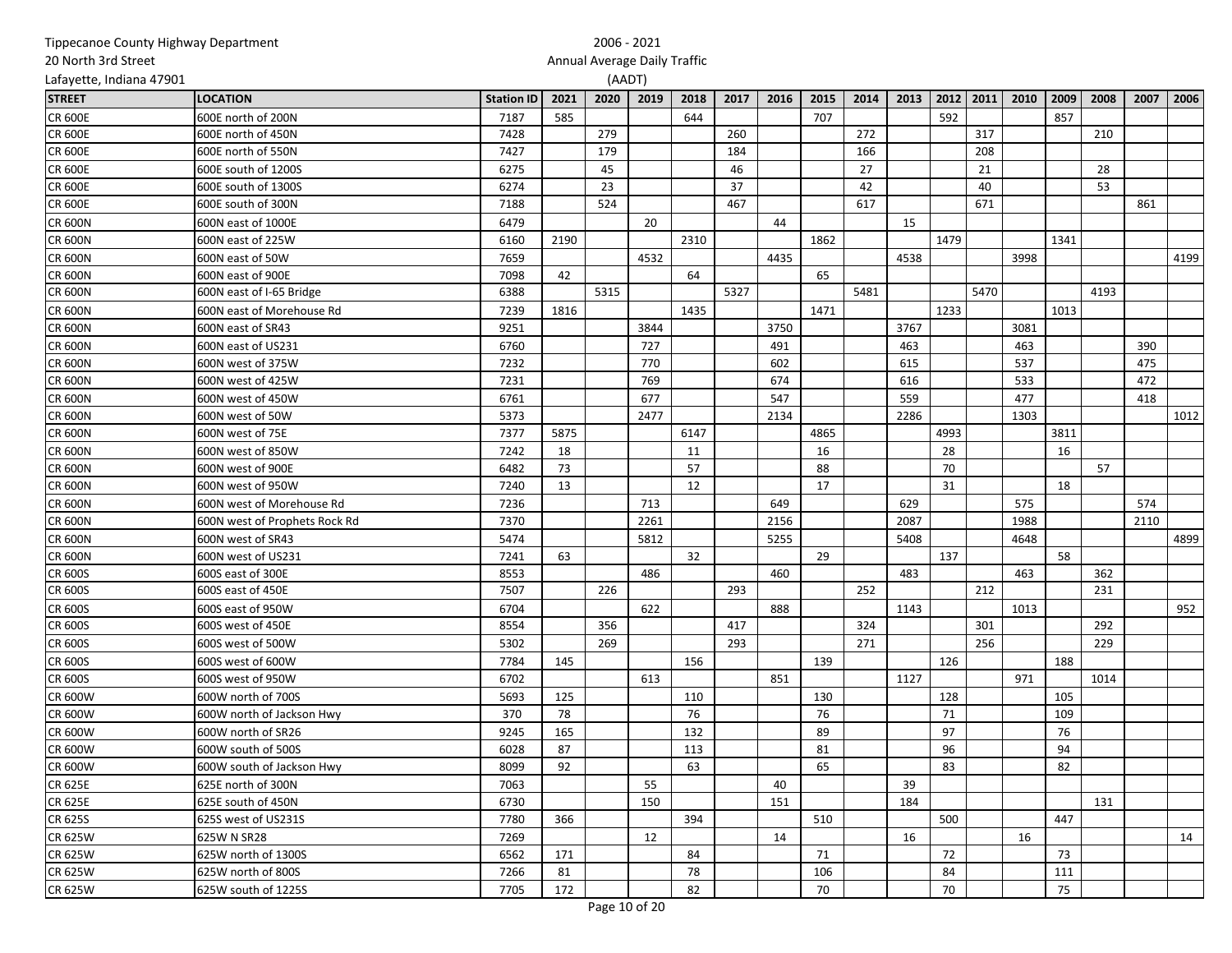| Tippecanoe County Highway Department |                               |                   |      | 2006 - 2021 |                              |      |      |      |      |      |      |      |      |      |      |      |      |      |
|--------------------------------------|-------------------------------|-------------------|------|-------------|------------------------------|------|------|------|------|------|------|------|------|------|------|------|------|------|
| 20 North 3rd Street                  |                               |                   |      |             | Annual Average Daily Traffic |      |      |      |      |      |      |      |      |      |      |      |      |      |
| Lafayette, Indiana 47901             |                               |                   |      | (AADT)      |                              |      |      |      |      |      |      |      |      |      |      |      |      |      |
| <b>STREET</b>                        | <b>LOCATION</b>               | <b>Station ID</b> | 2021 | 2020        | 2019                         | 2018 | 2017 | 2016 | 2015 | 2014 | 2013 | 2012 | 2011 | 2010 | 2009 | 2008 | 2007 | 2006 |
| <b>CR 625W</b>                       | 625W south of SR28            | 7270              | 139  |             |                              | 87   |      |      | 86   |      |      | 76   |      |      | 83   |      |      |      |
| <b>CR 650E</b>                       | 650E north of 200S            | 5896              |      | 330         |                              |      | 398  |      |      | 320  |      |      | 361  |      |      | 312  |      |      |
| <b>CR 650N</b>                       | 650N east of 50W              | 65                | 321  |             |                              | 301  |      |      | 245  |      |      | 257  |      |      | 249  |      |      |      |
| <b>CR 650N</b>                       | 650N west of SR43             | 7874              |      |             | 2154                         |      |      | 1974 |      |      | 1961 |      |      | 1998 |      | 1957 |      |      |
| <b>CR 650S</b>                       | 650S west of SR25             | 4175              |      | 113         |                              |      | 98   |      |      | 90   |      |      | 118  |      |      | 145  |      |      |
| <b>CR 650W</b>                       | 650W north of 350N            | 6441              |      |             | 809                          |      |      | 619  |      |      | 589  |      |      | 648  |      |      | 642  |      |
| <b>CR 650W</b>                       | 650W north of Jackson Hwy     | 6447              |      |             | 1936                         |      |      | 1628 | 1369 |      |      | 1315 |      |      | 1682 |      |      |      |
| <b>CR 650W</b>                       | 650W north of SR26            | 6456              |      |             | 433                          |      |      | 357  |      |      | 311  |      |      | 334  |      |      | 461  |      |
| <b>CR 675E</b>                       | 675E north of 100N            | 5856              |      |             | 148                          |      |      | 149  |      |      | 105  |      |      |      | 88   |      |      |      |
| <b>CR 675E</b>                       | 675E north of 50S             | 5894              |      |             | 114                          |      |      | 90   |      |      | 77   |      |      |      | 185  |      |      |      |
| <b>CR 700E</b>                       | 700E north of 1000S           | 6751              | 1372 |             |                              | 1183 |      |      | 1405 |      |      | 1398 |      |      | 1240 |      |      |      |
| <b>CR 700E</b>                       | 700E north of 1300S           | 6276              |      |             | 1540                         |      |      | 1367 |      |      | 1164 |      |      | 1022 |      |      |      | 920  |
| <b>CR 700E</b>                       | 700E north of SCL Rd          | 6342              |      |             | 1482                         |      |      | 1313 |      |      | 1048 |      |      | 970  |      | 960  |      | 867  |
| <b>CR 700E</b>                       | 700E north of SR28            | 349               |      | 1402        |                              |      | 1347 |      |      | 1207 |      |      | 1225 |      |      |      | 1049 |      |
| <b>CR 700E</b>                       | 700E south of SR28            | 5461              |      |             | 1595                         |      |      | 1451 |      |      | 1171 |      |      | 1052 |      |      | 1115 |      |
| <b>CR 700N</b>                       | 700N east of 775E             | 7118              |      | 309         |                              |      | 410  |      |      | 352  |      |      | 308  |      |      |      | 437  |      |
| <b>CR 700N</b>                       | 700N west of 1000E            | 6489              | 443  |             |                              | 441  |      |      | 381  |      |      | 403  |      |      |      |      | 397  |      |
| <b>CR 700N</b>                       | 700N west of 900E             | 6491              | 289  |             |                              | 317  |      |      | 277  |      |      | 329  |      |      |      |      | 322  |      |
| <b>CR 700N</b>                       | 700N west of ECL RD           | 7099              | 82   |             |                              | 116  |      |      | 102  |      |      | 98   |      |      |      | 115  |      |      |
| <b>CR 700S</b>                       | 700S east of 1000E            | 6138              |      | 117         |                              |      | 49   |      |      | 69   |      |      | 67   |      |      |      | 62   |      |
| <b>CR 700S</b>                       | 700S east of 200E             | 4847              | 225  |             |                              | 163  |      |      | 201  |      |      | 209  |      |      | 189  |      |      |      |
| <b>CR 700S</b>                       | 700S east of 450E             | 6264              |      |             | 235                          |      |      | 252  |      |      | 177  | 203  |      |      | 204  |      |      |      |
| <b>CR 700S</b>                       | 700S east of 550W             | $\overline{7}$    | 28   |             |                              | 29   |      |      | 35   |      |      | 26   |      |      | 44   |      |      |      |
| <b>CR 700S</b>                       | 700S east of 700W             | 5145              |      | 81          |                              |      | 89   |      |      | 115  |      |      | 105  |      |      | 77   |      |      |
| <b>CR 700S</b>                       | 700S east of 775E             | 6172              |      | 363         |                              |      | 317  |      |      | 303  |      |      | 293  |      |      |      | 392  |      |
| <b>CR 700S</b>                       | 700S east of 900E             | 6691              |      | 154         |                              |      | 88   |      |      | 102  |      |      | 74   |      |      |      | 118  |      |
| <b>CR 700S</b>                       | 700S east of 940W             | 5871              |      | 77          |                              |      | 61   |      |      | 67   |      |      | 91   |      |      | 78   |      |      |
| <b>CR 700S</b>                       | 700S east of US52             | 7509              | 706  |             |                              | 548  |      |      | 657  |      |      | 614  |      |      | 442  |      |      |      |
| <b>CR 700S</b>                       | 700S west of 100E             | 5795              | 182  |             |                              | 156  |      |      | 111  |      |      | 92   |      |      | 136  |      |      |      |
| <b>CR 700S</b>                       | 700S west of 450E             | 5311              |      |             | 318                          |      |      | 316  |      |      | 315  |      |      | 299  |      |      | 287  |      |
| <b>CR 700S</b>                       | 700S west of 525E             | 5309              |      |             | 229                          |      |      | 228  |      |      | 187  |      |      | 234  |      |      | 215  |      |
| <b>CR 700S</b>                       | 700S west of 700W             | 6701              | 22   |             |                              | 33   |      |      | 38   |      |      | 39   |      |      | 38   |      |      |      |
| <b>CR 700S</b>                       | 700S west of SR25             | 7782              |      | 162         |                              |      | 164  |      |      | 146  |      |      | 176  |      |      | 187  |      |      |
| <b>CR 700S</b>                       | 700S west of US52             | 6173              | 196  |             |                              | 203  |      |      | 209  |      |      | 152  |      |      | 158  |      |      |      |
| <b>CR 700W</b>                       | 700W north of 200S            | 344               |      |             | 1136                         |      |      | 1207 |      |      | 1384 |      |      | 1377 |      |      |      | 1481 |
| <b>CR 700W</b>                       | 700W north of 600S            | 5865              | 460  |             |                              | 486  |      |      | 448  |      |      | 538  |      |      | 468  |      |      |      |
| <b>CR 700W</b>                       | 700W north of 650S            | 7708              | 357  |             |                              | 427  |      |      | 333  |      |      | 438  |      |      | 346  |      |      |      |
| <b>CR 700W</b>                       | 700W north of 700S            | 7828              | 346  |             |                              | 425  |      |      | 330  |      |      | 427  |      |      | 338  |      |      |      |
| <b>CR 700W</b>                       | 700W north of 800S            | 7827              | 335  |             |                              | 381  |      |      | 298  |      |      | 396  |      |      | 299  |      |      |      |
| <b>CR 700W</b>                       | 700W north of SR25            | 7717              |      |             | 715                          |      |      | 729  |      |      | 755  |      |      | 758  |      |      |      | 844  |
| <b>CR 700W</b>                       | 700W south of 200S            | 5867              |      |             | 927                          |      |      | 958  |      |      | 1144 |      |      | 958  |      | 990  |      |      |
| <b>CR 700W</b>                       | 700W south of 300S            | 146               |      |             | 693                          |      |      | 763  |      |      | 905  |      |      | 763  |      |      |      | 793  |
| <b>CR 700W</b>                       | 700W south of 400S            | 45                |      |             | 704                          |      |      | 739  |      |      | 829  |      |      | 739  |      |      |      | 777  |
| <b>CR 700W</b>                       | 700W south of 75S (north leg) | 368               |      |             | 1158                         |      |      | 1259 |      |      | 1432 |      |      | 1259 |      |      |      |      |
| <b>CR 700W</b>                       | 700W south of 75S (south leg) | 369               | 1068 |             |                              | 1065 |      |      | 1403 |      |      | 1505 |      |      |      | 1184 |      |      |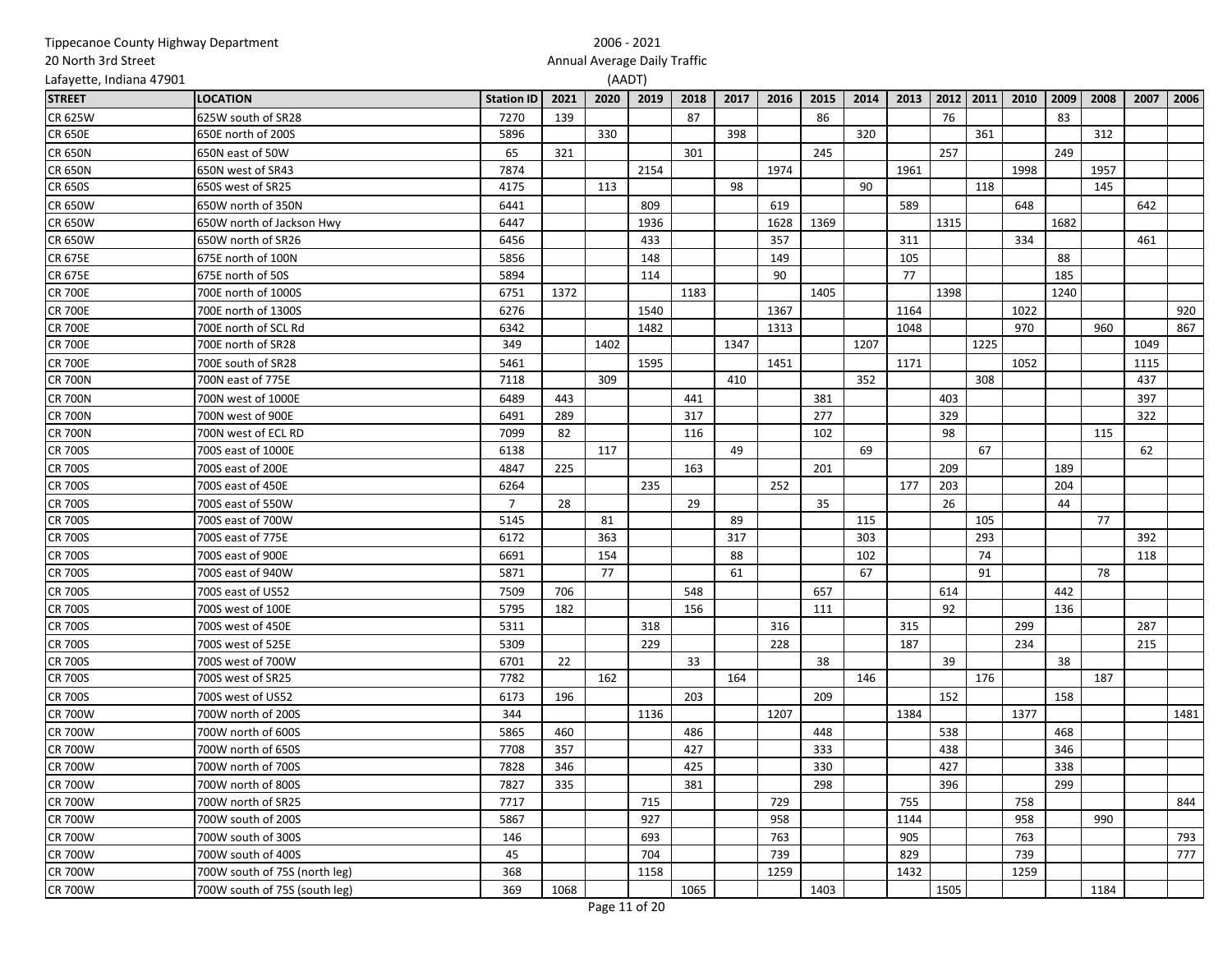| Tippecanoe County Highway Department |                           |                   |      | 2006 - 2021 |                              |      |      |      |      |      |      |      |      |      |      |      |      |      |
|--------------------------------------|---------------------------|-------------------|------|-------------|------------------------------|------|------|------|------|------|------|------|------|------|------|------|------|------|
| 20 North 3rd Street                  |                           |                   |      |             | Annual Average Daily Traffic |      |      |      |      |      |      |      |      |      |      |      |      |      |
| Lafayette, Indiana 47901             |                           |                   |      |             | (AADT)                       |      |      |      |      |      |      |      |      |      |      |      |      |      |
| <b>STREET</b>                        | <b>LOCATION</b>           | <b>Station ID</b> | 2021 | 2020        | 2019                         | 2018 | 2017 | 2016 | 2015 | 2014 | 2013 | 2012 | 2011 | 2010 | 2009 | 2008 | 2007 | 2006 |
| <b>CR 700W</b>                       | 700W south of 800S        | 7267              | 214  |             |                              | 283  |      |      | 322  |      |      | 214  |      |      | 159  |      |      | 209  |
| <b>CR 700W</b>                       | 700W south of Division Rd | 5980              |      |             | 1183                         |      |      | 1247 |      |      | 1335 |      |      | 1247 |      | 1075 |      |      |
| <b>CR 700W</b>                       | 700W south of SR25        | 6868              |      |             | 788                          |      |      | 791  |      |      | 792  |      |      | 791  |      |      | 1000 |      |
| <b>CR 725E</b>                       | 725E south of 300N        | 4022              |      | 1016        |                              |      | 1184 |      |      | 1165 |      |      | 879  |      |      | 983  |      |      |
| <b>CR 725N</b>                       | 725N east of 75E          | 7010              |      |             | 907                          |      |      | 549  |      |      | 454  |      |      | 540  |      | 524  |      |      |
| <b>CR 725N</b>                       | 725N west of 75E          | 9261              |      |             | 1149                         |      |      | 1103 |      |      | 917  |      |      | 900  |      |      |      |      |
| <b>CR 725N</b>                       | 725N west of SR43         | 7040              |      |             | 753                          |      |      | 709  |      |      | 663  |      |      | 688  |      | 710  |      |      |
| <b>CR 725W</b>                       | 725W north of Division Rd | 7591              |      | 314         |                              |      | 239  |      |      | 248  |      |      | 237  |      |      | 240  |      |      |
| <b>CR 750E</b>                       | 750E north of 200S        | 5898              |      | 372         |                              |      | 325  |      |      | 295  |      |      | 307  |      |      |      | 259  |      |
| <b>CR 750E</b>                       | 750E north of 300N        | 7001              |      | 834         |                              |      | 744  |      |      | 985  |      |      | 1114 |      |      |      |      |      |
| <b>CR 750E</b>                       | 750E north of 400N        | 7002              |      | 744         |                              |      | 802  |      |      | 855  |      |      | 1166 |      |      |      |      |      |
| <b>CR 750E</b>                       | 750E south of SR26        | 9265              |      |             | 291                          |      |      | 339  |      |      | 288  |      |      | 249  |      |      |      |      |
| <b>CR 750E</b>                       | South of CR 550N          | 4210              | 576  |             |                              | 634  |      |      | 693  |      |      | 760  |      |      | 679  |      |      |      |
| <b>CR 750N</b>                       | 750N east of 100W         | 7221              |      |             | 724                          |      |      | 716  |      |      | 784  |      |      | 792  |      | 842  |      |      |
| <b>CR 750N</b>                       | 750N east of 250W         | 5547              | 148  |             |                              | 118  |      |      | 127  |      |      | 155  |      |      | 154  |      |      |      |
| <b>CR 750N</b>                       | 750N east of 300W         | 6400              | 101  |             |                              | 88   |      |      | 113  |      |      | 110  |      |      | 96   |      |      |      |
| <b>CR 750N</b>                       | 750N east of US231        | 7218              |      | 36          |                              |      | 55   |      |      | 39   |      |      | 46   |      |      | 67   |      |      |
| <b>CR 750N</b>                       | 750N west of 100W         | 6399              | 413  |             |                              | 349  |      |      | 319  |      |      | 306  |      |      | 331  |      |      |      |
| <b>CR 750N</b>                       | 750N west of 300W         | 7220              |      | 54          |                              |      | 78   |      |      | 82   |      |      | 109  |      |      | 100  |      |      |
| <b>CR 750N</b>                       | 750N west of 350W         | 7217              | 44   |             |                              | 59   |      |      | 46   |      |      | 66   |      |      | 69   |      |      |      |
| <b>CR 750N</b>                       | 750N west of 400W         | 7216              |      | 32          |                              |      | 41   |      |      | 30   |      |      | 46   |      |      | 55   |      |      |
| <b>CR 750N</b>                       | 750N west of 450W         | 7219              |      | 21          |                              |      | 27   |      |      | 31   |      |      | 31   |      |      | 50   |      |      |
| <b>CR 750N</b>                       | 750N west of 750W         | 7215              |      | 39          |                              |      | 47   |      |      | 43   |      |      | 50   |      |      | 50   |      |      |
| <b>CR 750N</b>                       | 750N west of 900W         | 6345              |      | 30          |                              |      | 37   |      |      | 42   |      |      | 29   |      |      | 41   |      |      |
| <b>CR 750N</b>                       | 750N west of US231        | 6393              |      | 60          |                              |      | 75   |      |      | 63   |      |      | 67   |      |      | 79   |      |      |
| <b>CR 750S</b>                       | 750S west of 200E         | 4844              | 84   |             |                              | 67   |      |      | 71   |      |      | 63   |      |      | 49   |      |      |      |
| <b>CR 750W</b>                       | 750W north of 750N        | 6348              | 54   |             |                              | 32   |      |      | 27   |      |      | 44   |      |      | 39   |      |      |      |
| <b>CR 750W</b>                       | 750W north of 900N        | 6349              | 32   |             |                              | 41   |      |      | 32   |      |      | 42   |      |      | 32   |      |      |      |
| <b>CR 750W</b>                       | 750W north of SR26        | 8286              |      |             | 47                           |      |      | 47   |      |      | 30   |      |      | 39   |      |      |      |      |
| <b>CR 750W</b>                       | 750W south of SR26        | 6773              |      | 481         |                              |      | 482  |      |      | 400  |      |      | 480  |      |      | 408  |      |      |
| <b>CR 75E</b>                        | 75E north of 500N         | 4928              | 1123 |             |                              | 989  |      |      | 900  |      | 867  |      |      |      | 755  |      |      |      |
| <b>CR 75E</b>                        | 75E north of 600N         | 7374              | 956  |             |                              | 420  |      |      | 316  |      |      | 379  |      |      | 298  |      |      |      |
| <b>CR 75E</b>                        | 75E north of 900N         | 1264              |      |             | 50                           |      |      | 52   |      |      | 61   |      |      | 58   |      |      |      |      |
| <b>CR 75E</b>                        | 75E south of 500N         | 10515             | 1526 |             |                              |      |      |      |      |      |      |      |      |      |      |      |      |      |
| <b>CR 75E</b>                        | 75E south of 600N         | 10514             | 926  |             |                              |      |      |      |      |      |      |      |      |      |      |      |      |      |
| <b>CR 75E</b>                        | 75E south of 725N         | 7054              |      |             | 323                          |      |      | 346  |      |      | 326  |      |      | 338  |      | 343  |      |      |
| <b>CR 75E</b>                        | 75E south of 800N         | 6231              |      | 440         |                              |      | 490  |      |      | 394  |      |      | 444  |      |      | 492  |      |      |
| <b>CR 75E</b>                        | 75E south of 900N         | 6234              | 328  |             |                              | 241  |      |      | 229  |      |      | 230  |      |      | 288  |      |      |      |
| <b>CR 75N</b>                        | 75N west of 575W          | 6575              | 45   |             |                              | 57   |      |      | 64   |      |      | 46   |      |      | 110  |      |      |      |
| <b>CR 75S</b>                        | 75S west of 700W          | 8480              |      | 48          |                              |      | 46   |      |      | 47   |      |      | 58   |      |      | 40   |      |      |
| <b>CR 75S</b>                        | 75S west of 925W          | $\mathbf{1}$      |      | 233         |                              |      | 183  |      |      | 157  |      |      | 168  |      |      | 150  |      |      |
| <b>CR 75S</b>                        | 75S west of 950W          | 9269              |      | 105         |                              |      | 121  |      |      | 115  |      |      | 109  |      |      |      |      |      |
| <b>CR 775E</b>                       | 775E north of 100N        | 10159             | 994  |             |                              | 1219 |      |      | 998  |      |      |      | 943  |      |      | 1101 |      |      |
| <b>CR 775E</b>                       | 775E north of 600N        | 4211              | 458  |             |                              | 513  |      |      | 547  |      |      | 682  |      |      | 592  |      |      |      |
| <b>CR 775E</b>                       | 775E north of 660N        | 7119              |      | 452         |                              |      | 560  |      |      | 478  |      |      | 546  |      |      |      |      | 508  |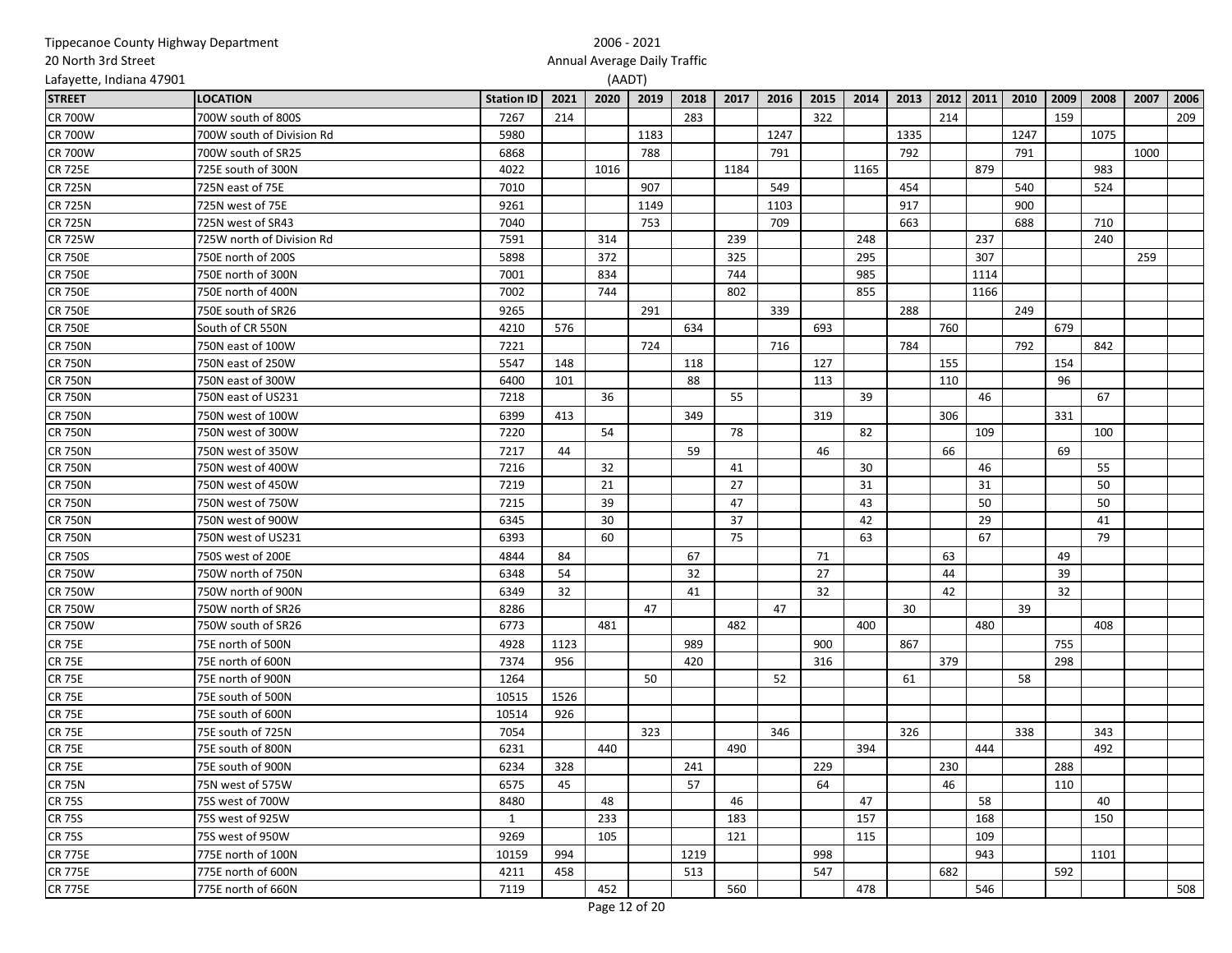| Tippecanoe County Highway Department |                                      |                   |      | 2006 - 2021                  |      |      |      |      |      |      |      |      |      |      |      |      |      |      |
|--------------------------------------|--------------------------------------|-------------------|------|------------------------------|------|------|------|------|------|------|------|------|------|------|------|------|------|------|
| 20 North 3rd Street                  |                                      |                   |      | Annual Average Daily Traffic |      |      |      |      |      |      |      |      |      |      |      |      |      |      |
| Lafayette, Indiana 47901             |                                      |                   |      | (AADT)                       |      |      |      |      |      |      |      |      |      |      |      |      |      |      |
| <b>STREET</b>                        | <b>LOCATION</b>                      | <b>Station ID</b> | 2021 | 2020                         | 2019 | 2018 | 2017 | 2016 | 2015 | 2014 | 2013 | 2012 | 2011 | 2010 | 2009 | 2008 | 2007 | 2006 |
| <b>CR 775E</b>                       | 775E north of 700N                   | 6733              |      | 716                          |      |      | 776  |      |      | 643  |      |      | 705  |      |      |      |      |      |
| <b>CR 775E</b>                       | 775E north of 700S                   | 7514              |      |                              | 274  |      |      | 231  |      |      | 269  |      |      | 294  |      |      |      | 172  |
| <b>CR 775E</b>                       | 775E south of 700S                   | 7515              |      |                              | 342  |      |      | 261  |      |      | 280  |      |      | 290  |      |      |      | 198  |
| <b>CR 775E</b>                       | 775E south of CR 100N                | 4021              | 866  |                              |      | 668  |      |      | 877  |      |      |      | 853  |      |      | 764  |      |      |
| <b>CR 775E</b>                       | 775E south of SR26                   | 7197              |      | 382                          |      |      | 337  |      |      | 343  |      |      | 358  |      |      | 644  |      |      |
| <b>CR 775W</b>                       | 775W south of 350N                   | 7382              |      |                              | 105  |      |      | 121  |      |      | 125  |      |      | 111  |      |      |      |      |
| <b>CR 800E</b>                       | 800E north of 150S                   | 7306              |      |                              | 349  |      |      | 266  |      |      | 258  |      |      | 269  |      |      |      | 273  |
| <b>CR 800E</b>                       | 800E north of 200S                   | 6099              |      |                              | 395  |      |      | 259  |      |      | 267  |      |      | 302  |      |      |      | 358  |
| <b>CR 800E</b>                       | 800E north of 300N                   | 7000              |      |                              | 95   |      |      | 121  |      |      | 176  |      |      |      |      |      |      |      |
| <b>CR 800E</b>                       | 800E north of 400N                   | 6847              |      |                              | 35   |      |      | 26   |      |      | 69   |      |      |      |      |      |      |      |
| <b>CR 800E</b>                       | 800E north of Newcastle Rd           | 7581              |      |                              | 126  |      |      | 125  |      |      | 127  |      |      | 135  |      | 99   |      |      |
| <b>CR 800E</b>                       | 800E north of SR38                   | 8677              |      | 280                          |      |      | 188  |      |      | 136  |      |      | 115  |      |      |      |      | 80   |
| <b>CR 800E</b>                       | 800E south of 200S                   | 7906              |      | 285                          |      |      | 242  |      |      | 174  |      |      | 157  |      |      | 152  |      |      |
| <b>CR 800E</b>                       | 800E south of Wyandotte Rd           | 7580              |      |                              | 180  |      |      | 198  |      |      | 169  |      |      | 145  |      | 118  |      |      |
| <b>CR 800N</b>                       | 800N east of 275E                    | 7046              |      | 290                          |      |      | 271  |      |      | 208  |      |      | 207  |      |      | 256  |      |      |
| <b>CR 800N</b>                       | 800N east of 900E                    | 6853              | 130  |                              |      | 187  |      |      | 183  |      |      | 255  |      |      |      |      |      |      |
| <b>CR 800N</b>                       | 800N east of SR25                    | 6653              |      | 378                          |      |      | 371  |      |      | 334  |      |      | 972  |      |      | 496  | 511  |      |
| <b>CR 800N</b>                       | 800N west of 1000E                   | 5389              |      | 122                          |      |      | 120  |      |      | 97   |      |      |      |      |      |      |      |      |
| <b>CR 800N</b>                       | 800N west of 275E                    | 7051              | 338  |                              |      | 288  | 359  |      |      | 294  |      |      | 319  |      |      | 288  |      |      |
| <b>CR 800N</b>                       | 800N west of 75E                     | 6317              | 231  |                              |      | 212  |      |      | 201  |      |      | 184  |      |      | 206  |      |      |      |
| <b>CR 800N</b>                       | 800N west of SR43                    | 7052              |      | 511                          |      |      | 548  |      |      | 498  |      |      | 491  |      |      | 492  |      |      |
| <b>CR 800S</b>                       | 800S between Sockewll Rd(s)          | 6262              |      |                              | 2710 | 2374 |      |      | 1913 |      |      | 1747 |      |      | 1506 |      |      | 1736 |
| <b>CR 800S</b>                       | 800S east of 100E                    | 7180              | 2994 |                              |      | 3848 |      |      | 2370 |      |      | 1845 |      |      | 1720 |      |      |      |
| <b>CR 800S</b>                       | 800S east of 125E                    | 7181              | 2953 |                              |      | 3672 |      |      | 2407 |      |      | 1814 |      |      | 1728 |      |      |      |
| <b>CR 800S</b>                       | 800S east of 150W                    | 6411              | 2359 |                              |      | 2429 |      |      | 2555 |      |      | 960  |      |      | 1488 |      | 1372 |      |
| <b>CR 800S</b>                       | 800S east of 200E                    | 6524              | 2634 |                              |      | 3399 |      |      | 1833 |      |      | 1657 |      |      | 1586 |      |      |      |
| <b>CR 800S</b>                       | 800S east of 200W                    | 6910              | 2718 |                              |      | 2860 |      |      | 2246 |      |      | 916  |      |      | 1763 |      | 1648 |      |
| <b>CR 800S</b>                       | 800S east of 250E                    | 7182              | 2641 |                              |      | 3690 |      |      | 1762 |      |      | 1634 | 1727 |      | 1589 |      |      |      |
| <b>CR 800S</b>                       | 800S east of 350E                    | 6525              | 2481 |                              |      | 3164 |      |      | 1562 |      |      | 1425 | 1575 |      | 1387 |      |      |      |
| <b>CR 800S</b>                       | 800S east of 375W                    | 161               | 2146 |                              |      | 1795 |      |      | 1332 |      |      | 843  |      |      | 1042 |      | 1036 |      |
| <b>CR 800S</b>                       | 800S east of 400W                    | 6507              | 2151 |                              |      | 2052 |      |      | 1548 |      |      | 1146 |      |      | 1317 |      | 1318 |      |
| <b>CR 800S</b>                       | 800S east of 450E                    | 4337              | 1170 |                              |      | 1796 |      |      | 781  |      |      | 678  | 782  |      | 680  |      |      |      |
| <b>CR 800S</b>                       | 800S east of 525E                    | 5322              | 1152 |                              |      | 1794 |      |      | 790  |      |      | 700  |      |      | 647  |      |      |      |
| <b>CR 800S</b>                       | 800S east of 550W                    | 157               | 1574 |                              |      | 1991 |      |      | 1991 |      |      | 780  |      |      | 833  |      |      |      |
| <b>CR 800S</b>                       | 800S east of 625W                    | 6600              | 1462 |                              |      | 1499 |      |      | 1890 |      |      | 866  |      |      | 783  |      |      |      |
| <b>CR 800S</b>                       | 800S east of 700W                    | 5832              | 1404 |                              |      | 1375 |      |      | 1805 |      |      | 832  |      |      | 737  |      |      |      |
| <b>CR 800S</b>                       | 800S east of 900E                    | 6076              |      | 80                           |      |      |      | 60   |      |      | 60   |      |      | 46   |      |      |      |      |
| <b>CR 800S</b>                       | 800S east of US52                    | 6197              | 577  |                              |      | 362  |      |      | 221  |      |      | 273  |      |      | 210  |      |      |      |
| <b>CR 800S</b>                       | 800S east of WCL                     | 6583              |      | 270                          |      |      | 210  |      |      | 209  |      |      | 199  |      |      | 199  |      | 221  |
| <b>CR 800S</b>                       | 800S west of 100E                    | 6738              | 3173 |                              |      | 4155 |      |      | 2677 |      |      | 2212 |      |      | 2032 |      | 2756 |      |
| <b>CR 800S</b>                       | 800S west of 400W                    | 6407              | 1649 |                              |      | 1590 |      |      | 1949 |      |      | 819  |      |      | 912  |      |      |      |
| <b>CR 800S</b>                       | 800S west of 700W                    | 5308              | 1134 |                              |      | 1122 |      |      | 1615 |      |      | 639  |      |      | 563  |      |      |      |
| <b>CR 800S</b>                       | 800S west of Stockwell Rd (west leg) | 5315              | 1142 |                              |      | 1745 |      |      | 787  |      |      | 695  |      |      | 647  |      |      |      |
| <b>CR 800S</b>                       | 800S west of US231                   | 6523              | 2524 |                              |      | 2566 |      |      | 2108 |      |      | 1078 |      |      | 1648 |      | 1527 |      |
| <b>CR 800S</b>                       | 800S west of US52                    | 6263              |      |                              | 1295 | 1586 |      |      | 544  |      |      | 623  |      |      | 551  |      |      |      |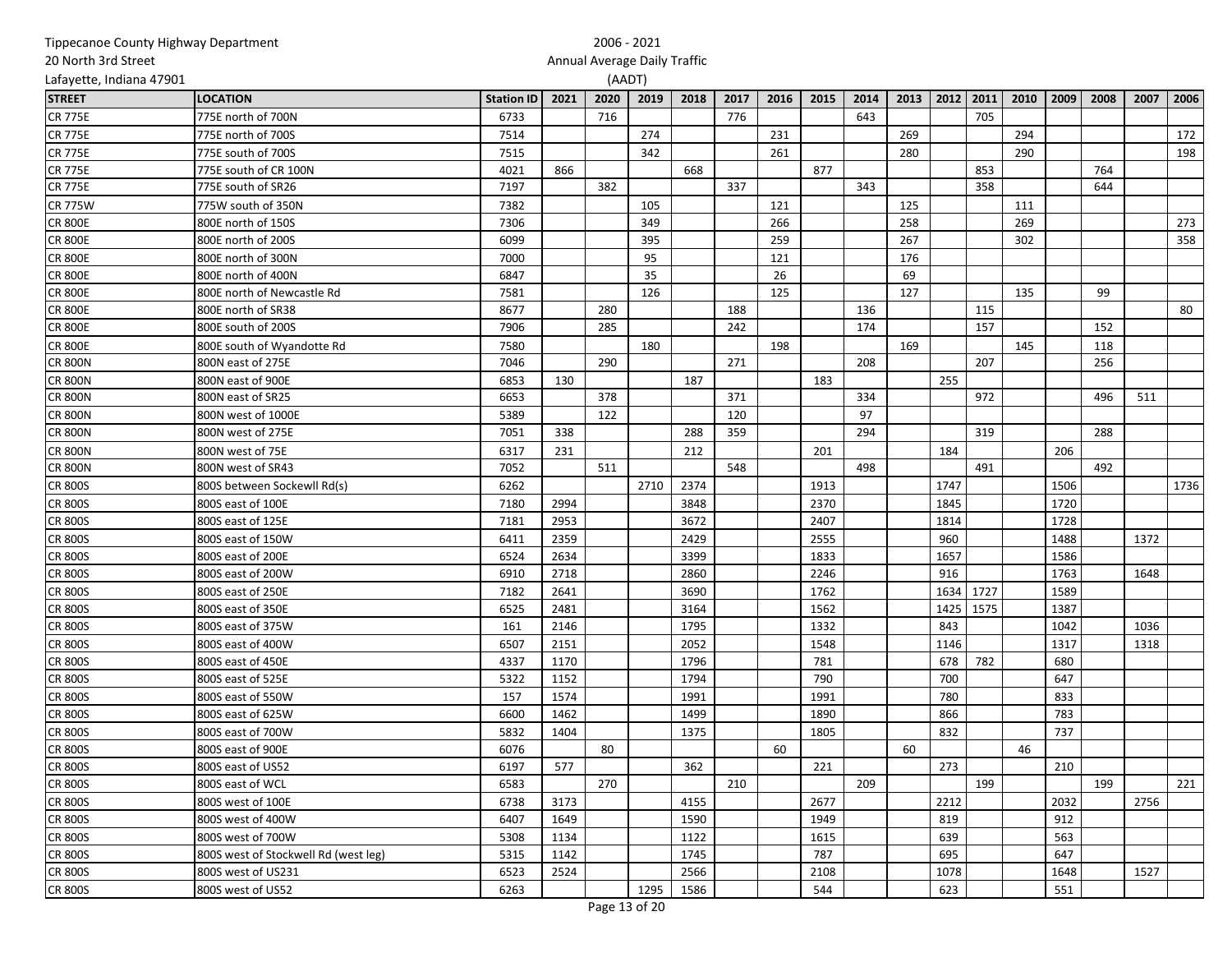|                          | Tippecanoe County Highway Department |                   |      | 2006 - 2021                  |      |      |      |      |      |      |                |      |      |      |      |      |      |      |
|--------------------------|--------------------------------------|-------------------|------|------------------------------|------|------|------|------|------|------|----------------|------|------|------|------|------|------|------|
| 20 North 3rd Street      |                                      |                   |      | Annual Average Daily Traffic |      |      |      |      |      |      |                |      |      |      |      |      |      |      |
| Lafayette, Indiana 47901 |                                      |                   |      | (AADT)                       |      |      |      |      |      |      |                |      |      |      |      |      |      |      |
| <b>STREET</b>            | <b>LOCATION</b>                      | <b>Station ID</b> | 2021 | 2020                         | 2019 | 2018 | 2017 | 2016 | 2015 | 2014 | 2013           | 2012 | 2011 | 2010 | 2009 | 2008 | 2007 | 2006 |
| <b>CR 800W</b>           | 800W north of 350N                   | 8019              |      |                              | 128  |      |      | 114  |      |      | 109            |      |      | 89   |      |      |      |      |
| <b>CR 800W</b>           | 800W south of 1300S                  | 4121              |      |                              | 23   |      |      | 25   |      |      | 26             |      |      | 16   |      |      |      | 16   |
| <b>CR 800W</b>           | 800W south of US52                   | 6816              |      |                              | 258  |      |      | 263  |      |      | 225            |      |      | 246  |      |      |      |      |
| <b>CR 825W</b>           | 825W north of SR26                   | 6775              |      |                              | 19   |      |      | 14   |      |      | $\overline{7}$ |      |      | 12   |      |      |      |      |
| <b>CR 825W</b>           | 825W south of 1100S                  | 4122              |      | 9                            |      |      | 6    |      |      | 16   |                |      | 18   |      |      | 19   |      |      |
| <b>CR 850E</b>           | 850E north of 1175S                  | 7545              | 144  |                              |      | 156  |      |      | 162  |      |                | 142  |      |      | 180  |      |      |      |
| <b>CR 850E</b>           | 850E north of SR26                   | 7134              |      | 138                          |      |      | 99   |      |      | 121  |                |      | 128  |      |      | 83   |      |      |
| <b>CR 850E</b>           | 850E south of 1175S                  | 5462              |      | 44                           |      |      | 52   |      |      | 55   |                |      | 62   |      |      |      | 74   |      |
| <b>CR 850E</b>           | 850E south of 1300S                  | 6272              |      | 12                           |      |      | 29   |      |      | 26   |                |      | 17   |      |      | 18   |      |      |
| <b>CR 850N</b>           | 850N east of 250W                    | 5859              |      | 128                          |      |      | 136  |      |      | 98   |                |      | 64   |      |      | 109  |      |      |
| <b>CR 850N</b>           | 850N east of 300W                    | 7200              |      | 124                          |      |      | 132  |      |      | 98   |                |      | 68   |      |      |      | 96   |      |
| <b>CR 850N</b>           | 850N west of 100W                    | 5860              |      | 152                          |      |      | 155  |      |      | 130  |                |      | 117  |      |      |      | 113  |      |
| <b>CR 850N</b>           | 850N west of 300W                    | 7201              |      | 124                          |      |      | 46   |      |      | 47   |                |      | 55   |      |      | 78   |      |      |
| <b>CR 850N</b>           | 850N west of 350W                    | 5903              |      | 34                           |      |      | 35   |      |      | 37   |                |      | 49   |      |      | 76   |      |      |
| <b>CR 850N</b>           | 850N west of 450W                    | 7203              |      | 13                           |      |      | 19   |      |      | 33   |                |      | 22   |      |      | 44   |      |      |
| <b>CR 850N</b>           | 850N west of 550W                    | 5902              |      | 15                           |      |      | 22   |      |      | 18   |                |      | 34   |      |      | 42   |      |      |
| <b>CR 850W</b>           | 850W north of 500N                   | 7225              |      | 44                           |      |      | 33   |      |      | 58   |                |      | 70   |      |      | 47   |      |      |
| <b>CR 850W</b>           | 850W north of 600N                   | 7227              | 38   |                              |      | 13   |      |      | 23   |      |                | 38   |      |      | 23   |      |      |      |
| <b>CR 850W</b>           | 850W north of US52                   | 7299              |      |                              | 120  |      |      | 92   |      |      | 71             |      |      | 75   |      |      |      |      |
| <b>CR 875W</b>           | 875W south of Division Rd            | 8284              |      | 370                          |      |      | 339  |      |      | 262  |                |      | 280  |      |      |      | 301  |      |
| <b>CR 900E</b>           | 900E connector to New SR25           | 10509             |      | 2017                         |      |      | 1981 |      |      |      |                |      |      |      |      |      |      |      |
| <b>CR 900E</b>           | 900E north of 150S                   | 2564              |      | 3333                         |      |      | 3378 |      |      | 2372 |                |      | 2420 |      |      | 1900 |      | 1197 |
| <b>CR 900E</b>           | 900E north of 200N                   | 6790              | 3179 |                              |      | 2407 |      |      | 3036 |      |                | 2200 |      |      | 2191 |      |      |      |
| <b>CR 900E</b>           | 900E north of 200S                   | 5168              |      | 3320                         |      |      | 3373 |      |      | 2231 |                |      | 2419 |      |      | 1911 |      |      |
| <b>CR 900E</b>           | 900E north of 250N                   | 6793              |      | 2980                         |      |      | 3711 |      |      | 2286 |                |      | 2112 |      |      | 1973 |      |      |
| <b>CR 900E</b>           | 900E north of 300N                   | 6844              |      | 2695                         |      |      | 2934 |      |      | 2069 |                |      | 1953 |      |      | 1514 |      |      |
| <b>CR 900E</b>           | 900E north of 500N                   | 6851              |      | 2083                         |      |      | 2703 |      |      | 1207 |                |      | 944  |      |      | 814  |      | 902  |
| <b>CR 900E</b>           | 900E north of 500S                   | 6664              |      | 1732                         |      |      | 1225 |      |      | 1117 |                |      | 1104 |      |      | 1048 |      |      |
| <b>CR 900E</b>           | 900E north of 600N                   | 6487              |      | 649                          |      |      | 530  |      |      | 431  |                |      |      |      |      | 768  |      | 860  |
| <b>CR 900E</b>           | 900E north of 700N                   | 6490              |      | 500                          |      |      | 346  |      |      | 301  |                |      |      |      |      | 499  |      |      |
| <b>CR 900E</b>           | 900E north of Newcastle (E Leg)      | 7563              |      | 1455                         |      |      | 973  |      |      | 898  |                |      | 882  |      |      | 760  |      |      |
| <b>CR 900E</b>           | 900E north of Newcastle (W Leg)      | 7568              |      | 1368                         |      |      | 1010 |      |      | 898  |                |      | 926  |      |      | 856  |      | 776  |
| <b>CR 900E</b>           | 900E north of SR26                   | 7309              |      | 2944                         |      |      | 3595 |      |      | 2459 |                |      | 2270 |      |      | 1890 |      |      |
| <b>CR 900E</b>           | 900E north of SR38                   | 7320              |      | 1749                         |      |      | 1865 |      |      | 1240 |                |      | 1178 |      |      | 936  |      |      |
| <b>CR 900E</b>           | 900E south of 100N                   | 7310              |      | 2831                         |      |      | 3460 |      |      | 2132 |                |      | 2079 |      |      | 1750 |      |      |
| <b>CR 900E</b>           | 900E south of 200N                   | 7308              |      | 2978                         |      |      | 3663 |      |      | 2269 |                |      | 2138 |      |      | 1869 |      |      |
| <b>CR 900E</b>           | 900E south of 200S                   | 2563              |      | 2753                         |      |      | 2932 |      |      | 1847 |                |      | 2099 |      |      | 1641 |      |      |
| <b>CR 900E</b>           | 900E south of 375S                   | 6150              |      | 1855                         |      |      | 1354 |      |      | 1120 |                |      | 1229 |      |      | 1190 |      |      |
| <b>CR 900E</b>           | 900E south of 400N                   | 7005              |      | 2465                         |      |      | 2945 |      |      | 1719 |                |      | 1785 |      |      | 1638 |      |      |
| <b>CR 900E</b>           | 900E south of 500N                   | 5853              |      | 2259                         |      |      | 3053 |      |      | 1771 |                |      | 1782 |      |      | 1544 |      |      |
| <b>CR 900E</b>           | 900E south of 500S                   | 6665              |      | 1715                         |      |      | 1227 |      |      | 1039 |                |      | 1092 |      |      | 1002 |      |      |
| <b>CR 900E</b>           | 900E south of 50S                    | 5166              |      | 3191                         |      |      | 3355 |      |      | 2364 |                |      | 2410 |      |      | 1982 |      |      |
| <b>CR 900E</b>           | 900E south of 700N                   | 6488              |      | 568                          |      |      | 530  |      |      | 413  |                |      | 921  |      |      | 758  |      | 777  |
| <b>CR 900E</b>           | 900E south of 800N                   | 7103              |      | 369                          |      |      | 366  |      |      | 286  |                |      | 1021 |      |      |      | 510  |      |
| <b>CR 900E</b>           | 900E south of 800S                   | 7565              |      | 802                          |      |      | 681  |      |      | 572  |                |      | 587  |      |      | 421  |      |      |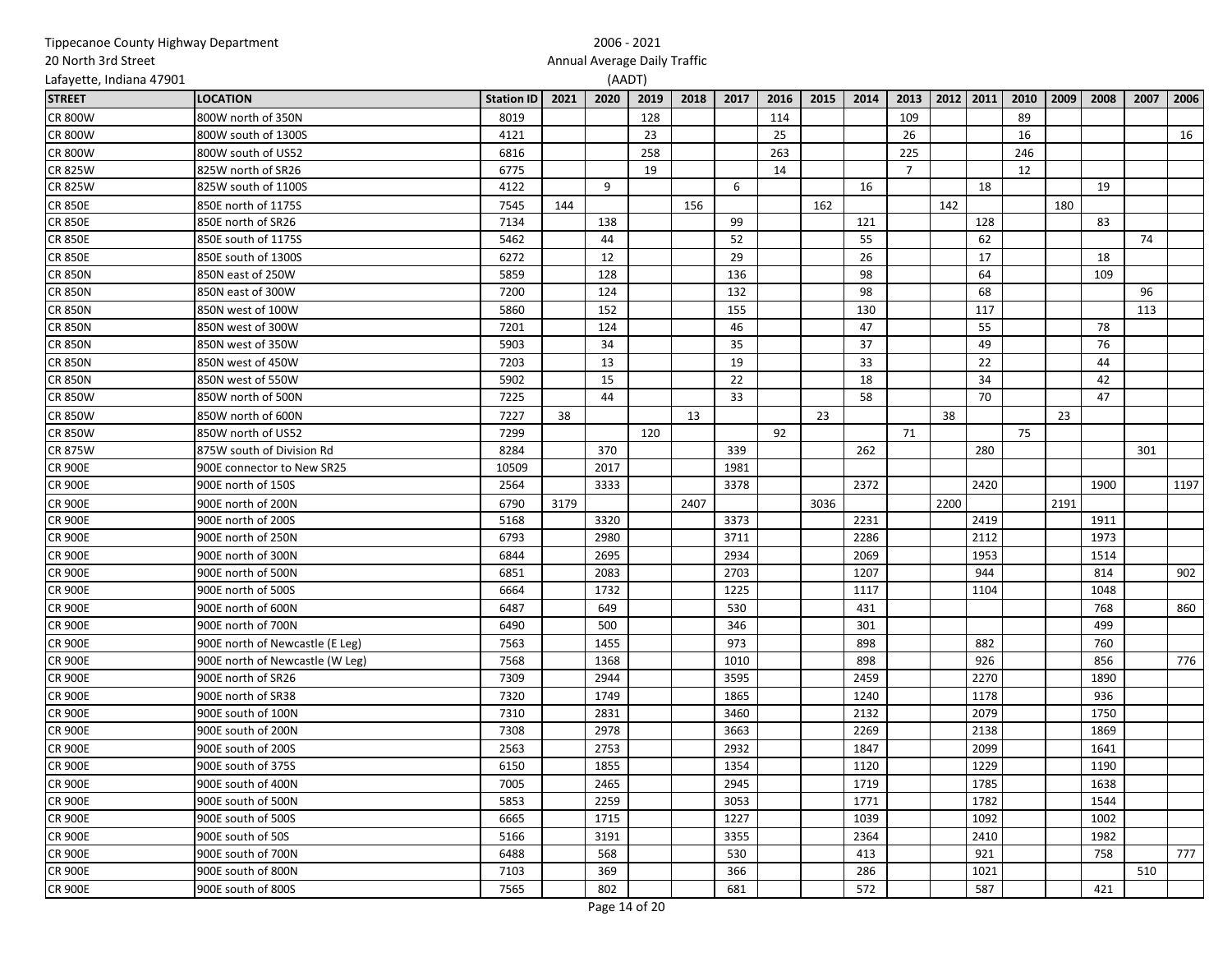|                          | Tippecanoe County Highway Department |                   |      | 2006 - 2021                  |        |      |      |      |      |      |      |      |      |      |      |      |      |      |
|--------------------------|--------------------------------------|-------------------|------|------------------------------|--------|------|------|------|------|------|------|------|------|------|------|------|------|------|
| 20 North 3rd Street      |                                      |                   |      | Annual Average Daily Traffic |        |      |      |      |      |      |      |      |      |      |      |      |      |      |
| Lafayette, Indiana 47901 |                                      |                   |      |                              | (AADT) |      |      |      |      |      |      |      |      |      |      |      |      |      |
| <b>STREET</b>            | <b>LOCATION</b>                      | <b>Station ID</b> | 2021 | 2020                         | 2019   | 2018 | 2017 | 2016 | 2015 | 2014 | 2013 | 2012 | 2011 | 2010 | 2009 | 2008 | 2007 | 2006 |
| <b>CR 900E</b>           | 900E south of Newcastle (W Leg)      | 7567              |      | 1183                         |        |      | 830  |      |      | 642  |      |      | 745  |      |      | 620  |      |      |
| <b>CR 900E</b>           | 900E south of SR26                   | 5167              |      | 3388                         |        |      | 3440 |      |      | 2391 |      |      | 2465 |      |      | 2015 |      |      |
| <b>CR 900E</b>           | 900E south of SR38                   | 6666              |      | 2001                         |        |      | 1465 |      |      | 1372 |      |      | 1370 |      |      | 1360 |      |      |
| <b>CR 900N</b>           | 900N east of 100W                    | 5861              | 179  |                              |        | 137  |      |      | 154  |      |      | 157  |      |      | 145  |      |      |      |
| <b>CR 900N</b>           | 900N east of 75E                     | 6646              | 405  |                              |        | 355  |      |      | 323  |      |      | 316  |      |      | 351  |      |      |      |
| <b>CR 900N</b>           | 900N east of Meridian Line Rd        | 7041              | 187  |                              |        | 160  |      |      | 158  |      |      | 157  |      |      | 148  |      |      |      |
| <b>CR 900N</b>           | 900N east of SR43                    | 7053              | 585  |                              |        | 491  |      |      | 451  |      |      | 476  |      |      | 416  |      | 391  |      |
| <b>CR 900N</b>           | 900N west of 475E                    | 6808              | 351  |                              |        | 344  |      |      | 343  |      |      | 346  |      |      | 316  |      |      |      |
| <b>CR 900N</b>           | 900N west of 750W                    | 5901              |      | 100                          |        |      | 90   |      |      | 72   |      |      |      | 92   |      |      |      | 56   |
| <b>CR 900N</b>           | 900N west of 900W                    | 5899              |      | 43                           |        |      | 36   |      |      | 49   |      |      |      | 29   |      |      |      | 55   |
| <b>CR 900N</b>           | 900N west of ECL RD                  | 7100              | 356  |                              |        | 364  |      |      | 356  |      |      | 1038 |      |      |      | 1234 | 1012 |      |
| <b>CR 900N</b>           | 900N west of Harrison Rd             | 7211              | 613  |                              |        | 503  |      |      | 480  |      |      | 480  |      |      | 427  |      |      |      |
| <b>CR 900N</b>           | 900N west of SR43                    | 6647              |      | 505                          |        |      | 542  |      |      | 443  |      |      | 479  |      |      |      | 522  |      |
| <b>CR 900N</b>           | 900N west of Tyler Rd                | 6813              | 258  |                              |        | 392  |      |      | 289  |      |      | 283  |      |      | 250  |      | 190  |      |
| <b>CR 900N</b>           | 900N west of US231                   | 5900              |      | 143                          |        |      | 103  |      |      | 86   |      |      |      | 96   |      |      |      | 88   |
| <b>CR 900S</b>           | 900S east of 1000E                   | 6192              | 155  |                              |        | 159  |      |      | 113  |      |      | 150  |      |      | 120  |      |      |      |
| <b>CR 900S</b>           | 900S east of 350E                    | 6338              | 682  |                              |        | 623  |      |      | 483  |      | 458  |      |      | 630  |      |      |      | 493  |
| <b>CR 900S</b>           | 900S east of 500E                    | 7523              | 838  |                              |        | 1051 |      |      | 683  |      | 612  |      |      | 626  |      |      | 654  |      |
| <b>CR 900S</b>           | 900S east of 550E                    | 7525              | 845  |                              |        | 1058 |      |      | 690  |      | 605  |      |      | 727  |      |      | 652  |      |
| <b>CR 900S</b>           | 900S east of 575E                    | 7524              | 897  |                              |        | 1124 |      |      | 702  |      | 606  |      |      | 726  |      |      | 653  |      |
| <b>CR 900S</b>           | 900S east of 700E                    | 6501              | 661  |                              |        | 495  |      |      | 639  |      |      | 542  |      |      | 516  |      |      |      |
| <b>CR 900S</b>           | 900S east of 900E                    | 6074              | 1173 |                              |        | 881  |      |      | 197  |      |      | 249  |      |      | 224  |      |      |      |
| <b>CR 900S</b>           | 900S west of 1000E                   | 6075              | 234  |                              |        | 228  |      |      | 182  |      |      | 222  |      |      | 197  |      |      |      |
| <b>CR 900S</b>           | 900S west of 450E                    | 6337              | 657  |                              |        | 631  |      |      | 473  |      | 448  |      |      | 602  |      |      | 561  |      |
| <b>CR 900S</b>           | 900S west of 500E                    | 7526              | 1178 |                              |        | 1294 |      |      | 880  |      | 820  |      |      | 1047 |      |      | 833  |      |
| <b>CR 900S</b>           | 900S west of 900W                    | 7698              |      | 55                           |        |      | 78   |      |      | 59   |      |      | 35   |      |      |      | 74   |      |
| <b>CR 900S</b>           | 900S west of US52                    | 6315              | 607  |                              |        | 396  |      |      | 608  |      |      | 491  |      |      | 431  |      |      |      |
| <b>CR 900W</b>           | 900W north of 750N                   | 6346              | 38   |                              |        | 28   |      |      | 27   |      |      | 44   |      |      | 35   |      |      |      |
| <b>CR 900W</b>           | 900W north of 900N                   | 6347              | 24   |                              |        | 6    |      |      | 10   |      |      | 33   |      |      | 17   |      |      |      |
| <b>CR 900W</b>           | 900W south of 510S                   | 5736              |      |                              | 810    |      |      | 1003 |      |      | 1242 |      |      | 1144 |      |      |      | 1591 |
| <b>CR 900W</b>           | 900W south of SR25                   | 7760              |      |                              | 62     |      |      | 64   |      |      | 62   |      |      | 62   |      |      |      |      |
| <b>CR 925E</b>           | 925E north of 1300S                  | 5247              |      | 10                           |        |      | 26   |      |      | 28   |      |      | 14   |      |      | 25   |      |      |
| <b>CR 925S</b>           | 925S west of 125W                    | 6426              | 27   |                              |        | 24   |      |      | 25   |      |      | 29   |      |      | 29   |      |      |      |
| <b>CR 925S</b>           | 925S west of US231                   | 7742              | 27   |                              |        | 21   |      |      | 32   |      |      | 23   |      |      | 44   |      |      |      |
| <b>CR 925W</b>           | 925W north of SR26                   | 6776              |      |                              | 134    |      |      | 105  |      |      | 97   |      |      | 96   |      |      |      |      |
| <b>CR 925W</b>           | 925W south of SR26                   | 8747              |      |                              | 36     |      |      | 49   |      |      | 39   |      |      | 48   |      |      |      |      |
| <b>CR 940W</b>           | 940W south of 700S                   | 5737              |      |                              | 12     |      |      | 17   |      |      | 14   |      |      | 14   |      |      |      | 24   |
| <b>CR 950E</b>           | 950E north of 200N                   | 6791              | 105  |                              |        | 124  |      |      | 115  |      |      | 107  |      |      | 101  |      |      |      |
| <b>CR 950E</b>           | 950E north of SR38                   | 7321              |      | 23                           |        |      |      | 41   |      |      | 24   |      |      |      | 51   |      |      |      |
| <b>CR 950E</b>           | 950E south of SR38                   | 7324              |      | 135                          |        |      | 96   |      |      | 99   |      |      | 130  |      |      |      | 51   |      |
| <b>CR 950N</b>           | 950N east of Grant Rd                | 5879              |      | 92                           |        |      | 52   |      |      | 58   |      |      |      |      | 63   |      |      |      |
| <b>CR 950S</b>           | 950S east of 200E                    | 6669              | 34   |                              |        | 71   |      |      | 48   |      |      | 37   |      |      | 57   |      |      |      |
| <b>CR 950S</b>           | 950S east of 275E                    | 5839              | 88   |                              |        | 67   |      |      | 52   |      |      | 48   |      |      | 39   |      |      |      |
| <b>CR 950S</b>           | 950S east of 350E                    | 5840              |      |                              | 103    |      |      | 105  |      |      | 59   |      |      | 92   |      | 97   |      |      |
| <b>CR 950S</b>           | 950S east of 400W                    | 8309              |      | 49                           |        |      | 45   |      |      | 43   |      |      | 37   |      |      | 29   |      |      |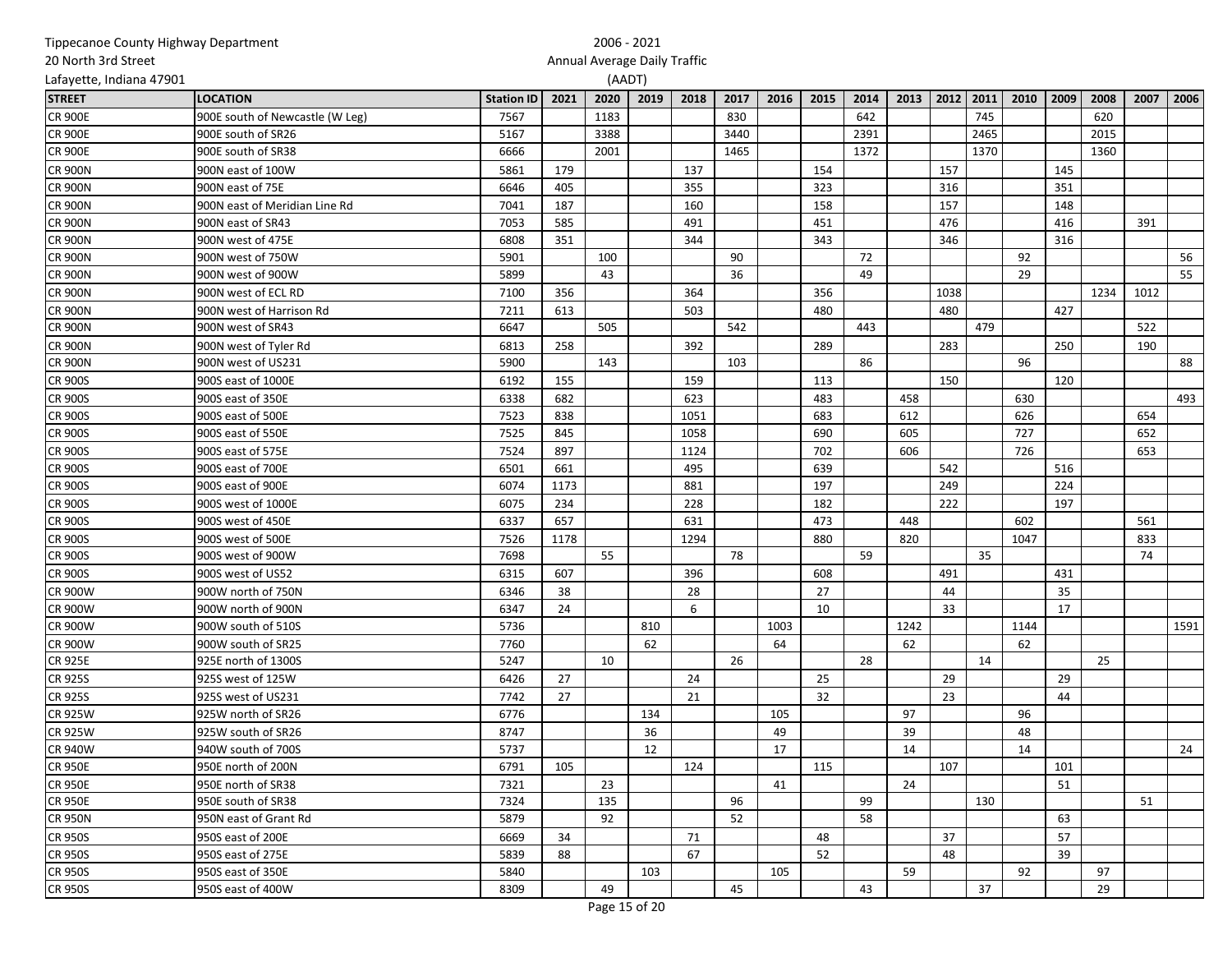| 20 North 3rd Street      |                                      |      |      |                                        |      |     |      |      |      |      |      |      |      |      |      |      |      |      |
|--------------------------|--------------------------------------|------|------|----------------------------------------|------|-----|------|------|------|------|------|------|------|------|------|------|------|------|
| Lafayette, Indiana 47901 |                                      |      |      | Annual Average Daily Traffic<br>(AADT) |      |     |      |      |      |      |      |      |      |      |      |      |      |      |
| <b>STREET</b>            | <b>LOCATION</b><br><b>Station ID</b> |      |      |                                        |      |     | 2017 | 2016 | 2015 | 2014 | 2013 | 2012 | 2011 | 2010 | 2009 | 2008 | 2007 | 2006 |
| <b>CR 950S</b>           | 950S west of 200W                    | 2824 | 62   |                                        |      | 49  |      |      | 29   |      |      | 39   |      |      | 25   |      |      |      |
| <b>CR 950W</b>           | 950W north of US52                   | 351  |      |                                        | 31   |     |      | 8    |      |      | 11   |      |      | 10   |      |      |      |      |
| <b>CR 950W</b>           | 950W south of 600S                   | 5874 |      | 24                                     |      |     | 33   |      |      | 25   |      |      | 20   |      |      | 59   |      |      |
| <b>CR 950W</b>           | 950W south of 650S                   | 5873 |      | 29                                     |      |     | 36   |      |      | 15   |      |      | 32   |      |      | 77   |      |      |
| <b>CR 950W</b>           | 950W south of 75S                    | 6466 |      | 165                                    |      |     | 140  |      |      | 114  |      |      | 121  |      |      | 120  |      |      |
| <b>CR 975E</b>           | 975E north of SR28                   | 7626 |      |                                        | 866  |     |      | 835  |      |      | 870  |      |      | 813  |      |      | 811  |      |
| <b>CR 975E</b>           | 975E south of 1200S                  | 7629 |      |                                        | 111  |     |      | 93   |      |      | 95   |      |      | 120  |      |      | 114  |      |
| <b>CR 975E</b>           | 975E south of SR28                   | 7625 |      |                                        | 971  |     |      | 1019 |      |      | 1092 |      |      | 1031 |      |      | 914  |      |
| <b>CR 975E</b>           | 975E south of US52                   | 7627 |      |                                        | 864  |     |      | 832  |      |      | 845  |      |      | 773  |      |      | 798  |      |
| <b>CR 975N</b>           | 975N west of Grant Rd                | 6807 |      | 195                                    |      |     | 194  |      |      | 207  |      |      |      | 186  |      |      |      |      |
| Cumberland Ave           | Cumberland Ave east of Klondike Rd   | 9275 | 8487 |                                        |      |     | 5793 |      |      | 3722 |      |      |      |      |      |      |      |      |
| Dayton Rd                | Dayton Rd north of 375S              | 276  |      |                                        | 1130 |     |      | 1025 |      |      | 918  |      |      | 923  |      |      | 872  |      |
| Dayton Rd                | Dayton Rd north of 460S              | 7556 |      |                                        | 742  |     |      | 734  |      |      | 591  |      |      | 680  |      |      | 618  |      |
| Dayton Rd                | Dayton Rd north of Wyandotte Rd      | 2083 |      |                                        | 631  |     |      | 557  |      |      | 470  |      |      | 564  |      |      | 586  |      |
| Dayton Rd                | Dayton Rd south of 200S              | 5353 |      |                                        | 1567 |     |      | 1537 |      |      | 1315 |      |      | 1228 |      | 1442 |      |      |
| Dayton Rd                | Dayton Rd south of 375S              | 7552 |      |                                        | 926  |     |      | 845  |      |      | 760  |      |      | 835  |      |      | 775  |      |
| Division Rd              | Division Rd east of 350W             | 6827 |      | 380                                    |      |     | 503  |      |      | 337  |      |      | 514  |      |      | 392  |      |      |
| Division Rd              | Division Rd east of 500W             | 7594 |      | 1895                                   |      |     | 1736 |      |      | 1629 |      |      | 1712 |      |      | 1478 |      |      |
| Division Rd              | Division Rd east of 575W             | 5981 |      | 1988                                   |      |     | 1900 |      |      | 1694 |      |      | 1841 |      |      | 1591 |      |      |
| Division Rd              | Division Rd east of 700W             | 5983 |      | 1779                                   |      |     | 1703 |      |      | 1662 |      |      | 1642 |      |      | 1481 |      |      |
| Division Rd              | Division Rd east of Kerber Rd        | 4851 |      | 1234                                   |      |     | 1089 |      |      | 1101 |      |      | 1205 |      |      | 1088 |      |      |
| Division Rd              | Division Rd east of WCL Rd           | 5977 |      | 724                                    |      |     | 713  |      |      | 663  |      |      | 727  |      |      | 693  |      |      |
| Division Rd              | Division Rd north of South River Rd  | 6834 |      | 163                                    |      |     | 194  |      |      | 203  |      |      | 308  |      |      | 301  |      |      |
| Division Rd              | Division Rd west of 300W             | 5999 |      | 380                                    |      |     | 576  |      |      | 520  |      |      | 819  |      |      |      | 780  |      |
| Division Rd              | Division Rd west of 350W             | 7598 |      | 212                                    |      |     | 300  |      |      | 290  |      |      | 450  |      |      |      | 416  |      |
| Division Rd              | Division Rd west of 700W             | 5869 |      | 1580                                   |      |     | 1365 |      |      | 1429 |      |      | 1474 |      |      | 1246 |      |      |
| Division Rd              | Division Rd west of Kerber Rd        | 6469 |      | 1240                                   |      |     | 1102 |      |      | 1129 |      |      | 1202 |      |      | 1104 |      |      |
| <b>ECL Rd</b>            | ECL Rd between US52 & SR28           | 8396 |      | 37                                     |      |     | 39   |      |      | 24   |      |      | 24   |      |      | 15   |      |      |
| <b>ECL Rd</b>            | ECL Rd north of 100N                 | 8151 | 666  |                                        |      | 449 |      |      | 427  |      |      | 337  |      |      | 276  |      |      |      |
| <b>ECL Rd</b>            | ECL Rd north of 200N                 | 8150 | 673  |                                        |      | 407 |      |      | 348  |      |      | 261  |      |      | 162  |      |      |      |
| <b>ECL Rd</b>            | ECL Rd north of 200S                 | 8153 |      | 89                                     |      |     | 70   |      |      | 62   |      |      | 70   |      |      |      | 82   |      |
| <b>ECL Rd</b>            | ECL Rd north of 250N                 | 8149 | 596  |                                        |      | 346 |      |      | 272  |      |      | 234  |      |      | 115  |      |      |      |
| <b>ECL Rd</b>            | ECL Rd north of 350N                 | 7893 |      | 361                                    |      |     | 330  |      |      | 133  |      |      | 318  |      |      |      |      |      |
| <b>ECL Rd</b>            | ECL Rd north of 400N                 | 7892 |      |                                        | 221  |     |      | 51   |      |      | 76   |      |      |      | 73   |      |      |      |
| <b>ECL Rd</b>            | ECL Rd north of 600N                 | 7888 |      |                                        | 68   |     |      | 41   |      |      | 56   |      |      |      |      |      |      |      |
| <b>ECL Rd</b>            | ECL Rd north of 700S                 | 1729 | 125  |                                        |      | 167 |      |      | 157  |      |      | 119  |      |      | 100  |      |      |      |
| <b>ECL Rd</b>            | ECL Rd north of 900N                 | 8147 |      | 90                                     |      |     | 74   |      |      | 82   |      |      |      |      |      |      |      |      |
| <b>ECL Rd</b>            | ECL Rd north of Newcastle Rd         | 8155 | 150  |                                        |      | 169 |      |      | 155  |      |      | 170  |      |      | 109  |      |      |      |
| <b>ECL Rd</b>            | ECL Rd north of SR26                 | 8152 | 544  |                                        |      | 511 |      |      | 527  |      |      |      | 541  |      |      | 324  |      |      |
| <b>ECL Rd</b>            | ECL Rd north of SR28                 | 8159 |      | 80                                     |      |     | 105  |      |      | 77   |      |      | 74   |      |      | 65   |      |      |
| <b>ECL Rd</b>            | ECL Rd north of SR38                 | 4921 | 75   |                                        |      | 92  |      |      | 93   |      |      | 56   |      |      | 109  |      |      |      |
| <b>ECL Rd</b>            | ECL Rd south of 1000S                | 8158 | 182  |                                        |      | 228 |      |      | 152  |      |      | 119  |      |      | 121  |      |      |      |
| <b>ECL Rd</b>            | ECL Rd south of 1200S                | 8160 |      | 49                                     |      |     | 47   |      |      | 37   |      |      | 28   |      |      | 18   |      |      |
| <b>ECL Rd</b>            | ECL Rd south of 350N                 | 8148 |      | 433                                    |      |     | 457  |      |      | 285  |      |      | 342  |      |      | 139  |      |      |
| <b>ECL Rd</b>            | ECL Rd south of 550N                 | 7891 |      |                                        | 91   |     |      | 87   |      |      | 92   |      |      |      |      |      |      |      |

2006 - 2021

Tippecanoe County Highway Department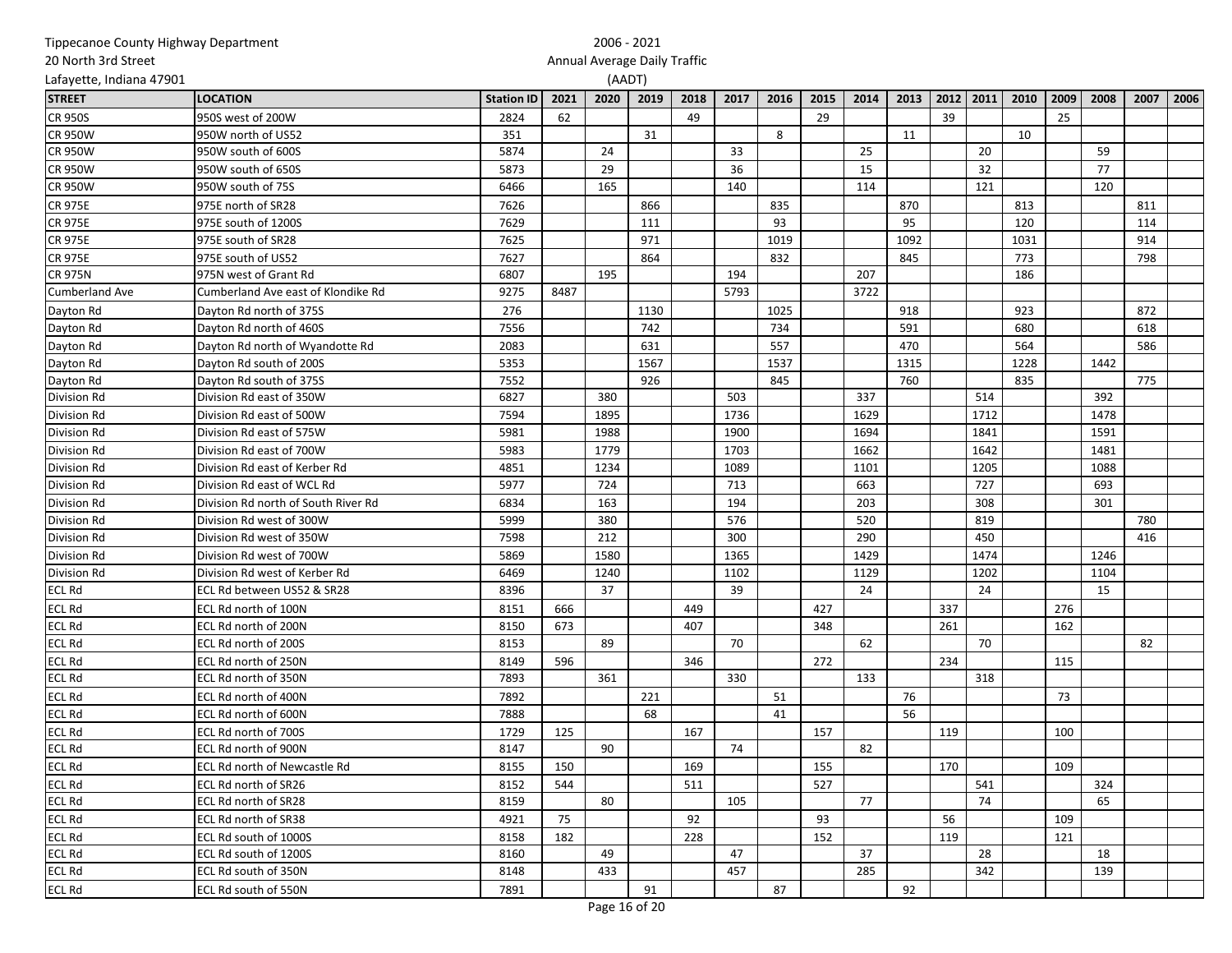|                          | Tippecanoe County Highway Department    |                   |      | 2006 - 2021                  |        |      |      |       |      |      |       |      |      |      |      |       |      |      |
|--------------------------|-----------------------------------------|-------------------|------|------------------------------|--------|------|------|-------|------|------|-------|------|------|------|------|-------|------|------|
| 20 North 3rd Street      |                                         |                   |      | Annual Average Daily Traffic |        |      |      |       |      |      |       |      |      |      |      |       |      |      |
| Lafayette, Indiana 47901 |                                         |                   |      |                              | (AADT) |      |      |       |      |      |       |      |      |      |      |       |      |      |
| <b>STREET</b>            | <b>LOCATION</b>                         | <b>Station ID</b> | 2021 | 2020                         | 2019   | 2018 | 2017 | 2016  | 2015 | 2014 | 2013  | 2012 | 2011 | 2010 | 2009 | 2008  | 2007 | 2006 |
| <b>ECL Rd</b>            | ECL Rd south of 600N                    | 7890              |      |                              | 93     |      |      | 55    |      |      | 65    |      |      |      |      |       |      |      |
| <b>ECL Rd</b>            | ECL Rd south of 800S                    | 7887              |      | 74                           |        |      | 62   |       |      | 49   |       |      |      |      |      | 47    |      |      |
| <b>ECL Rd</b>            | ECL Rd south of 900N                    | 7886              |      | 123                          |        |      | 85   |       |      | 73   |       |      |      |      |      | 121   |      |      |
| <b>ECL Rd</b>            | ECL Rd south of Heaton Rd               | 8157              |      | 200                          |        |      | 180  |       |      | 139  |       |      | 145  |      |      | 118   |      |      |
| <b>ECL Rd</b>            | ECL Rd south of Newcastle Rd            | 8156              | 125  |                              |        | 177  |      |       | 119  |      |       | 87   |      |      | 83   |       |      |      |
| Eisenhower Rd            | Eisenhower east of Drawbridge           | 5779              |      | 241                          |        |      | 162  |       |      | 523  |       |      | 174  |      |      |       | 167  |      |
| Eisenhower Rd            | Eisenhower Rd east of 165 Bridge        | 9257              |      |                              | 7577   |      |      | 8166  |      |      | 6533  |      |      | 7715 |      |       |      |      |
| Eisenhower Rd            | Eisenhower Rd south of 200N             | 8872              |      |                              | 203    |      |      | 232   |      |      | 201   |      |      | 238  |      |       |      |      |
| Eisenhower Rd            | Eisenhower Rd south of 400E             | 5023              |      |                              | 1889   |      |      | 2200  |      |      | 1845  |      |      | 2378 |      |       | 1971 |      |
| Frontage Rd              | Frontage Rd south of Foxwood            | 2156              |      | 707                          |        |      | 783  |       |      | 784  |       |      | 774  |      |      | 783   |      |      |
| Genoa Dr                 | Genoa Dr north of US52                  | 4573              |      | 1952                         |        |      | 1890 |       |      | 1966 |       |      |      |      | 1295 |       |      |      |
| Goldsberry Rd            | Goldsberry Rd west of Pretty Prairie Rd | 7498              |      | 275                          |        |      | 246  |       |      | 272  |       |      |      |      | 290  |       |      |      |
| <b>Grant Rd</b>          | Grant Rd north of 950N                  | 6805              | 2727 |                              |        | 2909 |      |       | 2624 |      |       | 2738 |      |      | 2380 |       |      | 2586 |
| <b>Grant Rd</b>          | Grant Rd north of Old SR25              | 6657              | 3082 |                              |        | 4014 |      |       | 2969 |      |       | 2935 |      |      | 2651 |       |      |      |
| Grant Rd                 | Grant Rd north of Pretty Prairie Rd     | 5878              | 2802 |                              |        | 2984 |      |       | 2733 |      |       | 2858 |      |      | 2483 |       |      | 2478 |
| Grant Rd                 | Grant Rd south of Goldsberry Rd         | 5385              | 3011 |                              |        | 3054 |      |       | 2842 |      |       | 2877 |      |      | 2590 |       |      |      |
| <b>Grant Rd</b>          | Grant Rd south of NCL Rd                | 6806              | 2661 |                              |        | 2810 |      |       | 2526 |      |       | 2660 |      |      |      | 2470  |      | 2447 |
| <b>Grant Rd</b>          | Grant Rd south of Pretty Prairie Rd     | 6809              | 3042 |                              |        | 2978 |      |       | 2868 |      |       | 2859 |      |      | 2513 |       |      | 2540 |
| Harding Rd               | Harding Rd north of SR38                | 5169              | 1355 |                              |        | 1238 |      |       | 1072 |      |       | 1096 |      |      | 378  |       |      |      |
| <b>Harrison Bridge</b>   | In Span of Harrison Bridge              | 8835              |      | 17588                        |        |      |      | 22493 |      |      | 21648 |      |      |      |      | 22354 |      |      |
| Harrison Rd              | Harrison Rd north of 900N               | 7285              | 574  |                              |        | 449  |      |       | 238  |      |       | 279  |      |      | 273  |       |      |      |
| Harrison Rd              | Harrison Rd north of Battle Ground      | 8035              | 688  |                              |        | 643  |      |       | 563  |      |       | 505  |      |      | 423  |       |      |      |
| Harrison Rd              | Harrison Rd south of 900N               | 7259              | 545  |                              |        | 491  |      |       | 340  |      |       | 347  |      |      | 308  |       |      |      |
| Heaton Rd                | Heaton Rd west of ECL Rd                | 6193              | 123  |                              |        | 142  |      |       | 109  |      |       | 126  |      |      | 126  |       |      |      |
| Hoover Rd                | Hoover Rd east of 650W                  | 6458              |      |                              | 143    |      |      | 184   |      |      | 202   |      |      | 229  |      |       |      |      |
| Hoover Rd                | Hoover Rd west of 350N                  | 6445              |      |                              | 21     |      |      | 67    |      |      | 47    |      |      | 6    |      |       |      |      |
| <b>Huston Rd</b>         | Huston Rd north of SR225                | 7263              |      | 186                          |        |      | 231  |       |      | 193  |       |      | 206  |      |      | 230   |      |      |
| Jackson Hwy              | Jackson Hwy east of 600W                | 6510              | 1299 |                              |        | 1214 |      |       | 1151 |      |       | 927  |      |      | 1108 |       | 1118 |      |
| Jackson Hwy              | Jackson Hwy north of 350N               | 6440              | 885  |                              |        | 928  |      |       | 852  |      |       | 777  |      |      | 1109 |       |      | 901  |
| Jackson Hwy              | Jackson Hwy north of SR26               | 5122              | 1724 |                              |        |      | 1871 |       |      | 1194 |       | 1287 |      |      | 1620 |       |      |      |
| Jackson Hwy              | Jackson Hwy west of 475W                | 5120              | 1482 |                              |        | 1389 |      |       | 1318 |      |       | 1085 |      |      | 1370 |       |      | 1206 |
| Jackson Hwy              | Jackson Hwy west of 600W                | 6457              | 1242 |                              |        | 1162 |      |       | 1082 |      |       | 895  |      |      | 1130 |       |      | 1069 |
| Kerber Rd                | Kerber Rd north of Division Rd          | 5864              |      | 227                          |        |      | 226  |       |      | 204  |       |      | 186  |      |      | 137   |      |      |
| Kerber Rd                | Kerber Rd south of 125N                 | 6460              |      | 283                          |        |      | 287  |       |      | 241  |       |      | 224  |      |      | 194   |      |      |
| Kerfoot Dr               | Kerfoot Dr south of US52                | 7276              |      | 2326                         |        |      | 1871 |       |      | 1332 |       |      |      |      | 670  |       |      |      |
| Klondike Rd              | Klondike Rd north of Cumberland Ave     | 9274              | 9782 |                              |        |      | 7085 |       |      | 5807 |       |      |      |      |      |       |      |      |
| Klondike Rd              | Klondike Rd north of SR26               | 3590              | 1985 |                              |        | 2412 |      |       | 2165 |      |       | 3635 |      |      | 3133 |       |      |      |
| Klondike Rd              | Klondike Rd south of 250N               | 965               | 4395 |                              |        | 4034 |      |       | 3786 |      |       | 8085 |      |      | 6040 |       |      |      |
| Klondike Rd              | Klondike Rd south of Lindberg Rd        | 174               | 2401 |                              |        | 2732 |      |       | 2543 |      |       | 3981 |      |      | 3409 |       |      |      |
| Klondike Rd              | Klondike Rd south of US52               | 4594              | 5665 |                              |        |      | 5450 |       |      | 5034 |       |      |      |      | 8767 |       |      |      |
| Lilly Rd                 | Lilly Rd west of Shadeland Rd           | 4799              |      | 1728                         |        |      | 2096 |       |      | 2087 |       |      | 2114 |      |      |       |      |      |
| Lindberg Rd              | Lindberg Rd east of 400W                | 3587              | 2262 |                              |        | 2341 |      |       | 2237 |      |       | 2239 |      |      | 3490 | 1743  |      |      |
| Lindberg Rd              | Lindberg Rd east of Klondike Rd         | 486               | 4515 |                              |        | 4098 |      |       | 4432 |      |       | 6175 |      |      | 4837 |       |      |      |
| Lindberg Rd              | Lindberg Rd west of 400W                | 1572              | 3388 |                              |        | 2911 |      |       | 3190 |      |       | 2066 |      |      | 2325 |       |      |      |
| Lindberg Rd              | Lindberg Rd west of Klondike Rd         | 487               | 4758 |                              |        | 5264 |      |       | 5239 |      |       | 5557 |      |      | 5315 |       |      |      |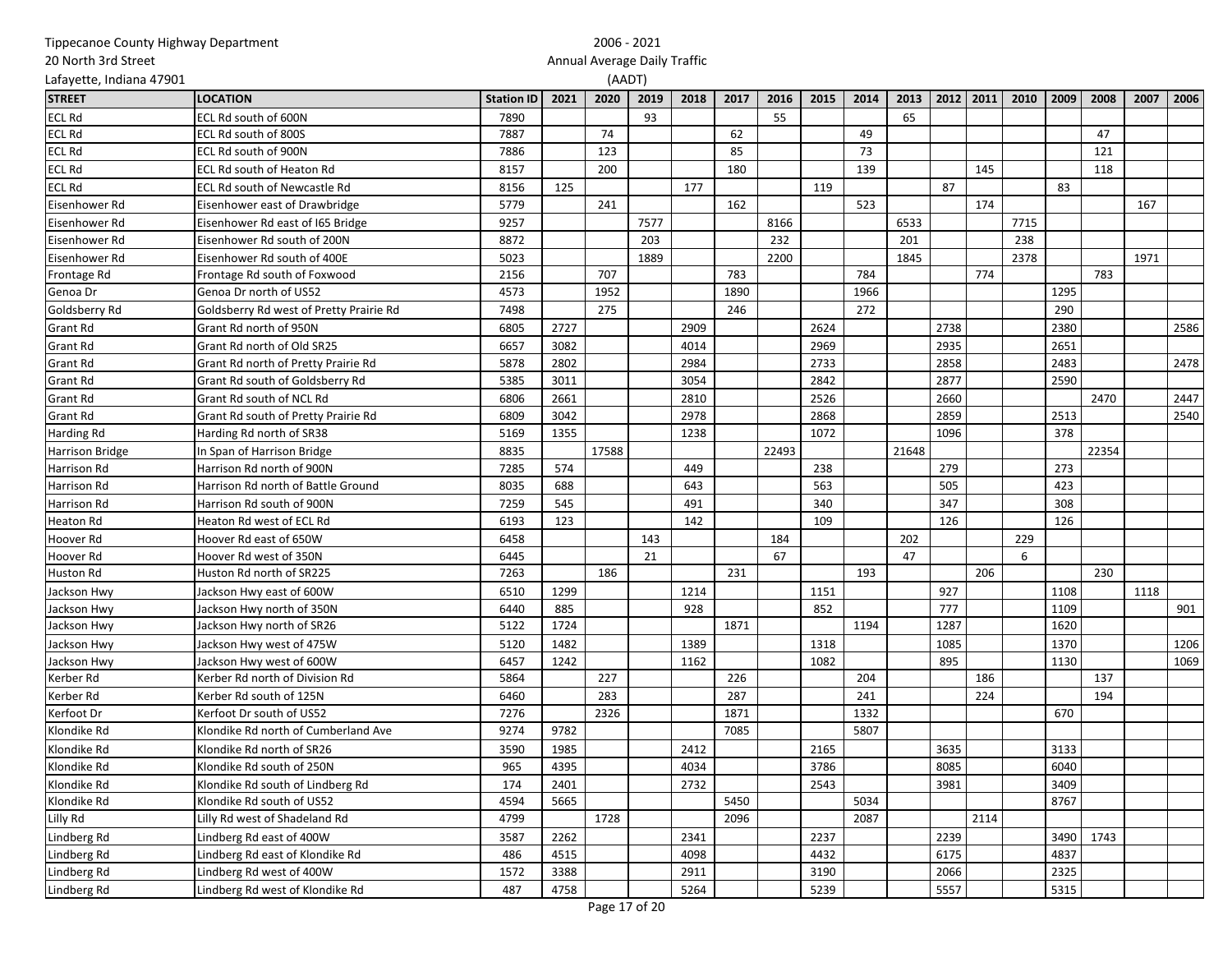| Annual Average Daily Traffic<br>Lafayette, Indiana 47901<br>(AADT)<br>2018<br>2012 2011<br>2010<br>2009<br>2008<br>2021<br>2020<br>2019<br>2017<br>2016<br>2015<br>2014<br>2013<br>2007<br><b>LOCATION</b><br><b>Station ID</b><br>3223<br>McCarty Ln east of 550E<br>3068<br>2390<br><b>McCarty Ln</b><br>10505<br>10512<br>2925<br>McCarty Ln south of SR26<br>9264<br>6516<br>5698<br>5070<br>4042<br>McCarty Ln west of 550E<br>1713<br>23<br>21<br>16<br>28<br>21<br>Meridian Line Rd<br>Meridian Line Rd north of 900N<br>7206<br>45<br>34<br>34<br>32<br>Meridian Line Rd<br>Meridian Line Rd south of 900N<br>41<br>2782<br>2073<br>1831<br>2192<br>1694<br>1571<br>Morehouse Rd<br>Morehouse Rd east of 225W<br>1347<br>2922<br>1176<br>1246<br>993<br>961<br>Morehouse Rd<br>Morehouse Rd east of 250W<br>2923<br>1583<br>1318<br>1390<br>1034<br>1113<br>Morehouse Rd<br>Morehouse Rd east of Taft Rd<br>5371<br>5726<br>Morehouse Rd<br>Morehouse Rd north of 350N<br>2792<br>6480<br>5354<br>6169<br>1245<br>1059<br>3242<br>2300<br>1992<br>1837<br>Morehouse Rd<br>Morehouse Rd north of 500N<br>2719<br>7104<br>2858<br>3794<br>3164<br>2725<br>N 9th St Rd<br>N 9th St Rd north of Burnetts Rd<br>9654<br>10511<br>8671<br>N 9th St Rd<br>N 9th St Rd north of City Limits<br>N 9th St Rd<br>7105<br>2812<br>3730<br>3659<br>2889<br>N 9th St Rd south of Battle Ground<br>3115<br>7423<br>7868<br>5359<br>N 9th St Rd<br>N 9th St Rd south of Burnetts Rd<br>1490<br>8863<br>8709<br>N 9th St Rd<br>7077<br>7894<br>6281<br>5940<br>N 9th St Rd south of Swisher Rd<br>3371<br>6910<br>6133<br>254<br>258<br>297<br>238<br>238<br>Newcastle Rd<br>Newcastle Rd east of 1000E<br>554<br>498<br>804<br>422<br>Newcastle Rd<br>Newcastle Rd north of 400S<br>6180<br>565<br>532<br>431<br>381<br>6179<br>551<br>480<br>Newcastle Rd<br>Newcastle Rd north of 430S<br>6697<br>90<br>74<br>46<br>62<br>72<br>Newcastle Rd<br>Newcastle Rd north of 700S<br>6279<br>290<br>342<br>313<br>203<br>223<br>Newcastle Rd<br>Newcastle Rd north of 800E<br>6693<br>467<br>687<br>493<br>407<br>Newcastle Rd<br>Newcastle Rd south of 400S<br>542<br>602<br>476<br>439<br>Newcastle Rd<br>Newcastle Rd south of 430S<br>6696<br>559<br>451<br>334<br>321<br>324<br>500<br>252<br>Newcastle Rd<br>Newcastle Rd south of 460S<br>6695<br>378<br>298<br>335<br>289<br>Newcastle Rd<br>Newcastle Rd south of 800E<br>6698<br>5810<br>544<br>515<br>480<br>809<br>524<br>Newcastle Rd<br>Newcastle Rd south of Old 350S<br>297<br>282<br>299<br>306<br>318<br>Newcastle Rd<br>302<br>Newcastle Rd west of 1000E<br>281<br>264<br>250<br>266<br>Newcastle Rd<br>Newcastle Rd west of 900E<br>6280<br>314<br>3916<br>787<br>663<br>932<br>1604<br>1392<br>Newman Rd<br>Newman Rd west of Sharon Chapel Rd<br>1569<br>North River Rd<br>9278<br>10628<br>11645<br>10740<br>North River Rd north of 500N<br>9279<br>13335<br>14050<br>15369<br>North River Rd<br>North River Rd north of Burnetts Rd<br>9276<br>7112<br>7126<br>8387<br>North River Rd<br>North River Rd north of Catherwood Dr<br>North River Rd<br>9277<br>8889<br>9825<br>8496<br>North River Rd north of Soldiers Home Rd<br>Old CR 350S<br>2542<br>1172<br>1274<br>1221<br>Old 350S east of 460E<br>3350<br>1604<br>150<br>122<br>Old CR 350S<br>Old 350S west of 460E<br>3349<br>176<br>163<br>102<br>582<br>3351<br>1003<br>621<br>593<br>698<br>Old CR 350S<br>Old 350S west of Newcastle Rd<br>Old Romney Rd<br>Old Romney Rd south of 300S<br>9283<br>118<br>164<br>365<br>386<br>5629<br>445<br>513<br>427<br>Old Romney Rd<br>Old Romney Rd west of Old US231<br>Old SR25 north of 1000E<br>6654<br>1587<br>1474<br>1872<br>Old SR25 north of 300N<br>5861<br>3434<br>5817<br>6343<br>Old SR25 north of 450N<br>6227<br>4011<br>4435<br>3854<br>6222<br>4306<br>3311<br>Old SR25 north of 500E<br>4036<br>9272<br>3603<br>Old SR25 north of 500N<br>3874<br>4398<br>Old SR25<br>7486<br>3726<br>4161<br>3190<br>Old SR25 north of 600E<br>Old SR25<br>9273<br>4608<br>3497<br>Old SR25 north of 775E<br>4105 | Tippecanoe County Highway Department |                        |      |      | 2006 - 2021 |      |  |      |  |  |  |      |
|--------------------------------------------------------------------------------------------------------------------------------------------------------------------------------------------------------------------------------------------------------------------------------------------------------------------------------------------------------------------------------------------------------------------------------------------------------------------------------------------------------------------------------------------------------------------------------------------------------------------------------------------------------------------------------------------------------------------------------------------------------------------------------------------------------------------------------------------------------------------------------------------------------------------------------------------------------------------------------------------------------------------------------------------------------------------------------------------------------------------------------------------------------------------------------------------------------------------------------------------------------------------------------------------------------------------------------------------------------------------------------------------------------------------------------------------------------------------------------------------------------------------------------------------------------------------------------------------------------------------------------------------------------------------------------------------------------------------------------------------------------------------------------------------------------------------------------------------------------------------------------------------------------------------------------------------------------------------------------------------------------------------------------------------------------------------------------------------------------------------------------------------------------------------------------------------------------------------------------------------------------------------------------------------------------------------------------------------------------------------------------------------------------------------------------------------------------------------------------------------------------------------------------------------------------------------------------------------------------------------------------------------------------------------------------------------------------------------------------------------------------------------------------------------------------------------------------------------------------------------------------------------------------------------------------------------------------------------------------------------------------------------------------------------------------------------------------------------------------------------------------------------------------------------------------------------------------------------------------------------------------------------------------------------------------------------------------------------------------------------------------------------------------------------------------------------------------------------------------------------------------------------------------------------------------------------------------------------------------------------------------------------------------------------------------------------------------------------------------------------------------------------------------------------------------------------------------------------------------------------------------------------------------------------------------------------------------------------------------------------------------------------------------------------------------------------------------------|--------------------------------------|------------------------|------|------|-------------|------|--|------|--|--|--|------|
|                                                                                                                                                                                                                                                                                                                                                                                                                                                                                                                                                                                                                                                                                                                                                                                                                                                                                                                                                                                                                                                                                                                                                                                                                                                                                                                                                                                                                                                                                                                                                                                                                                                                                                                                                                                                                                                                                                                                                                                                                                                                                                                                                                                                                                                                                                                                                                                                                                                                                                                                                                                                                                                                                                                                                                                                                                                                                                                                                                                                                                                                                                                                                                                                                                                                                                                                                                                                                                                                                                                                                                                                                                                                                                                                                                                                                                                                                                                                                                                                                                                                                      | 20 North 3rd Street                  |                        |      |      |             |      |  |      |  |  |  |      |
|                                                                                                                                                                                                                                                                                                                                                                                                                                                                                                                                                                                                                                                                                                                                                                                                                                                                                                                                                                                                                                                                                                                                                                                                                                                                                                                                                                                                                                                                                                                                                                                                                                                                                                                                                                                                                                                                                                                                                                                                                                                                                                                                                                                                                                                                                                                                                                                                                                                                                                                                                                                                                                                                                                                                                                                                                                                                                                                                                                                                                                                                                                                                                                                                                                                                                                                                                                                                                                                                                                                                                                                                                                                                                                                                                                                                                                                                                                                                                                                                                                                                                      |                                      |                        |      |      |             |      |  |      |  |  |  |      |
|                                                                                                                                                                                                                                                                                                                                                                                                                                                                                                                                                                                                                                                                                                                                                                                                                                                                                                                                                                                                                                                                                                                                                                                                                                                                                                                                                                                                                                                                                                                                                                                                                                                                                                                                                                                                                                                                                                                                                                                                                                                                                                                                                                                                                                                                                                                                                                                                                                                                                                                                                                                                                                                                                                                                                                                                                                                                                                                                                                                                                                                                                                                                                                                                                                                                                                                                                                                                                                                                                                                                                                                                                                                                                                                                                                                                                                                                                                                                                                                                                                                                                      | <b>STREET</b>                        |                        |      |      |             |      |  |      |  |  |  | 2006 |
|                                                                                                                                                                                                                                                                                                                                                                                                                                                                                                                                                                                                                                                                                                                                                                                                                                                                                                                                                                                                                                                                                                                                                                                                                                                                                                                                                                                                                                                                                                                                                                                                                                                                                                                                                                                                                                                                                                                                                                                                                                                                                                                                                                                                                                                                                                                                                                                                                                                                                                                                                                                                                                                                                                                                                                                                                                                                                                                                                                                                                                                                                                                                                                                                                                                                                                                                                                                                                                                                                                                                                                                                                                                                                                                                                                                                                                                                                                                                                                                                                                                                                      |                                      |                        |      |      |             |      |  |      |  |  |  |      |
|                                                                                                                                                                                                                                                                                                                                                                                                                                                                                                                                                                                                                                                                                                                                                                                                                                                                                                                                                                                                                                                                                                                                                                                                                                                                                                                                                                                                                                                                                                                                                                                                                                                                                                                                                                                                                                                                                                                                                                                                                                                                                                                                                                                                                                                                                                                                                                                                                                                                                                                                                                                                                                                                                                                                                                                                                                                                                                                                                                                                                                                                                                                                                                                                                                                                                                                                                                                                                                                                                                                                                                                                                                                                                                                                                                                                                                                                                                                                                                                                                                                                                      | McCarty Ln                           |                        |      |      |             |      |  |      |  |  |  |      |
|                                                                                                                                                                                                                                                                                                                                                                                                                                                                                                                                                                                                                                                                                                                                                                                                                                                                                                                                                                                                                                                                                                                                                                                                                                                                                                                                                                                                                                                                                                                                                                                                                                                                                                                                                                                                                                                                                                                                                                                                                                                                                                                                                                                                                                                                                                                                                                                                                                                                                                                                                                                                                                                                                                                                                                                                                                                                                                                                                                                                                                                                                                                                                                                                                                                                                                                                                                                                                                                                                                                                                                                                                                                                                                                                                                                                                                                                                                                                                                                                                                                                                      | McCarty Ln                           |                        |      |      |             |      |  |      |  |  |  |      |
|                                                                                                                                                                                                                                                                                                                                                                                                                                                                                                                                                                                                                                                                                                                                                                                                                                                                                                                                                                                                                                                                                                                                                                                                                                                                                                                                                                                                                                                                                                                                                                                                                                                                                                                                                                                                                                                                                                                                                                                                                                                                                                                                                                                                                                                                                                                                                                                                                                                                                                                                                                                                                                                                                                                                                                                                                                                                                                                                                                                                                                                                                                                                                                                                                                                                                                                                                                                                                                                                                                                                                                                                                                                                                                                                                                                                                                                                                                                                                                                                                                                                                      |                                      |                        |      |      |             |      |  |      |  |  |  |      |
|                                                                                                                                                                                                                                                                                                                                                                                                                                                                                                                                                                                                                                                                                                                                                                                                                                                                                                                                                                                                                                                                                                                                                                                                                                                                                                                                                                                                                                                                                                                                                                                                                                                                                                                                                                                                                                                                                                                                                                                                                                                                                                                                                                                                                                                                                                                                                                                                                                                                                                                                                                                                                                                                                                                                                                                                                                                                                                                                                                                                                                                                                                                                                                                                                                                                                                                                                                                                                                                                                                                                                                                                                                                                                                                                                                                                                                                                                                                                                                                                                                                                                      |                                      |                        |      |      |             |      |  |      |  |  |  |      |
|                                                                                                                                                                                                                                                                                                                                                                                                                                                                                                                                                                                                                                                                                                                                                                                                                                                                                                                                                                                                                                                                                                                                                                                                                                                                                                                                                                                                                                                                                                                                                                                                                                                                                                                                                                                                                                                                                                                                                                                                                                                                                                                                                                                                                                                                                                                                                                                                                                                                                                                                                                                                                                                                                                                                                                                                                                                                                                                                                                                                                                                                                                                                                                                                                                                                                                                                                                                                                                                                                                                                                                                                                                                                                                                                                                                                                                                                                                                                                                                                                                                                                      |                                      |                        |      |      |             |      |  |      |  |  |  |      |
|                                                                                                                                                                                                                                                                                                                                                                                                                                                                                                                                                                                                                                                                                                                                                                                                                                                                                                                                                                                                                                                                                                                                                                                                                                                                                                                                                                                                                                                                                                                                                                                                                                                                                                                                                                                                                                                                                                                                                                                                                                                                                                                                                                                                                                                                                                                                                                                                                                                                                                                                                                                                                                                                                                                                                                                                                                                                                                                                                                                                                                                                                                                                                                                                                                                                                                                                                                                                                                                                                                                                                                                                                                                                                                                                                                                                                                                                                                                                                                                                                                                                                      |                                      |                        |      |      |             |      |  |      |  |  |  |      |
|                                                                                                                                                                                                                                                                                                                                                                                                                                                                                                                                                                                                                                                                                                                                                                                                                                                                                                                                                                                                                                                                                                                                                                                                                                                                                                                                                                                                                                                                                                                                                                                                                                                                                                                                                                                                                                                                                                                                                                                                                                                                                                                                                                                                                                                                                                                                                                                                                                                                                                                                                                                                                                                                                                                                                                                                                                                                                                                                                                                                                                                                                                                                                                                                                                                                                                                                                                                                                                                                                                                                                                                                                                                                                                                                                                                                                                                                                                                                                                                                                                                                                      |                                      |                        |      |      |             |      |  |      |  |  |  |      |
|                                                                                                                                                                                                                                                                                                                                                                                                                                                                                                                                                                                                                                                                                                                                                                                                                                                                                                                                                                                                                                                                                                                                                                                                                                                                                                                                                                                                                                                                                                                                                                                                                                                                                                                                                                                                                                                                                                                                                                                                                                                                                                                                                                                                                                                                                                                                                                                                                                                                                                                                                                                                                                                                                                                                                                                                                                                                                                                                                                                                                                                                                                                                                                                                                                                                                                                                                                                                                                                                                                                                                                                                                                                                                                                                                                                                                                                                                                                                                                                                                                                                                      |                                      |                        |      |      |             |      |  |      |  |  |  |      |
|                                                                                                                                                                                                                                                                                                                                                                                                                                                                                                                                                                                                                                                                                                                                                                                                                                                                                                                                                                                                                                                                                                                                                                                                                                                                                                                                                                                                                                                                                                                                                                                                                                                                                                                                                                                                                                                                                                                                                                                                                                                                                                                                                                                                                                                                                                                                                                                                                                                                                                                                                                                                                                                                                                                                                                                                                                                                                                                                                                                                                                                                                                                                                                                                                                                                                                                                                                                                                                                                                                                                                                                                                                                                                                                                                                                                                                                                                                                                                                                                                                                                                      |                                      |                        |      |      |             |      |  |      |  |  |  |      |
|                                                                                                                                                                                                                                                                                                                                                                                                                                                                                                                                                                                                                                                                                                                                                                                                                                                                                                                                                                                                                                                                                                                                                                                                                                                                                                                                                                                                                                                                                                                                                                                                                                                                                                                                                                                                                                                                                                                                                                                                                                                                                                                                                                                                                                                                                                                                                                                                                                                                                                                                                                                                                                                                                                                                                                                                                                                                                                                                                                                                                                                                                                                                                                                                                                                                                                                                                                                                                                                                                                                                                                                                                                                                                                                                                                                                                                                                                                                                                                                                                                                                                      |                                      |                        |      |      |             |      |  |      |  |  |  |      |
|                                                                                                                                                                                                                                                                                                                                                                                                                                                                                                                                                                                                                                                                                                                                                                                                                                                                                                                                                                                                                                                                                                                                                                                                                                                                                                                                                                                                                                                                                                                                                                                                                                                                                                                                                                                                                                                                                                                                                                                                                                                                                                                                                                                                                                                                                                                                                                                                                                                                                                                                                                                                                                                                                                                                                                                                                                                                                                                                                                                                                                                                                                                                                                                                                                                                                                                                                                                                                                                                                                                                                                                                                                                                                                                                                                                                                                                                                                                                                                                                                                                                                      |                                      |                        |      |      |             |      |  |      |  |  |  |      |
|                                                                                                                                                                                                                                                                                                                                                                                                                                                                                                                                                                                                                                                                                                                                                                                                                                                                                                                                                                                                                                                                                                                                                                                                                                                                                                                                                                                                                                                                                                                                                                                                                                                                                                                                                                                                                                                                                                                                                                                                                                                                                                                                                                                                                                                                                                                                                                                                                                                                                                                                                                                                                                                                                                                                                                                                                                                                                                                                                                                                                                                                                                                                                                                                                                                                                                                                                                                                                                                                                                                                                                                                                                                                                                                                                                                                                                                                                                                                                                                                                                                                                      |                                      |                        |      |      |             |      |  |      |  |  |  |      |
|                                                                                                                                                                                                                                                                                                                                                                                                                                                                                                                                                                                                                                                                                                                                                                                                                                                                                                                                                                                                                                                                                                                                                                                                                                                                                                                                                                                                                                                                                                                                                                                                                                                                                                                                                                                                                                                                                                                                                                                                                                                                                                                                                                                                                                                                                                                                                                                                                                                                                                                                                                                                                                                                                                                                                                                                                                                                                                                                                                                                                                                                                                                                                                                                                                                                                                                                                                                                                                                                                                                                                                                                                                                                                                                                                                                                                                                                                                                                                                                                                                                                                      |                                      |                        |      |      |             |      |  |      |  |  |  |      |
|                                                                                                                                                                                                                                                                                                                                                                                                                                                                                                                                                                                                                                                                                                                                                                                                                                                                                                                                                                                                                                                                                                                                                                                                                                                                                                                                                                                                                                                                                                                                                                                                                                                                                                                                                                                                                                                                                                                                                                                                                                                                                                                                                                                                                                                                                                                                                                                                                                                                                                                                                                                                                                                                                                                                                                                                                                                                                                                                                                                                                                                                                                                                                                                                                                                                                                                                                                                                                                                                                                                                                                                                                                                                                                                                                                                                                                                                                                                                                                                                                                                                                      |                                      |                        |      |      |             |      |  |      |  |  |  |      |
|                                                                                                                                                                                                                                                                                                                                                                                                                                                                                                                                                                                                                                                                                                                                                                                                                                                                                                                                                                                                                                                                                                                                                                                                                                                                                                                                                                                                                                                                                                                                                                                                                                                                                                                                                                                                                                                                                                                                                                                                                                                                                                                                                                                                                                                                                                                                                                                                                                                                                                                                                                                                                                                                                                                                                                                                                                                                                                                                                                                                                                                                                                                                                                                                                                                                                                                                                                                                                                                                                                                                                                                                                                                                                                                                                                                                                                                                                                                                                                                                                                                                                      |                                      |                        |      |      |             |      |  |      |  |  |  |      |
|                                                                                                                                                                                                                                                                                                                                                                                                                                                                                                                                                                                                                                                                                                                                                                                                                                                                                                                                                                                                                                                                                                                                                                                                                                                                                                                                                                                                                                                                                                                                                                                                                                                                                                                                                                                                                                                                                                                                                                                                                                                                                                                                                                                                                                                                                                                                                                                                                                                                                                                                                                                                                                                                                                                                                                                                                                                                                                                                                                                                                                                                                                                                                                                                                                                                                                                                                                                                                                                                                                                                                                                                                                                                                                                                                                                                                                                                                                                                                                                                                                                                                      |                                      |                        |      |      |             |      |  |      |  |  |  |      |
|                                                                                                                                                                                                                                                                                                                                                                                                                                                                                                                                                                                                                                                                                                                                                                                                                                                                                                                                                                                                                                                                                                                                                                                                                                                                                                                                                                                                                                                                                                                                                                                                                                                                                                                                                                                                                                                                                                                                                                                                                                                                                                                                                                                                                                                                                                                                                                                                                                                                                                                                                                                                                                                                                                                                                                                                                                                                                                                                                                                                                                                                                                                                                                                                                                                                                                                                                                                                                                                                                                                                                                                                                                                                                                                                                                                                                                                                                                                                                                                                                                                                                      |                                      |                        |      |      |             |      |  |      |  |  |  |      |
|                                                                                                                                                                                                                                                                                                                                                                                                                                                                                                                                                                                                                                                                                                                                                                                                                                                                                                                                                                                                                                                                                                                                                                                                                                                                                                                                                                                                                                                                                                                                                                                                                                                                                                                                                                                                                                                                                                                                                                                                                                                                                                                                                                                                                                                                                                                                                                                                                                                                                                                                                                                                                                                                                                                                                                                                                                                                                                                                                                                                                                                                                                                                                                                                                                                                                                                                                                                                                                                                                                                                                                                                                                                                                                                                                                                                                                                                                                                                                                                                                                                                                      |                                      |                        |      |      |             |      |  |      |  |  |  |      |
|                                                                                                                                                                                                                                                                                                                                                                                                                                                                                                                                                                                                                                                                                                                                                                                                                                                                                                                                                                                                                                                                                                                                                                                                                                                                                                                                                                                                                                                                                                                                                                                                                                                                                                                                                                                                                                                                                                                                                                                                                                                                                                                                                                                                                                                                                                                                                                                                                                                                                                                                                                                                                                                                                                                                                                                                                                                                                                                                                                                                                                                                                                                                                                                                                                                                                                                                                                                                                                                                                                                                                                                                                                                                                                                                                                                                                                                                                                                                                                                                                                                                                      |                                      |                        |      |      |             |      |  |      |  |  |  |      |
|                                                                                                                                                                                                                                                                                                                                                                                                                                                                                                                                                                                                                                                                                                                                                                                                                                                                                                                                                                                                                                                                                                                                                                                                                                                                                                                                                                                                                                                                                                                                                                                                                                                                                                                                                                                                                                                                                                                                                                                                                                                                                                                                                                                                                                                                                                                                                                                                                                                                                                                                                                                                                                                                                                                                                                                                                                                                                                                                                                                                                                                                                                                                                                                                                                                                                                                                                                                                                                                                                                                                                                                                                                                                                                                                                                                                                                                                                                                                                                                                                                                                                      |                                      |                        |      |      |             |      |  |      |  |  |  |      |
|                                                                                                                                                                                                                                                                                                                                                                                                                                                                                                                                                                                                                                                                                                                                                                                                                                                                                                                                                                                                                                                                                                                                                                                                                                                                                                                                                                                                                                                                                                                                                                                                                                                                                                                                                                                                                                                                                                                                                                                                                                                                                                                                                                                                                                                                                                                                                                                                                                                                                                                                                                                                                                                                                                                                                                                                                                                                                                                                                                                                                                                                                                                                                                                                                                                                                                                                                                                                                                                                                                                                                                                                                                                                                                                                                                                                                                                                                                                                                                                                                                                                                      |                                      |                        |      |      |             |      |  |      |  |  |  |      |
|                                                                                                                                                                                                                                                                                                                                                                                                                                                                                                                                                                                                                                                                                                                                                                                                                                                                                                                                                                                                                                                                                                                                                                                                                                                                                                                                                                                                                                                                                                                                                                                                                                                                                                                                                                                                                                                                                                                                                                                                                                                                                                                                                                                                                                                                                                                                                                                                                                                                                                                                                                                                                                                                                                                                                                                                                                                                                                                                                                                                                                                                                                                                                                                                                                                                                                                                                                                                                                                                                                                                                                                                                                                                                                                                                                                                                                                                                                                                                                                                                                                                                      |                                      |                        |      |      |             |      |  |      |  |  |  |      |
|                                                                                                                                                                                                                                                                                                                                                                                                                                                                                                                                                                                                                                                                                                                                                                                                                                                                                                                                                                                                                                                                                                                                                                                                                                                                                                                                                                                                                                                                                                                                                                                                                                                                                                                                                                                                                                                                                                                                                                                                                                                                                                                                                                                                                                                                                                                                                                                                                                                                                                                                                                                                                                                                                                                                                                                                                                                                                                                                                                                                                                                                                                                                                                                                                                                                                                                                                                                                                                                                                                                                                                                                                                                                                                                                                                                                                                                                                                                                                                                                                                                                                      |                                      |                        |      |      |             |      |  |      |  |  |  | 210  |
|                                                                                                                                                                                                                                                                                                                                                                                                                                                                                                                                                                                                                                                                                                                                                                                                                                                                                                                                                                                                                                                                                                                                                                                                                                                                                                                                                                                                                                                                                                                                                                                                                                                                                                                                                                                                                                                                                                                                                                                                                                                                                                                                                                                                                                                                                                                                                                                                                                                                                                                                                                                                                                                                                                                                                                                                                                                                                                                                                                                                                                                                                                                                                                                                                                                                                                                                                                                                                                                                                                                                                                                                                                                                                                                                                                                                                                                                                                                                                                                                                                                                                      |                                      |                        |      |      |             |      |  |      |  |  |  |      |
|                                                                                                                                                                                                                                                                                                                                                                                                                                                                                                                                                                                                                                                                                                                                                                                                                                                                                                                                                                                                                                                                                                                                                                                                                                                                                                                                                                                                                                                                                                                                                                                                                                                                                                                                                                                                                                                                                                                                                                                                                                                                                                                                                                                                                                                                                                                                                                                                                                                                                                                                                                                                                                                                                                                                                                                                                                                                                                                                                                                                                                                                                                                                                                                                                                                                                                                                                                                                                                                                                                                                                                                                                                                                                                                                                                                                                                                                                                                                                                                                                                                                                      |                                      |                        |      |      |             |      |  |      |  |  |  |      |
|                                                                                                                                                                                                                                                                                                                                                                                                                                                                                                                                                                                                                                                                                                                                                                                                                                                                                                                                                                                                                                                                                                                                                                                                                                                                                                                                                                                                                                                                                                                                                                                                                                                                                                                                                                                                                                                                                                                                                                                                                                                                                                                                                                                                                                                                                                                                                                                                                                                                                                                                                                                                                                                                                                                                                                                                                                                                                                                                                                                                                                                                                                                                                                                                                                                                                                                                                                                                                                                                                                                                                                                                                                                                                                                                                                                                                                                                                                                                                                                                                                                                                      |                                      |                        |      |      |             |      |  |      |  |  |  |      |
|                                                                                                                                                                                                                                                                                                                                                                                                                                                                                                                                                                                                                                                                                                                                                                                                                                                                                                                                                                                                                                                                                                                                                                                                                                                                                                                                                                                                                                                                                                                                                                                                                                                                                                                                                                                                                                                                                                                                                                                                                                                                                                                                                                                                                                                                                                                                                                                                                                                                                                                                                                                                                                                                                                                                                                                                                                                                                                                                                                                                                                                                                                                                                                                                                                                                                                                                                                                                                                                                                                                                                                                                                                                                                                                                                                                                                                                                                                                                                                                                                                                                                      |                                      |                        |      |      |             |      |  |      |  |  |  |      |
|                                                                                                                                                                                                                                                                                                                                                                                                                                                                                                                                                                                                                                                                                                                                                                                                                                                                                                                                                                                                                                                                                                                                                                                                                                                                                                                                                                                                                                                                                                                                                                                                                                                                                                                                                                                                                                                                                                                                                                                                                                                                                                                                                                                                                                                                                                                                                                                                                                                                                                                                                                                                                                                                                                                                                                                                                                                                                                                                                                                                                                                                                                                                                                                                                                                                                                                                                                                                                                                                                                                                                                                                                                                                                                                                                                                                                                                                                                                                                                                                                                                                                      |                                      |                        |      |      |             |      |  |      |  |  |  |      |
|                                                                                                                                                                                                                                                                                                                                                                                                                                                                                                                                                                                                                                                                                                                                                                                                                                                                                                                                                                                                                                                                                                                                                                                                                                                                                                                                                                                                                                                                                                                                                                                                                                                                                                                                                                                                                                                                                                                                                                                                                                                                                                                                                                                                                                                                                                                                                                                                                                                                                                                                                                                                                                                                                                                                                                                                                                                                                                                                                                                                                                                                                                                                                                                                                                                                                                                                                                                                                                                                                                                                                                                                                                                                                                                                                                                                                                                                                                                                                                                                                                                                                      |                                      |                        |      |      |             |      |  |      |  |  |  |      |
|                                                                                                                                                                                                                                                                                                                                                                                                                                                                                                                                                                                                                                                                                                                                                                                                                                                                                                                                                                                                                                                                                                                                                                                                                                                                                                                                                                                                                                                                                                                                                                                                                                                                                                                                                                                                                                                                                                                                                                                                                                                                                                                                                                                                                                                                                                                                                                                                                                                                                                                                                                                                                                                                                                                                                                                                                                                                                                                                                                                                                                                                                                                                                                                                                                                                                                                                                                                                                                                                                                                                                                                                                                                                                                                                                                                                                                                                                                                                                                                                                                                                                      |                                      |                        |      |      |             |      |  |      |  |  |  |      |
|                                                                                                                                                                                                                                                                                                                                                                                                                                                                                                                                                                                                                                                                                                                                                                                                                                                                                                                                                                                                                                                                                                                                                                                                                                                                                                                                                                                                                                                                                                                                                                                                                                                                                                                                                                                                                                                                                                                                                                                                                                                                                                                                                                                                                                                                                                                                                                                                                                                                                                                                                                                                                                                                                                                                                                                                                                                                                                                                                                                                                                                                                                                                                                                                                                                                                                                                                                                                                                                                                                                                                                                                                                                                                                                                                                                                                                                                                                                                                                                                                                                                                      |                                      |                        |      |      |             |      |  |      |  |  |  |      |
|                                                                                                                                                                                                                                                                                                                                                                                                                                                                                                                                                                                                                                                                                                                                                                                                                                                                                                                                                                                                                                                                                                                                                                                                                                                                                                                                                                                                                                                                                                                                                                                                                                                                                                                                                                                                                                                                                                                                                                                                                                                                                                                                                                                                                                                                                                                                                                                                                                                                                                                                                                                                                                                                                                                                                                                                                                                                                                                                                                                                                                                                                                                                                                                                                                                                                                                                                                                                                                                                                                                                                                                                                                                                                                                                                                                                                                                                                                                                                                                                                                                                                      |                                      |                        |      |      |             |      |  |      |  |  |  |      |
|                                                                                                                                                                                                                                                                                                                                                                                                                                                                                                                                                                                                                                                                                                                                                                                                                                                                                                                                                                                                                                                                                                                                                                                                                                                                                                                                                                                                                                                                                                                                                                                                                                                                                                                                                                                                                                                                                                                                                                                                                                                                                                                                                                                                                                                                                                                                                                                                                                                                                                                                                                                                                                                                                                                                                                                                                                                                                                                                                                                                                                                                                                                                                                                                                                                                                                                                                                                                                                                                                                                                                                                                                                                                                                                                                                                                                                                                                                                                                                                                                                                                                      |                                      |                        |      |      |             |      |  |      |  |  |  |      |
|                                                                                                                                                                                                                                                                                                                                                                                                                                                                                                                                                                                                                                                                                                                                                                                                                                                                                                                                                                                                                                                                                                                                                                                                                                                                                                                                                                                                                                                                                                                                                                                                                                                                                                                                                                                                                                                                                                                                                                                                                                                                                                                                                                                                                                                                                                                                                                                                                                                                                                                                                                                                                                                                                                                                                                                                                                                                                                                                                                                                                                                                                                                                                                                                                                                                                                                                                                                                                                                                                                                                                                                                                                                                                                                                                                                                                                                                                                                                                                                                                                                                                      |                                      |                        |      |      |             |      |  |      |  |  |  |      |
|                                                                                                                                                                                                                                                                                                                                                                                                                                                                                                                                                                                                                                                                                                                                                                                                                                                                                                                                                                                                                                                                                                                                                                                                                                                                                                                                                                                                                                                                                                                                                                                                                                                                                                                                                                                                                                                                                                                                                                                                                                                                                                                                                                                                                                                                                                                                                                                                                                                                                                                                                                                                                                                                                                                                                                                                                                                                                                                                                                                                                                                                                                                                                                                                                                                                                                                                                                                                                                                                                                                                                                                                                                                                                                                                                                                                                                                                                                                                                                                                                                                                                      |                                      |                        |      |      |             |      |  |      |  |  |  |      |
|                                                                                                                                                                                                                                                                                                                                                                                                                                                                                                                                                                                                                                                                                                                                                                                                                                                                                                                                                                                                                                                                                                                                                                                                                                                                                                                                                                                                                                                                                                                                                                                                                                                                                                                                                                                                                                                                                                                                                                                                                                                                                                                                                                                                                                                                                                                                                                                                                                                                                                                                                                                                                                                                                                                                                                                                                                                                                                                                                                                                                                                                                                                                                                                                                                                                                                                                                                                                                                                                                                                                                                                                                                                                                                                                                                                                                                                                                                                                                                                                                                                                                      |                                      |                        |      |      |             |      |  |      |  |  |  |      |
|                                                                                                                                                                                                                                                                                                                                                                                                                                                                                                                                                                                                                                                                                                                                                                                                                                                                                                                                                                                                                                                                                                                                                                                                                                                                                                                                                                                                                                                                                                                                                                                                                                                                                                                                                                                                                                                                                                                                                                                                                                                                                                                                                                                                                                                                                                                                                                                                                                                                                                                                                                                                                                                                                                                                                                                                                                                                                                                                                                                                                                                                                                                                                                                                                                                                                                                                                                                                                                                                                                                                                                                                                                                                                                                                                                                                                                                                                                                                                                                                                                                                                      | Old SR25                             |                        |      |      |             |      |  |      |  |  |  |      |
|                                                                                                                                                                                                                                                                                                                                                                                                                                                                                                                                                                                                                                                                                                                                                                                                                                                                                                                                                                                                                                                                                                                                                                                                                                                                                                                                                                                                                                                                                                                                                                                                                                                                                                                                                                                                                                                                                                                                                                                                                                                                                                                                                                                                                                                                                                                                                                                                                                                                                                                                                                                                                                                                                                                                                                                                                                                                                                                                                                                                                                                                                                                                                                                                                                                                                                                                                                                                                                                                                                                                                                                                                                                                                                                                                                                                                                                                                                                                                                                                                                                                                      | Old SR25                             |                        |      |      |             |      |  |      |  |  |  |      |
|                                                                                                                                                                                                                                                                                                                                                                                                                                                                                                                                                                                                                                                                                                                                                                                                                                                                                                                                                                                                                                                                                                                                                                                                                                                                                                                                                                                                                                                                                                                                                                                                                                                                                                                                                                                                                                                                                                                                                                                                                                                                                                                                                                                                                                                                                                                                                                                                                                                                                                                                                                                                                                                                                                                                                                                                                                                                                                                                                                                                                                                                                                                                                                                                                                                                                                                                                                                                                                                                                                                                                                                                                                                                                                                                                                                                                                                                                                                                                                                                                                                                                      | Old SR25                             |                        |      |      |             |      |  |      |  |  |  |      |
|                                                                                                                                                                                                                                                                                                                                                                                                                                                                                                                                                                                                                                                                                                                                                                                                                                                                                                                                                                                                                                                                                                                                                                                                                                                                                                                                                                                                                                                                                                                                                                                                                                                                                                                                                                                                                                                                                                                                                                                                                                                                                                                                                                                                                                                                                                                                                                                                                                                                                                                                                                                                                                                                                                                                                                                                                                                                                                                                                                                                                                                                                                                                                                                                                                                                                                                                                                                                                                                                                                                                                                                                                                                                                                                                                                                                                                                                                                                                                                                                                                                                                      | Old SR25                             |                        |      |      |             |      |  |      |  |  |  |      |
|                                                                                                                                                                                                                                                                                                                                                                                                                                                                                                                                                                                                                                                                                                                                                                                                                                                                                                                                                                                                                                                                                                                                                                                                                                                                                                                                                                                                                                                                                                                                                                                                                                                                                                                                                                                                                                                                                                                                                                                                                                                                                                                                                                                                                                                                                                                                                                                                                                                                                                                                                                                                                                                                                                                                                                                                                                                                                                                                                                                                                                                                                                                                                                                                                                                                                                                                                                                                                                                                                                                                                                                                                                                                                                                                                                                                                                                                                                                                                                                                                                                                                      | Old SR25                             |                        |      |      |             |      |  |      |  |  |  |      |
|                                                                                                                                                                                                                                                                                                                                                                                                                                                                                                                                                                                                                                                                                                                                                                                                                                                                                                                                                                                                                                                                                                                                                                                                                                                                                                                                                                                                                                                                                                                                                                                                                                                                                                                                                                                                                                                                                                                                                                                                                                                                                                                                                                                                                                                                                                                                                                                                                                                                                                                                                                                                                                                                                                                                                                                                                                                                                                                                                                                                                                                                                                                                                                                                                                                                                                                                                                                                                                                                                                                                                                                                                                                                                                                                                                                                                                                                                                                                                                                                                                                                                      |                                      |                        |      |      |             |      |  |      |  |  |  |      |
|                                                                                                                                                                                                                                                                                                                                                                                                                                                                                                                                                                                                                                                                                                                                                                                                                                                                                                                                                                                                                                                                                                                                                                                                                                                                                                                                                                                                                                                                                                                                                                                                                                                                                                                                                                                                                                                                                                                                                                                                                                                                                                                                                                                                                                                                                                                                                                                                                                                                                                                                                                                                                                                                                                                                                                                                                                                                                                                                                                                                                                                                                                                                                                                                                                                                                                                                                                                                                                                                                                                                                                                                                                                                                                                                                                                                                                                                                                                                                                                                                                                                                      |                                      |                        |      |      |             |      |  |      |  |  |  |      |
|                                                                                                                                                                                                                                                                                                                                                                                                                                                                                                                                                                                                                                                                                                                                                                                                                                                                                                                                                                                                                                                                                                                                                                                                                                                                                                                                                                                                                                                                                                                                                                                                                                                                                                                                                                                                                                                                                                                                                                                                                                                                                                                                                                                                                                                                                                                                                                                                                                                                                                                                                                                                                                                                                                                                                                                                                                                                                                                                                                                                                                                                                                                                                                                                                                                                                                                                                                                                                                                                                                                                                                                                                                                                                                                                                                                                                                                                                                                                                                                                                                                                                      | Old SR25                             | Old SR25 north of 800N | 6520 | 1511 |             | 1474 |  | 1366 |  |  |  |      |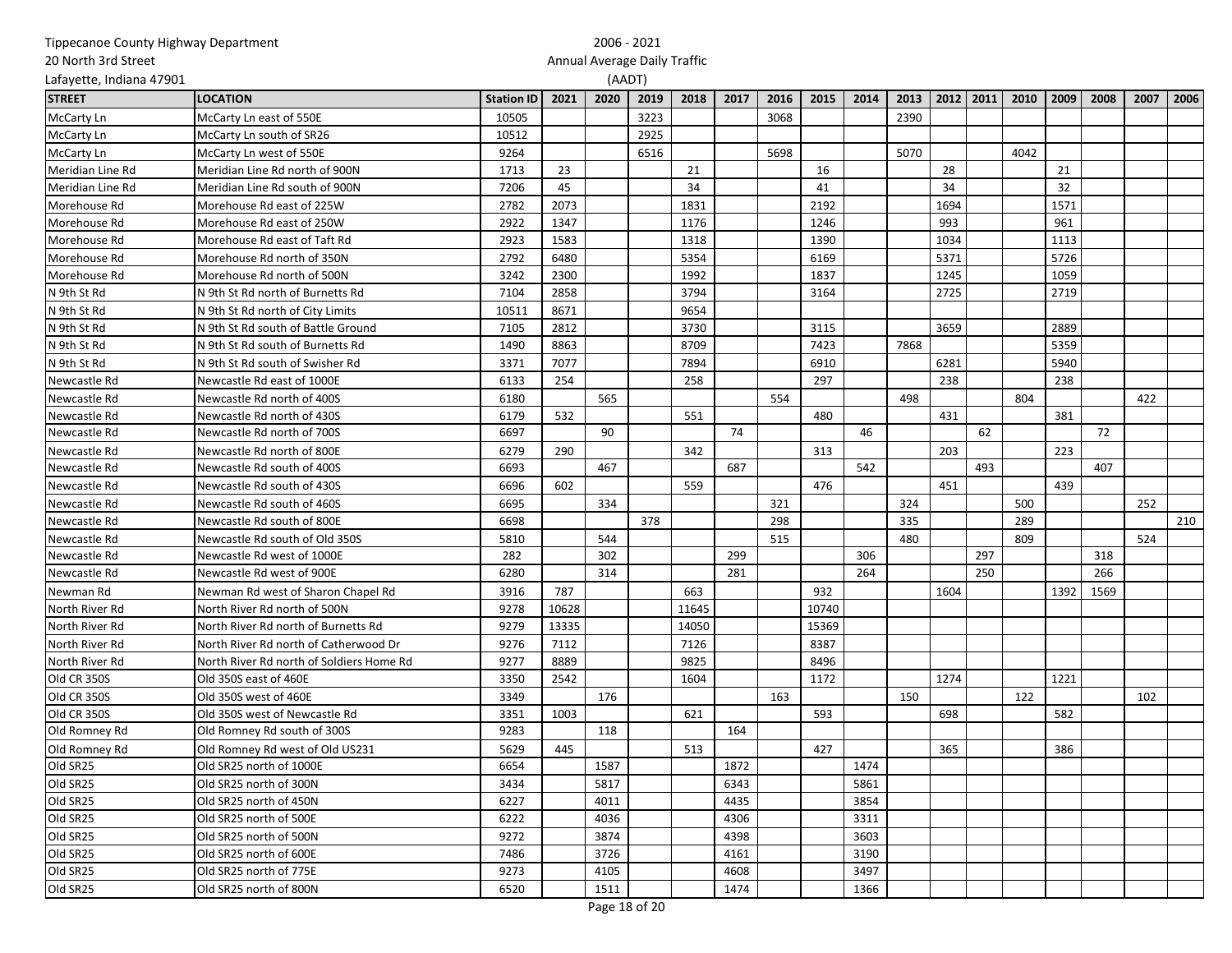|                          | Tippecanoe County Highway Department    |                   |      |      | 2006 - 2021                  |      |       |      |      |       |      |      |           |      |      |       |       |      |
|--------------------------|-----------------------------------------|-------------------|------|------|------------------------------|------|-------|------|------|-------|------|------|-----------|------|------|-------|-------|------|
| 20 North 3rd Street      |                                         |                   |      |      | Annual Average Daily Traffic |      |       |      |      |       |      |      |           |      |      |       |       |      |
| Lafayette, Indiana 47901 |                                         |                   |      |      | (AADT)                       |      |       |      |      |       |      |      |           |      |      |       |       |      |
| <b>STREET</b>            | <b>LOCATION</b>                         | <b>Station ID</b> | 2021 | 2020 | 2019                         | 2018 | 2017  | 2016 | 2015 | 2014  | 2013 |      | 2012 2011 | 2010 | 2009 | 2008  | 2007  | 2006 |
| Old SR25                 | Old SR25 north of 900N                  | 5386              |      | 1356 |                              |      | 1587  |      |      | 1252  |      |      |           |      |      |       |       |      |
| Old SR25                 | Old SR25 north of Grant Rd              | 6656              |      | 1883 |                              |      | 2232  |      |      | 1829  |      |      |           |      |      |       |       |      |
| Old SR25                 | Old SR25 south of 300N                  | 9271              |      | 7611 |                              |      | 7370  |      |      | 7517  |      |      |           |      |      |       |       |      |
| Old SR25                 | Old SR25 south of 450N                  | 6616              |      | 4683 |                              |      | 5170  |      |      | 4406  |      |      |           |      |      |       |       |      |
| Old SR25                 | Old SR25 south of NCL                   | 5387              |      | 4687 |                              |      | 4861  |      |      | 4042  |      |      |           |      |      |       |       |      |
| Old US231                | Old US231 north of 375S                 | 2883              |      |      | 7891                         |      |       | 7748 |      |       | 7429 |      |           | 8136 |      | 8644  |       |      |
| Old US231                | Old US231 north of 500S                 | 6933              |      |      | 4039                         |      |       | 3991 |      |       | 3879 |      |           | 4004 |      | 3803  |       | 3912 |
| Old US231                | Old US231 south of 375S                 | 5383              |      |      | 7516                         |      |       | 7460 |      |       | 7856 |      |           | 6738 |      |       | 7262  |      |
| Paramount Dr             | Paramount Dr north of US52              | 7871              |      | 2858 |                              |      | 3275  |      |      | 2970  |      |      |           |      | 2992 |       |       |      |
| Pretty Prairie Rd        | Pretty Prairie Rd east of Battle Ground | 5316              | 2310 |      |                              | 3373 |       |      | 3436 |       |      | 3137 |           |      | 2541 |       |       |      |
| Pretty Prairie Rd        | Pretty Prairie Rd east of Tyler Rd      | 6810              | 790  |      |                              | 1175 |       |      | 1496 |       |      | 1240 |           |      | 1139 |       |       | 1247 |
| Pretty Prairie Rd        | Pretty Prairie Rd west of 500E          | 7882              | 2165 |      |                              | 3278 |       |      | 3345 |       |      | 2991 |           |      | 2487 |       |       |      |
| Pretty Prairie Rd        | Pretty Prairie Rd west of Tyler Rd      | 6804              | 1809 |      |                              | 2530 |       |      | 2828 |       |      | 2639 |           |      | 2124 |       |       |      |
| Pretty Prairie Rd        | Pretty Prairie Rd west of Tyler Rd      | 7883              | 2158 |      |                              | 4100 |       |      | 3321 |       |      | 2751 |           |      | 2481 |       |       |      |
| Prophets Rock Rd         | Prophets Rock Rd north of 600N          | 7965              |      |      | 2253                         |      |       | 2107 |      |       | 2018 |      |           | 1915 |      |       | 2148  |      |
| Prophets Rock Rd         | Prophets Rock Rd north of Burnetts Rd   | 9263              | 807  |      |                              | 918  |       |      | 803  |       | 972  |      |           | 959  |      | 1066  | 1170  |      |
| Schuyler Ave             | Schuyler Ave south of 200N              | 4938              |      |      |                              |      | 22180 |      |      | 20179 |      |      |           |      |      | 20365 | 17834 |      |
| <b>SCL Rd</b>            | SCL Rd east of 400W                     | 8145              |      |      | 46                           |      |       | 63   |      |       | 73   |      |           | 48   |      |       |       | 35   |
| <b>SCL Rd</b>            | SCL Rd east of 700E                     | 8136              |      |      | 66                           |      |       | 56   |      |       | 94   |      |           | 64   |      |       |       | 75   |
| <b>SCL Rd</b>            | SCL Rd east of US231                    | 8142              |      |      | 54                           |      |       | 47   |      |       | 24   |      |           | 24   |      |       |       | 40   |
| <b>SCL Rd</b>            | SCL Rd west of 1000E                    | 8088              |      | 34   |                              |      | 38    |      |      | 29    |      |      | 48        |      |      | 28    |       |      |
| <b>SCL Rd</b>            | SCL Rd west of 300E                     | 8141              | 37   |      |                              | 35   |       |      | 26   |       |      | 49   |           |      | 23   |       |       |      |
| <b>SCL Rd</b>            | SCL Rd west of 450E                     | 8140              | 33   |      |                              | 49   |       |      | 63   |       |      | 58   |           |      | 43   |       |       |      |
| <b>SCL Rd</b>            | SCL Rd west of 700E                     | 8137              |      | 86   |                              |      | 90    |      |      | 128   |      |      | 63        |      |      | 155   |       |      |
| <b>SCL Rd</b>            | SCL Rd west of ECL Rd                   | 8087              |      | 32   |                              |      | 26    |      |      | 44    |      |      | 34        |      |      | 34    |       |      |
| Shadeland Rd             | Shadeland Rd north of SR25              | 3602              |      | 594  |                              |      | 841   |      |      | 519   |      |      | 448       |      |      |       |       |      |
| Sharon Chapel Rd         | Sharon Chapel Rd north of Newman Rd     | 3913              | 292  |      |                              | 267  |       |      | 305  |       |      | 986  |           |      | 750  | 818   |       |      |
| Sharon Chapel Rd         | Sharon Chapel Rd south of SR26          | 3915              | 270  |      |                              |      | 260   |      |      | 228   |      |      | 797       |      |      | 820   |       |      |
| Soldiers Home Rd         | Soldiers Home Rd south of Prophets Dr   | 358               |      | 4334 |                              |      | 4910  |      |      | 4255  |      |      | 4636      |      |      | 4023  |       |      |
| Soldiers Home Rd         | Soldiers Home Rd west of North River Rd | 323               | 2865 |      |                              | 2817 |       |      | 2495 |       |      | 2089 |           | 2402 |      |       |       | 2223 |
| South River Rd           | South River Rd east of 300W             | 3777              |      | 3117 |                              |      | 2366  |      |      | 2173  |      |      | 2631      |      |      | 2884  |       |      |
| South River Rd           | South River Rd east of 350W             | 3776              |      | 2372 |                              |      | 2046  |      |      | 1925  |      |      | 1948      |      |      | 1939  |       |      |
| South River Rd           | South River Rd west of 350W             | 5144              |      | 2197 |                              |      | 1896  |      |      | 1682  |      |      | 1767      |      |      | 1760  |       |      |
| South River Rd           | South River Rd west of Patrick Ln       | 9259              |      | 1977 |                              |      | 1739  |      |      | 1672  |      |      |           | 1933 |      |       |       |      |
| South River Rd           | South River Rd west of US231            | 594               |      | 3368 |                              |      | 2698  |      |      | 2501  |      |      | 2807      |      |      | 2778  |       |      |
| SR25 Connector           | SR25 Connector east of Old SR25         | 9270              |      | 3733 |                              |      | 4946  |      |      | 3249  |      |      |           |      |      |       |       |      |
| Stable Dr                | Stable Dr east of 500E                  | 797               |      |      | 3264                         |      |       | 3438 |      |       | 2971 |      |           | 3212 |      |       |       | 2009 |
| Stable Dr                | Stable Dr west of 550E                  | 842               |      | 1250 |                              |      | 1286  |      |      | 1658  |      |      | 840       |      |      | 710   |       |      |
| Stair Rd                 | Stair Rd north of SR225                 | 6224              |      | 157  |                              |      | 140   |      |      | 176   |      |      | 282       |      |      | 224   |       |      |
| Stockwell Rd             | Stockwell Rd north of 800S              | 7513              |      |      | 1423                         | 1108 |       |      | 1407 |       |      | 1182 |           |      | 1243 |       |       |      |
| Stockwell Rd             | Stockwell Rd south of 800S              | 6215              | 1227 |      |                              | 1122 |       |      | 1404 |       |      | 1187 |           |      | 1289 |       |       |      |
| Swisher Rd               | Swisher Rd east of N 9th St Rd          | 7110              |      | 1346 |                              |      |       | 1682 |      |       | 1433 |      |           | 972  |      |       |       | 629  |
| Taft Rd                  | Taft Rd north of 450N                   | 3137              | 2725 |      |                              | 2741 |       |      | 2395 |       |      | 1707 |           |      | 1151 |       |       |      |
| Taft Rd                  | Taft Rd south of 500N                   | 3138              | 2769 |      |                              | 2745 |       |      | 2132 |       |      | 1734 |           |      | 1262 |       |       |      |
| <b>Turner Rd</b>         | Turner Rd west of SR25                  | 7719              |      |      | 208                          |      |       | 237  |      |       | 217  |      |           | 238  |      |       | 175   |      |